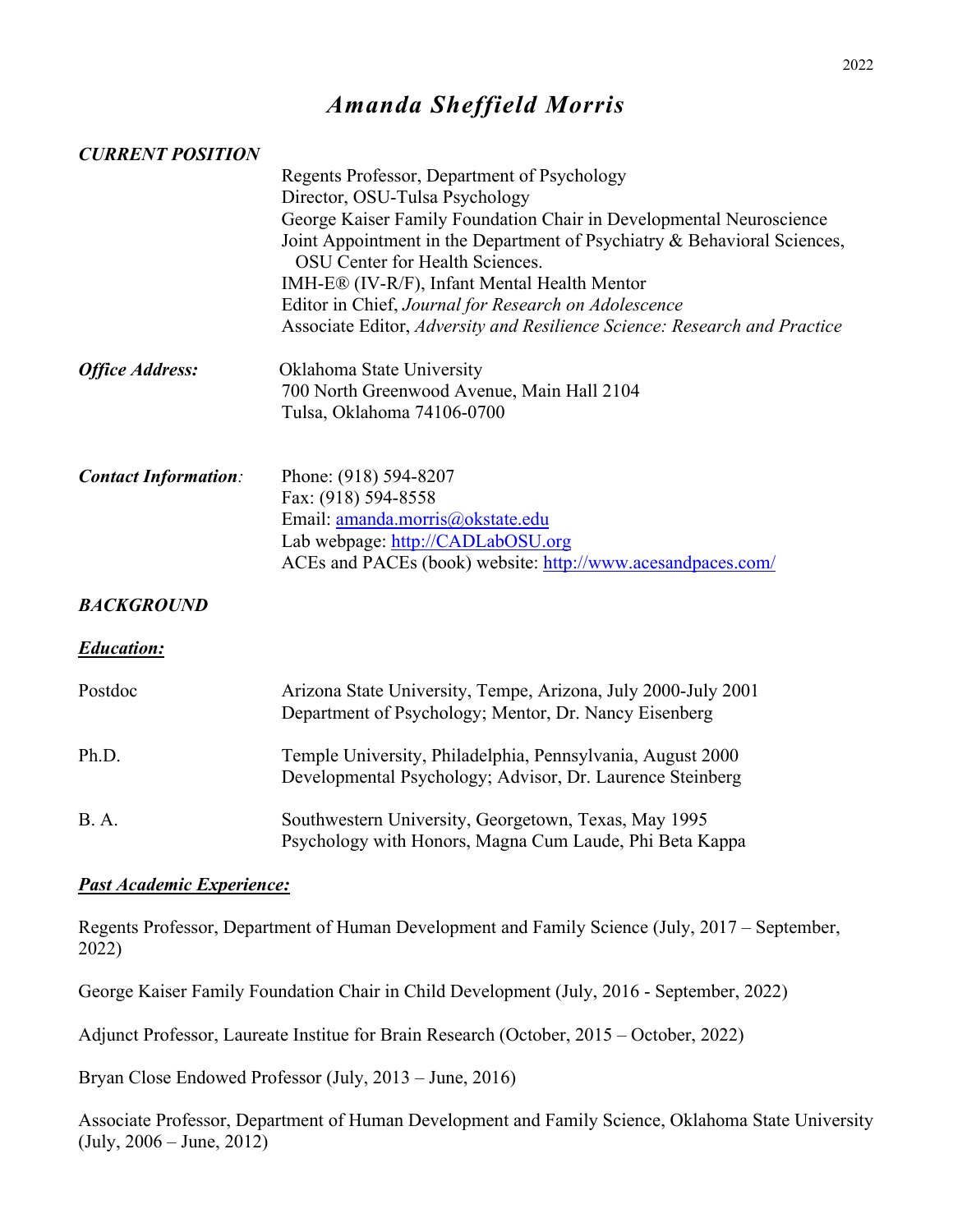Assistant Professor, Department of Psychology, Applied Developmental Psychology, University of New Orleans (August, 2001 – June, 2006)

Postdoctoral Research Associate, Department of Psychology, Arizona State University (July, 2000 – July, 2001)

Adjunct Faculty, Department of Family and Human Development, Arizona State University, (January,  $2001 - \text{May}, 2001$ 

Research Assistant, Department of Psychology, Supervised by Dr. Laurence Steinberg, Temple University (January, 1996 – May, 2000)

Instructor, Department of Psychology, Temple University (May, 1998 – August, 1999)

Project Coordinator and Research Assistant for The Children and Families Project, MacArthur Foundation Research Network on Psychopathology and Development, Supervised by Dr. Laurence Steinberg, Temple University (January, 1996 – August, 1998)

Adjunct Faculty, Department of Psychology, Penn State Abington, (Summer, 1998)

Research Assistant, Department of Psychology, MacArthur Foundation Research Network on Successful Pathways through Middle-Childhood, Supervised by Dr. Diane Scott-Jones, Temple University (August, 1995 – December, 1995)

Research Assistant, Department of Psychology, Supervised by Dr. Jacqueline Muir-Broaddus, Southwestern University (September, 1994 – May, 1995)

## *SCHOLARLY AND CREATIVE PRODUCTIVTY*

## *Community Outreach & Engagement:*

Interim Director of the Institute for Building Early Relationships (IBEaR) (January, 2019 – December, 2020).

Director of Oklahoma's University for Parents (OK-UP). Group that provides training and workshops on parenting to the community and practitioners (January, 2018 – September, 2022).

State Specialist, Family and Consumer Sciences, 25% appointment – support parenting and child development training and programming for Extension Educators (July, 2016 – September, 2022).

Consultant for the national evaluation of *Active Parenting, the First Five Years*. (November, 2016 – August, 2019).

Contributing author for *Active Parenting, the First Five Years*. Supplied materials on building executive function and mindfulness activities. Contributed to overall curriculum and advised on filming and product development. Edition released in spring of 2017 (March, 2016 -2017).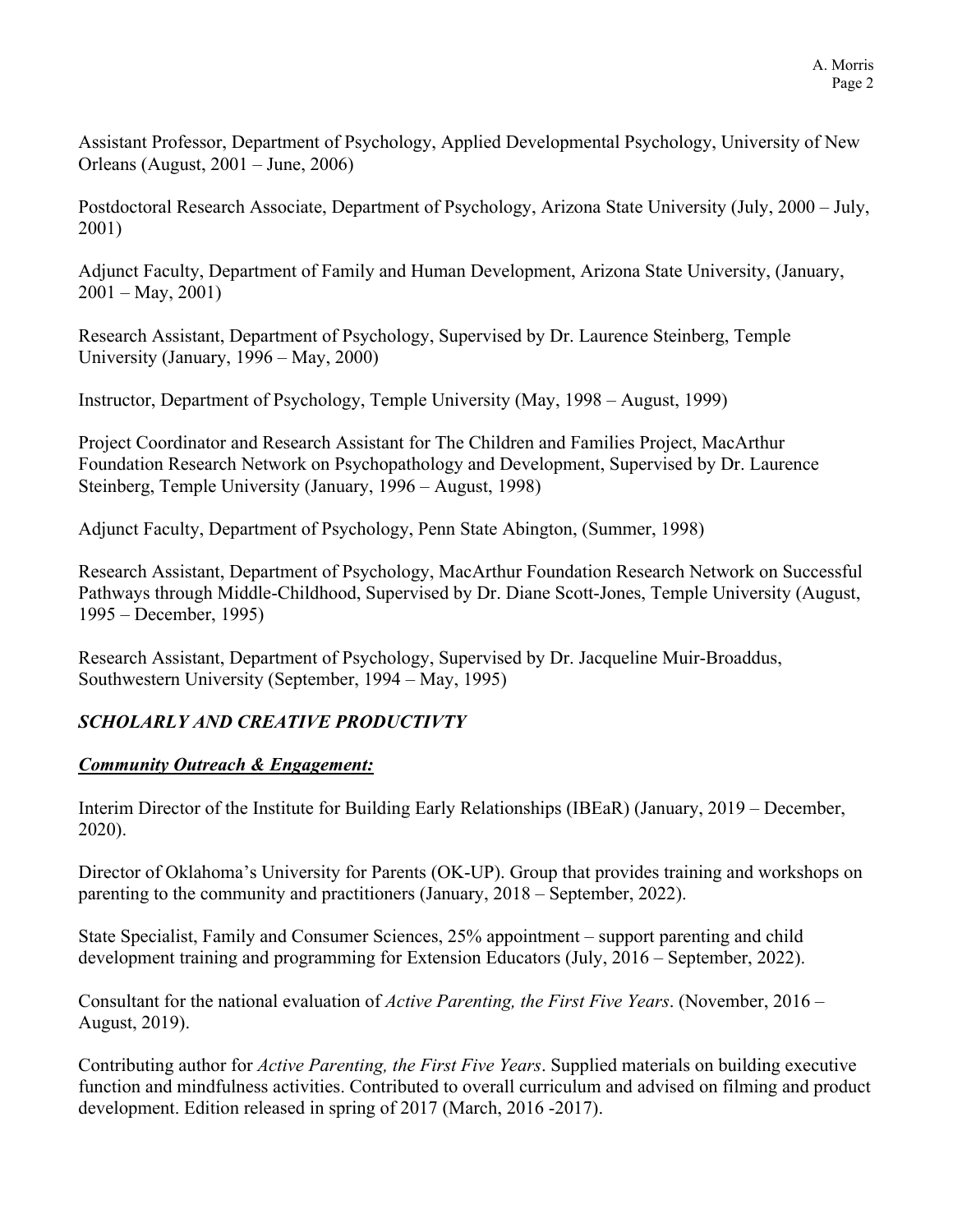Coordinator of LIBR's Neuroscience in the Schools and Community – program that provides talks and workshops on brain science and development for elementary school students, community members, and parents (April, 2016 - 2018).

Coordinator for the implementation of parenting programs for Tulsa Educare, Inc.: *Super Parents* – 6 week program on positive parenting and mindfulness for parents of children attending Educare and its staff; *Legacy for Children TM* – Centers for Disease Control community group program promoting positive parenting and social support for mothers of children birth to age three, Educare Beyond the Walls program (October, 2014 – November, 2018).

Supervisor for the training and piloting of Dr. Mary Dozier's Attachment Bio-behavioral Catch-up (ABC) Intervention – 10 week home visiting program for parents of infants and toddlers in the community (October, 2014-May, 2017).

Research Fellow for the Infants, Toddlers, Twos, and Threes  $(IT<sup>3</sup>)$  program, Early Childhood Education Institute, University of Oklahoma (February, 2014-February, 2019).

Certified trainer of trainers for *Active Parenting 4th edition,* program for children ages 5 to 12, (December, 2014- ). Conduct trainings for extension educators, students, and community members.

Certified trainer of trainers for *Active Parenting* program for children ages 1 to 4, *Parents 1,2,3,4!* and *First Five Years* (December, 2013- ). Conduct trainings for extension educators, students, and community members.

Coordinator of the Infant Mental Health Working Group, charged with starting a state-wide Institute for Infant and Early Childhood Mental Health (October, 2013- September, 2015). Founding member of the Institute for Building Early Relationships (IBEaR).

Consultant for *Educare* sites in Tulsa on Family Engagement and Parent Education programs, Cosupervisor of the Tulsa Children's Project (September, 2013- 2018).

Certified trainer of trainers for *Active Parenting Now* and *Active Parenting of Teens,* attended workshops in Atlanta, GA (July, 2012). Certified (January of 2013- ). Conduct trainings for extension educators, students, and community members.

Cooperative Extension summer funding to support Family and Consumer Science Educators' training in parent education and child development (July, 2011, July 2012, July 2013, July 2014, August 2015).

Community Partner with Tulsa's Central Junior High and High School. Coordinated mentoring and intervention projects, *Power Swag* (November, 2011 – May, 2012); consultant on socio-emotional development programs (September 2012-2014).

Center for Family Resilience, past committee chair (August, 2008 – May, 2009), Associate Director of Research (October, 2012 – August, 2013).

Supervised *Padres Activos de Hoy*, Parent Education classes in Tulsa and Stillwater, taught by students certified in *Active Parenting,* Spanish edition (Spring, 2012).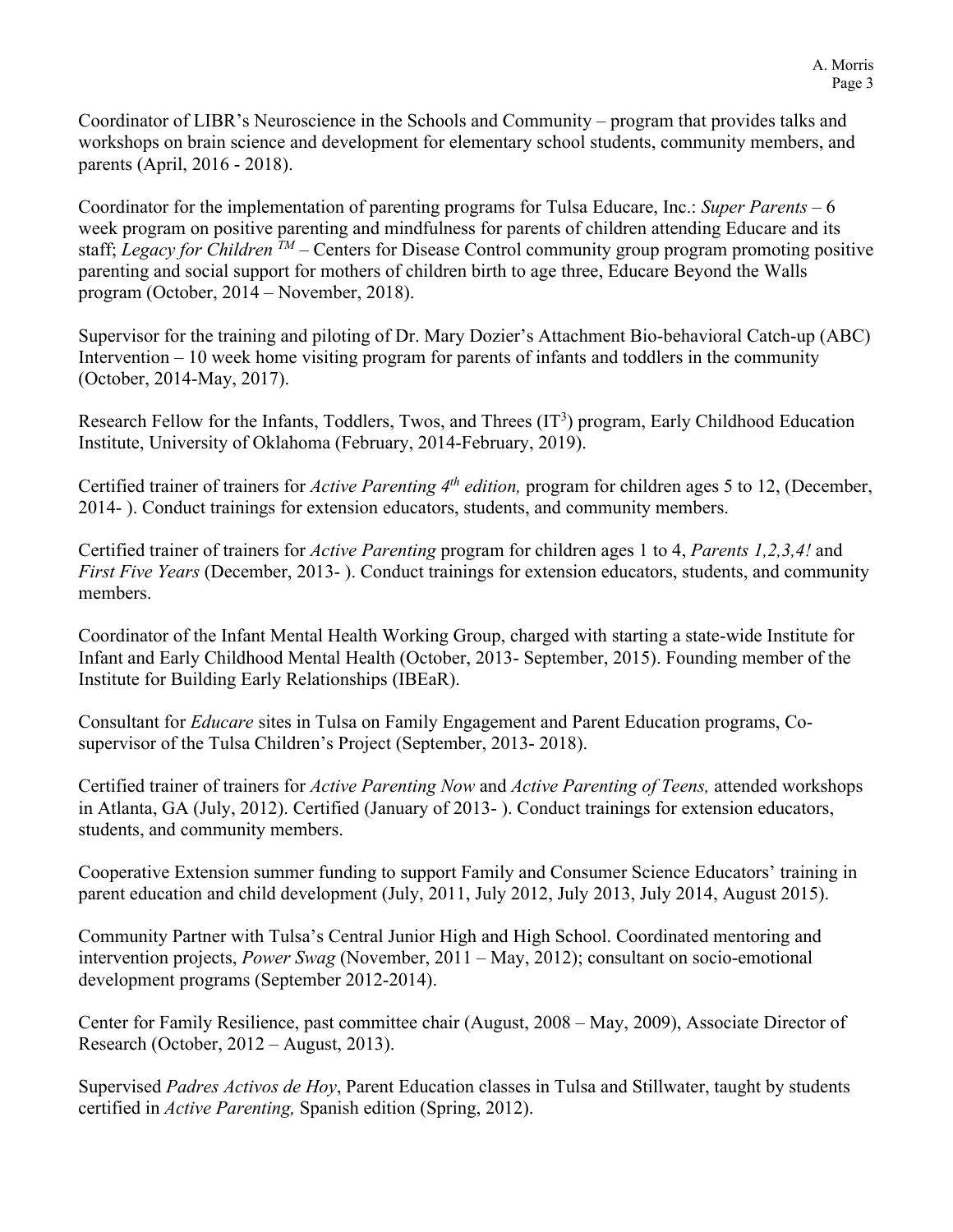Community Partner with Tulsa Public Schools' Gear-Up Program – program aimed at fostering resilience and promoting academic achievement among high risk adolescents attending Central, Rogers, McLain and Webster High Schools, with collaborators Drs. Valerie McGaha and Al Carlozzi from the OSU-Tulsa Counseling Department (March, 2010 – May, 2012).

Community Partner with the Oklahoma Department of Human Services, TANF Education Services. Created Parent Education Curriculum and taught monthly parenting workshops for TANF parents, Tulsa OK (December, 2010 – December, 2011).

Research Team Member for Rise School of Stillwater, an intervention program for preschool students with disabilities and their peers, Stillwater, OK (November, 2006 – August, 2008).

Trained and oversaw implementation of Myrna Shure's *I Can Problem Solve* critical thinking program for middle childhood, Boys and Girls Clubs of Tulsa (2007 – 2009).

Community Partner with Boys and Girls Clubs, Tulsa, OK (September, 2006 – September, 2009).

Director of the Local Elementary School Mentoring Program (Gentilly Terrace and Capdau Schools), New Orleans, LA (January, 2003 – May, 2005).

Gert Town Family Center Partnership – Consultant for Community Mental Health Services and Research Projects, New Orleans, LA (September, 2004 – August, 2005).

Leader and Coordinator of Parent Education Workshops given for Head Start centers and local elementary schools and churches, New Orleans, LA (October, 2003–August, 2005).

Co-director of the University of New Orleans' Parent Education Center housed in the Psychology Clinic (February, 2003 – May, 2005).

Developed and piloted the Positive Parenting Project: Emotion and Child Management Curriculum, University of New Orleans, LA (2002 – 2003).

Member of the School Principals and University Professors Task Force, University of New Orleans (October, 2002 – August, 2004).

Trained in the Triple P (Positive Parenting Program) Levels 2&3 Primary Care Parent Training Workshop, Columbia, SC (October, 2002).

## *Research Interests:*

- The Role of Adverse and Protective Experiences in Child and Adolescent Development
- Social and Emotional Development in Childhood & Adolescence: Emotion Regulation; Factors that influence Brain Development
- Developmental Psychopathology: Emotion Regulation in Psychopathology and Adjustment
- Contextual Influences on Psychosocial Development: Parenting; Socialization of Emotion Regulation
- Infant and Early Childhood Mental Health: Parenting; Resilience; Executive Function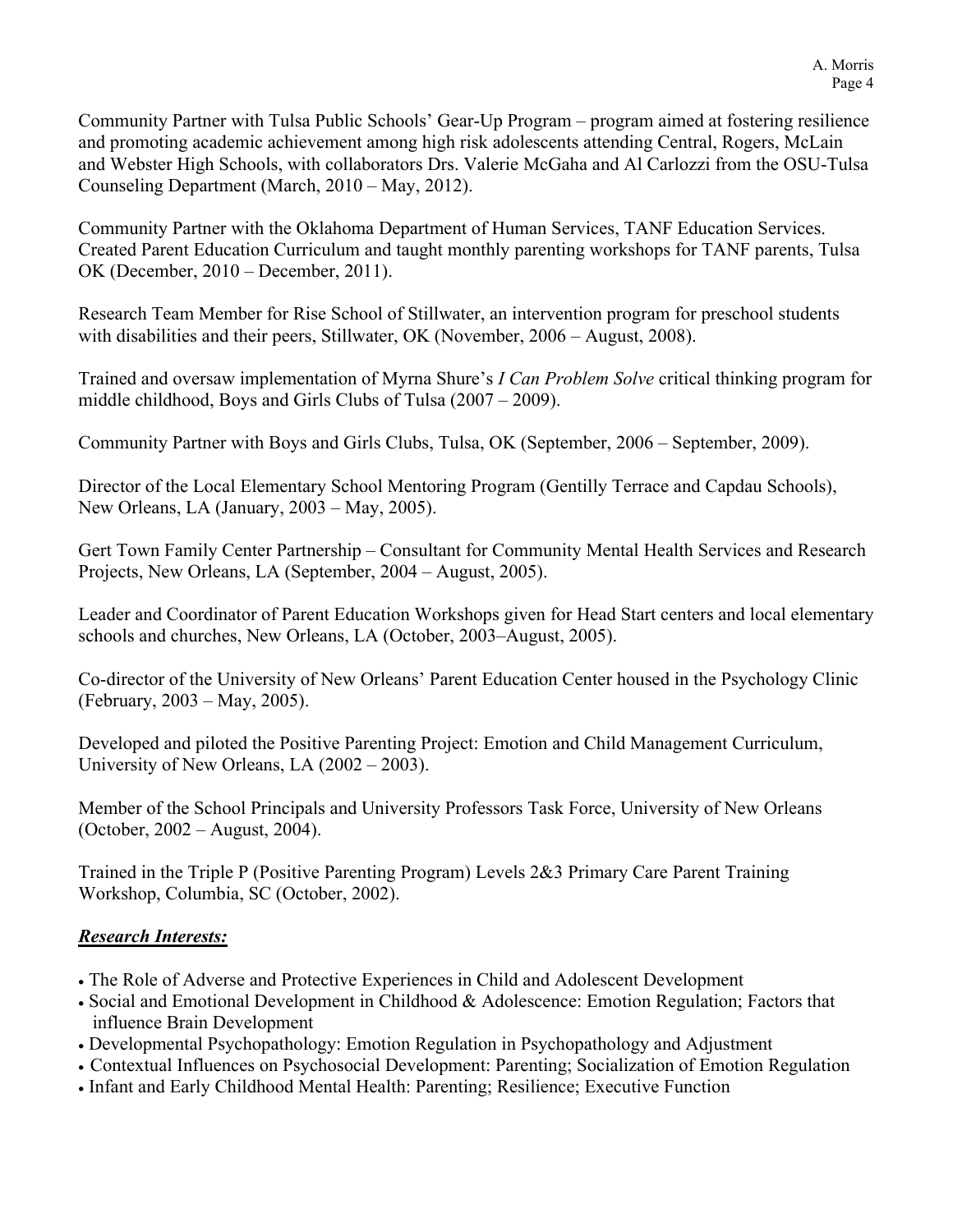## *Teaching Experience:*

Lifespan Development Psychology of Parent Behavior Infant Mental Health Research Methods Parent Education Parenting Social and Emotional Development Infant & Child Development Developmental Assessment Lifespan Development Teaching of Psychology **Observation & Assessment** Cognitive Development General Psychology Psychology of Research and Practice Ethics Inferential Statistics

## **Graduate Undergraduate**

Parent-Child Relations Experimental Design and Research Methods

## *Under Contract*

Morris, A. S., & Hays-Grudo (in preparation for 2022 submission). *Parenting for Resilience: Helping Children Thrive in a World of Adversity.* Washington DC: American Psychological Association, Life Tools.

## *Peer Reviewed Publications:*

\* Author is/was a graduate/undergraduate student or post-doc under my supervision.

- Morris, A. S., & Mendez Smith, J. (Editors). (in press, publication expected October, 2022). *The Cambridge Handbook of Parenting: Interdisciplinary Research and Application.* Cambridge University.
- Hays-Grudo, J., Ratliff, E., & Morris, A. S. (in press). Parenting children with a history of adversity, in A. S. Morris & J. Mendez Smith's (Editors) *The Cambridge Handbook of Parenting: Interdisciplinary Research and Application.* Cambridge University Press.
- Liew, J., Morris, A. S., & \*Kerr, K. L. (in press). Emotion regulation processes as transdiagnostic in adolescence and early adulthood: A (Neuro)bio-social-ecological systems framework. *APA Handbook of Adolescent and Young Adult Development,* Crockett, L., Carlo, G., & Schulenberg, J. (Eds). American Psychological Association: Washington, DC.
- \* Ratliff, E. L., \* Kerr, K. L., \* Cosgrove, K. T., Simmons, W. K., & Morris, A. S. (in press). The role of neurobiological bases of dyadic emotion regulation in the development of psychopathology: Cross-brain associations between parents and children. *Clinical Child and Family Psychology Review.*
- Beasley, L., King, C., Esparza, I., Harnden, A., Robinson, L. R., So, M., Morris, A. S., & Silovsky, J., (2021). Understanding initial and sustained engagement of Spanish-speaking Latina mothers in the Legacy for Children<sup>TM</sup> program: A qualitative examination of a group-based parenting program. *Early Childhood Research Quarterly, 54,* 99-109*.* <https://doi.org/10.1016/j.ecresq.2020.08.003>
- Branje, S. Morris, A. S. (2021). The impact of the COVID-19 pandemic on adolescent emotional, social, and academic adjustment, Introduction and Editors for a special issue in the *Journal of Research on Adolescence, 31,* 486-499. <https://doi.org/10.1111/jora.12668>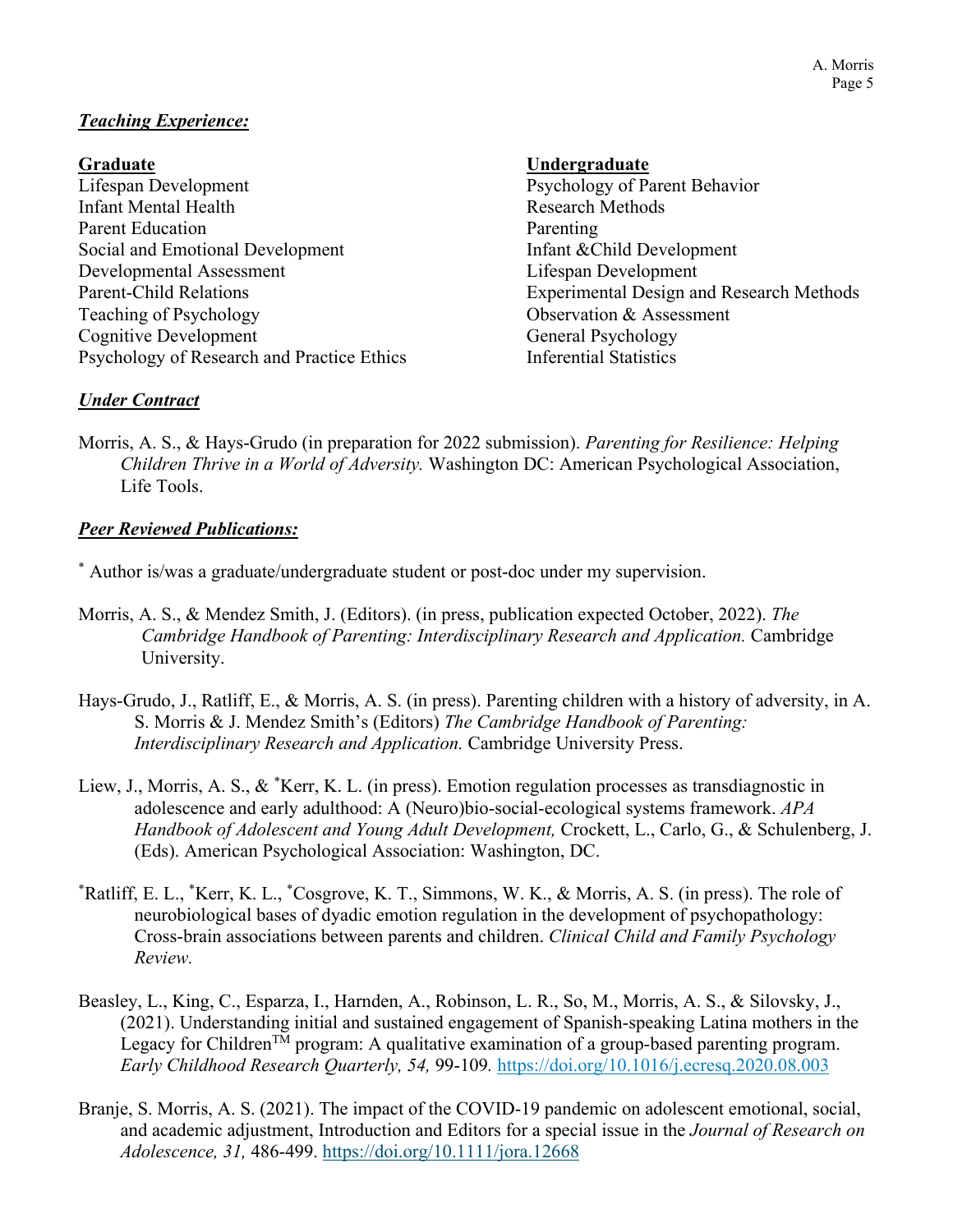- Butterfield, R. D., Price, R., Woody, M. L., Morris, A. S. & Silk, J. S. (2021). Adolescent girls' physiological reactivity to real-world peer feedback: A pilot study to validate a peer expressed emotion task. *Journal of Experimental Child Psychology, 204, 105057.* <https://doi.org/10.1016/j.jecp.2020.105057>
- Card, N. A., Morris, A. S., Salmivalli, C., Carlo, G. (2021). Introduction: A decade in review of adolescence research. Editors for a special section in the *Journal of Research on Adolescence, 31,*  840-842*.* <https://doi.org/10.1111/jora.12691>
- Criss, M. M., \* Cui, L., Wood, E. E., & Morris, A. S. (2021). Associations between emotion regulation and adolescent adjustment difficulties: moderating effects of parents and peers. *Journal of Child and Family Studies*, *30,* 1079-1989. <https://doi.org/10.1007/s10826-021-01972-w>
- \* Jespersen, J. E., Hardy, N. R., Morris, A. S. (2021). Parent and Peer Emotion Responsivity Styles: An extension of Gottman's emotion socialization parenting typologies. Special issue on parents and peers' effects of development. *Children, 8,* 319*.*
- \* Jespersen, J. E., Morris, A. S., Hubbs-Tait, L., & Washburn, I. J. (2021). Evaluation of a parent education program emphasizing responsive parenting and mindfulness: An inclusive randomized controlled trial. *Child & Youth Care Forum,* 1-25.<https://doi.org/10.1007/s10566-021-09597-2>
- Gonzales, R., Thompson, E. L., Sanches, M., Morris, A. S., Gonzales, M. R., Ewing, S. W., Mason, M. J., Arroyo, J., Howlett, K., Tapert, S. F., & Zucker, R. A., (2021). An update on the assessment of culture an environment in the ABCD Study: Emerging litertature and protocol updates over three measurement waves. *Developmental Cognitive Neuroscience, 52.*
- Hays-Grudo, J., Morris, A. S., Beasley, L., Ciciolla, L., Shreffler, K., & Croff, J. (2021). Integrating and synthesizing adversity and resilience knowledge and action: The ICARE model. *American Psychologist, 76,* 203-215*.* Special issue on Adverse Childhood Experiences. [https://doi.org/10.1037/amp0000766](https://doi.apa.org/doi/10.1037/amp0000766)
- Hays-Grudo, J., Morris, A.S., \* Ratliff, E.L., & Croff, J. (2021). Adverse childhood experiences and addiction. In J. Croff and J. Beaman (Eds.) *Family Resilience and Recovery from Opioids and Other Addictions* (pp. 91-108)*.* New York, NY: Springer.
- \* Kerr, K. L., Ralph-Nearman, C., Colaizzi, J. M., DeVille, D. C., Breslin, F. J., Aupperle, R. L., Paulus, M. P., & Morris, A. S. (2021). Gastric symptoms and low perceived maternal warmth are associated with eating disorder symptoms in young adolescent girls. *International Journal of Eating Disorders*.<https://doi.org/10.1002/eat.23516>
- Kirlic, N., Colaizzi, J., Cosgrove, K. T., Cohen, Z., Yeh, H., Breslin, F., Morris, A. S., Aupperle, R. L., Singh, M. K., Paulus, M. P. (2021). Extracurricular activities, screen media activity, and sleep may be modifiable factors related to children's cognitive functioning: Evidence from the ABCD Study®. *Child Development*.
- Morris, A.S., Hays-Grudo, J., \*Zapata, M. I., \*Treat, A. & \*Kerr, K. L. (2021). Adverse and protective childhood experiences and parenting attitudes: The role of cumulative protection in understanding resilience. *Adversity and Resilience Science, 2,* 181-192*.* [https://doi.org/10.1007/s42844-021-00036-](https://doi.org/10.1007/s42844-021-00036-8) [8](https://doi.org/10.1007/s42844-021-00036-8)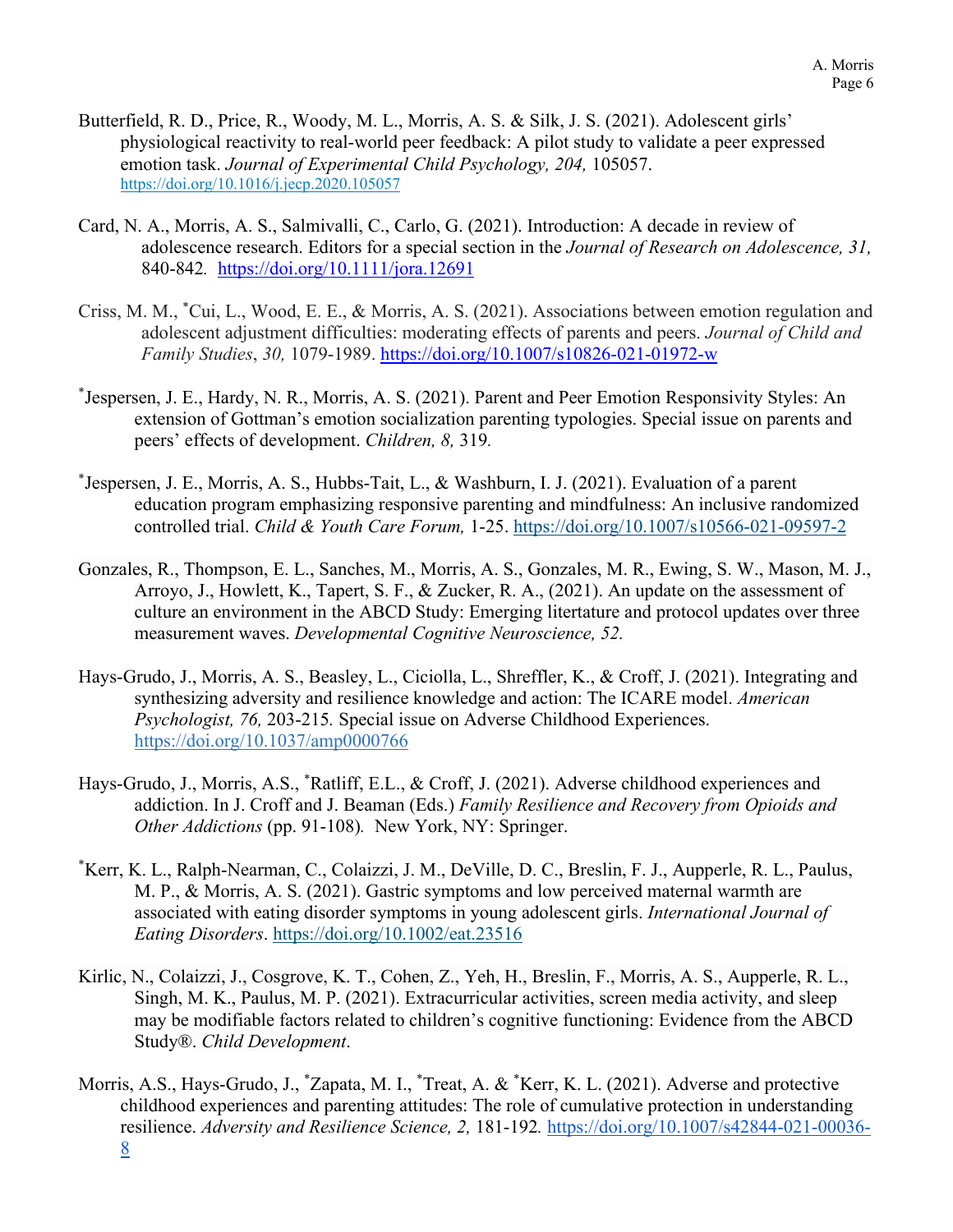- Morris, A. S., Hays-Grudo, J., \* Kerr, K. L., & Beasley, L. (2021). The heart of the matter: Developing the whole child through community resources and caregiver relationships. *Development and Psychopathology, 33,* 533-544*.* <https://doi.org/10.1017/S0954579420001595>
- Morris, A. S., \*Ratliff, E. L., \*Cosgrove, K. T., & Steinberg, L. (2021). Parenting, we know even more things: A decade in review. *Journal of Research on Adolescence, 31,* 870-888*.*  <https://doi.org/10.1111/jora.12641>
- \* Ratliff, E. L., Kerr, K. L., Misaki, M., \* Cosgrove, K. T., Moore, A. J., DeVille, D. C., Silk, J. S., Barch, D. M., Tapert, S. F., Simmons, W. K., Bodurka, J., & Morris, A. S. (2021). Into the unknown: Examining neural representations of parent-adolescent interaction. *Child Development, 92,* e1361 e1376. <https://doi.org/10.1017/S0954579420001595>
- Beasley, L. O., Ciciolla, L., \* Jespersen, J. E., Chiaf, A. L., Schmidt, M., Shreffler, K. M., ... & Coles, C. D. (2020). Best practices for engaging pregnant and postpartum women at risk of substance use in longitudinal research studies: A qualitative examination of participant preferences. *Adversity and Resilience Science*, *1*(4), 235-246.<https://doi.org/10.1007/s42844-020-00019-1>
- Byrd-Craven, J., Criss, M. M., Calvi, J. L., \* Cui, L., Baraldi, A., & Morris, A. S. (2020). Adrenocortical attunement, reactivity, and potential genetic correlates among parent-daughter dyads from lowincome families. *Developmental Psychobiology,* 1-11. <https://doi.org/10.1002/dev.21970>
- \* Cosgrove, K. T., \* Kerr, K. L., \* Ratliff, E. L., \* Moore, A. J., Misaki, M., \* DeVille, D. C., Aupperle, R. L., Simmons, W. K., Bodurka, J., & Morris, A. S. (2020). Effects of parent emotion socialization on the neurobiology underlying adolescent emotion processing: A multimethod fMRI study. *Research on Child and Adolescent Psychopathology.* <https://doi.org/10.1007/s10802-020-00736-2>
- \* Cui, L., Criss M. C., \* Ratliff, E. L., Wu, Z., \* Houltberg, B. J., Silk, J. S., & Morris, A. S. (2020). Longitudinal links between maternal and peer emotion socialization and adolescent girls' socioemotional adjustment. *Developmental Psychology, 56,* 595-607*.* [https://doi.org/10.1037/dev0000861](https://psycnet.apa.org/doi/10.1037/dev0000861)
- \* DeVille, D. C., Whalen, D., Breslin, F. J., Morris, A. S., Khalsa, S. S., Paulus, M. P., & Barch, D. M. (2020). Prevalence and family-related factors associated with suicidal ideation, suicidal attempts, and self-injury in children ages 9 to 10 years. *JAMA network open, 3*. [doi:10.1001/jamanetworkopen.2019.20956](https://doi:10.1001/jamanetworkopen.2019.20956)
- Hartwell, M.L., Croff, J.M., Morris, A. S, Breslin, F.J., & Dunn, K. (2020). Prenatal opioid exposure associated with reduced precentral gyrus volume among children. *JAMA Pediatrics, 174,* 893-896. [https://doi.org/10.1001/jamapediatrics.2020.0937.](https://doi.org/10.1001/jamapediatrics.2020.0937)
- Hays-Grudo, J., \* Ratliff, E., & Morris, A. (2020). Adverse childhood experiences: A new framework for infant mental health. In Benson, J. B. (Ed.), *Encyclopedia of Infant and Early Childhood Development.* 2nd edition. Vol. 1, Elsevier, pp. 21–30. [https://dx.doi.org/10.1016/B978-0-12-](https://nam04.safelinks.protection.outlook.com/?url=https%3A%2F%2Fdx.doi.org%2F10.1016%2FB978-0-12-809324-5.23592-X&data=04%7C01%7Camanda.morris%40okstate.edu%7C3c6ad18ea80844f6a09808d89d61725e%7C2a69c91de8494e34a230cdf8b27e1964%7C0%7C0%7C637432389145743247%7CUnknown%7CTWFpbGZsb3d8eyJWIjoiMC4wLjAwMDAiLCJQIjoiV2luMzIiLCJBTiI6Ik1haWwiLCJXVCI6Mn0%3D%7C1000&sdata=HbTjQRqjgA%2Fw%2Bxk%2BvUBh0UfZekh1NFmQGMbAEN0Ohok%3D&reserved=0) [809324-5.23592-X.](https://nam04.safelinks.protection.outlook.com/?url=https%3A%2F%2Fdx.doi.org%2F10.1016%2FB978-0-12-809324-5.23592-X&data=04%7C01%7Camanda.morris%40okstate.edu%7C3c6ad18ea80844f6a09808d89d61725e%7C2a69c91de8494e34a230cdf8b27e1964%7C0%7C0%7C637432389145743247%7CUnknown%7CTWFpbGZsb3d8eyJWIjoiMC4wLjAwMDAiLCJQIjoiV2luMzIiLCJBTiI6Ik1haWwiLCJXVCI6Mn0%3D%7C1000&sdata=HbTjQRqjgA%2Fw%2Bxk%2BvUBh0UfZekh1NFmQGMbAEN0Ohok%3D&reserved=0)

Hays-Grudo, J., Morris, A. S. (2020). *Adverse and Protective Childhood Experiences: A Developmental*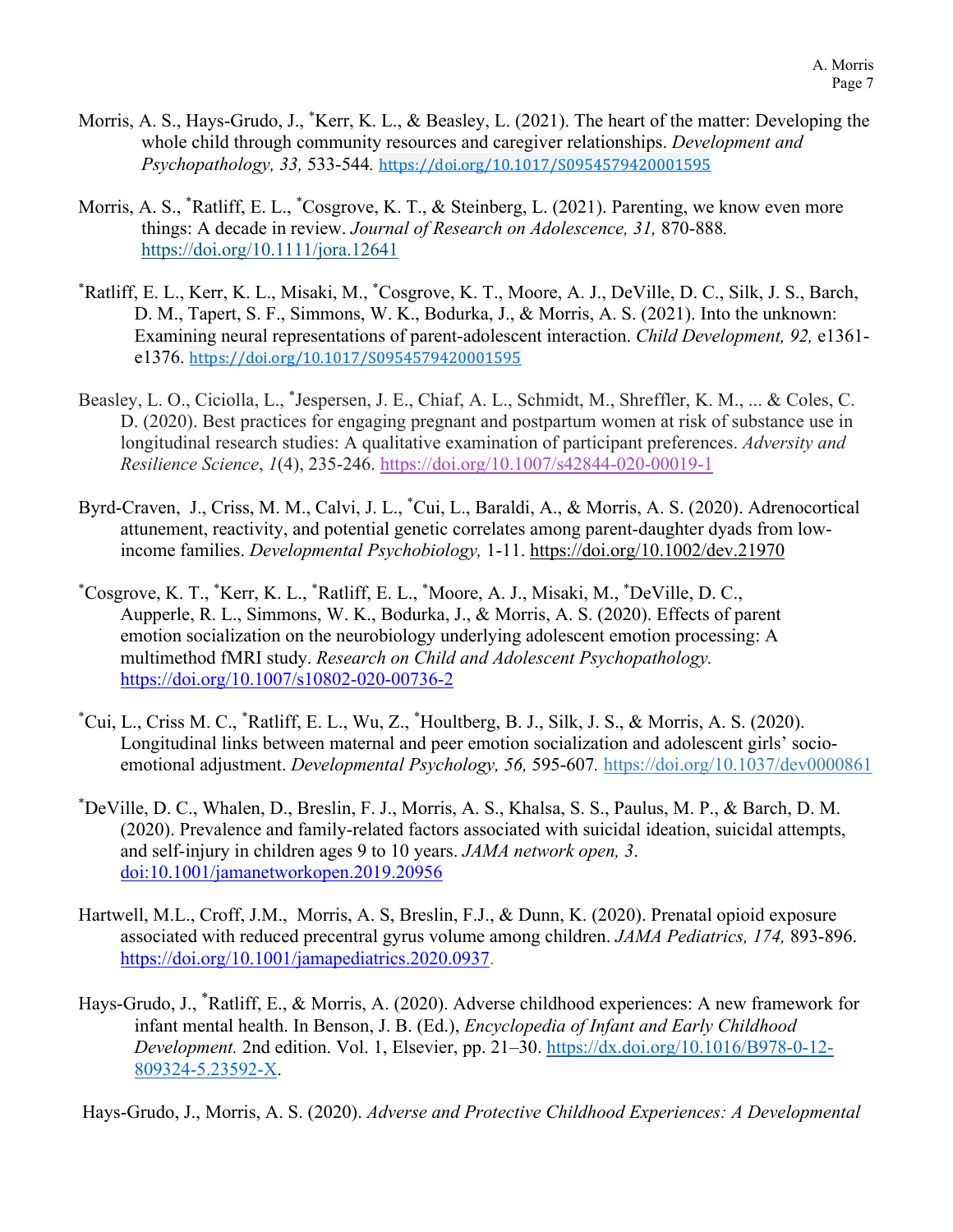*Perspective,* Washington DC: American Psychological Association. <https://www.apa.org/pubs/books/adverse-protective-childhood-experiences>

- Herting, M. M., Uban, K. A., Gonzalez, M. R., Baker, F. C., Kan, E. C., Thompson, W. K., ... & Sowell, E. R. (2020). Correspondence between perceived pubertal development and hormone levels in 9-10 year-olds from the Adolescent Brain Cognitive Development study. *Frontiers in endocrinology*, *11*. <https://doi.org/10.3389/fendo.2020.549928>
- \* Kerr, K. L., \* Cosgrove, K. T., \* Ratliff, E. L., Burrows, K., Misaki, M., \* Moore, A. J., \* DeVille, D. C., Silk, J. S., Tapert, S. F., Bodurka, J., Simmons, W. K., & Morris, A. S. (2020). TEAMwork: Testing Emotional Attunement and Mutuality During Parent-Adolescent fMRI. *Frontiers in Human Neuroscience, 20,* 24. <https://doi.org/101.3389/fnhum.2020.00024>
- Kotzky, K., Robinson, L. R., Stanhope, K. K., Rojo, A. L. A., Beasley, L. O., Morris, A. S., ... & Esparza, I. (2020). A Qualitative Evaluation of Parenting to Support Early Development among Spanish-Speaking Legacy for Children™ Participants. *Journal of Child and Family Studies*, *29*(9), 2637- 2652. https://doi.org/10.1007/s10826-020-01749-7
- Misaki, M., \* Kerr, K. L., \* Ratliff, E. L., \* Cosgrove, K. T., Simmons, W. K., Morris, A. S., & Bodurka, J. (2020). Beyond synchrony: The capacity of fMRI hyperscanning for the study of human social interaction. *Social Cognitive and Affective Neuroscience*, nsaa143, <https://doi.org/10.1093/scan/nsaa143>
- Morris, A. S., \* Jespersen, J. E., \* Cosgrove, K. T., \* Ratliff, E. L., & \* Kerr, K. L. (2020). Parent education: What we know and moving forward for greatest impact. Special issue on family education. *Family Relations, July,* 520-542. <https://doi.org/10.1111/fare.12442>
- Morris, A. S. (2020). Informing Longitudinal studies of the effects of maternal stress and substance use on child development: Planning for the Healthy Brain and Child Development (HBCD) study. (Editor for Special Section). *Adversity and Resilience Science*, 217-294. <https://doi.org/10.1007/s42844-020-00022-6>
- Morris, A. S., Wakschlag, L., Krogh-Jespersen, S., Fox, N., Planalp, B., Perlman, S. B., ... & Coles, C. D. (2020). Principles for Guiding the Selection of Early Childhood Neurodevelopmental Risk and Resilience Measures: HEALthy Brain and Child Development Study as an Exemplar. *Adversity and Resilience Science*, 1-21.<https://doi.org/10.1007/s42844-020-00025-3>
- So, M., Almeida Rojo, A.L., Robinson, L.R., Hartwig, S.A., Heggs Lee, A.R., Beasley, L.O., Silovsky, J.F., Morris, A.S., Stiller Titchener, K., \* Zapata, M.I. (2020). Parent engagement in an original and culturally adapted evidence-based parenting program, Legacy for ChildrenTM. *Infant Mental Health Journal,* 1-19. [https://doi.org/10.1002/imhj.21853](https://nam04.safelinks.protection.outlook.com/?url=https%3A%2F%2Fdoi.org%2F10.1002%2Fimhj.21853&data=02%7C01%7Camanda.morris%40okstate.edu%7C68389062f98f4b064b4908d7b88dab20%7C2a69c91de8494e34a230cdf8b27e1964%7C0%7C0%7C637180790908287679&sdata=sVaVeqpqu4LabPNdEANm%2Fa28c1U6T%2FFmBYCEEA2%2FCRk%3D&reserved=0)
- Sommer, T. E., Schneider, W., Chor, E., Sabol, T. J., Chase-Landsdale, P., Brooks-Gunn, J., Yoshikawa, H., Morris, A. S., & King, C. (2020). A two-generation education intervention and children's attendance in Head Start. *Child Development, 91,* 1916-1933. <https://doi.org/10.1111/cdev.13397>

Spinrad, T., & Morris, A. S. & Luthar, S. (2020). Introduction to the special issue: Parental socialization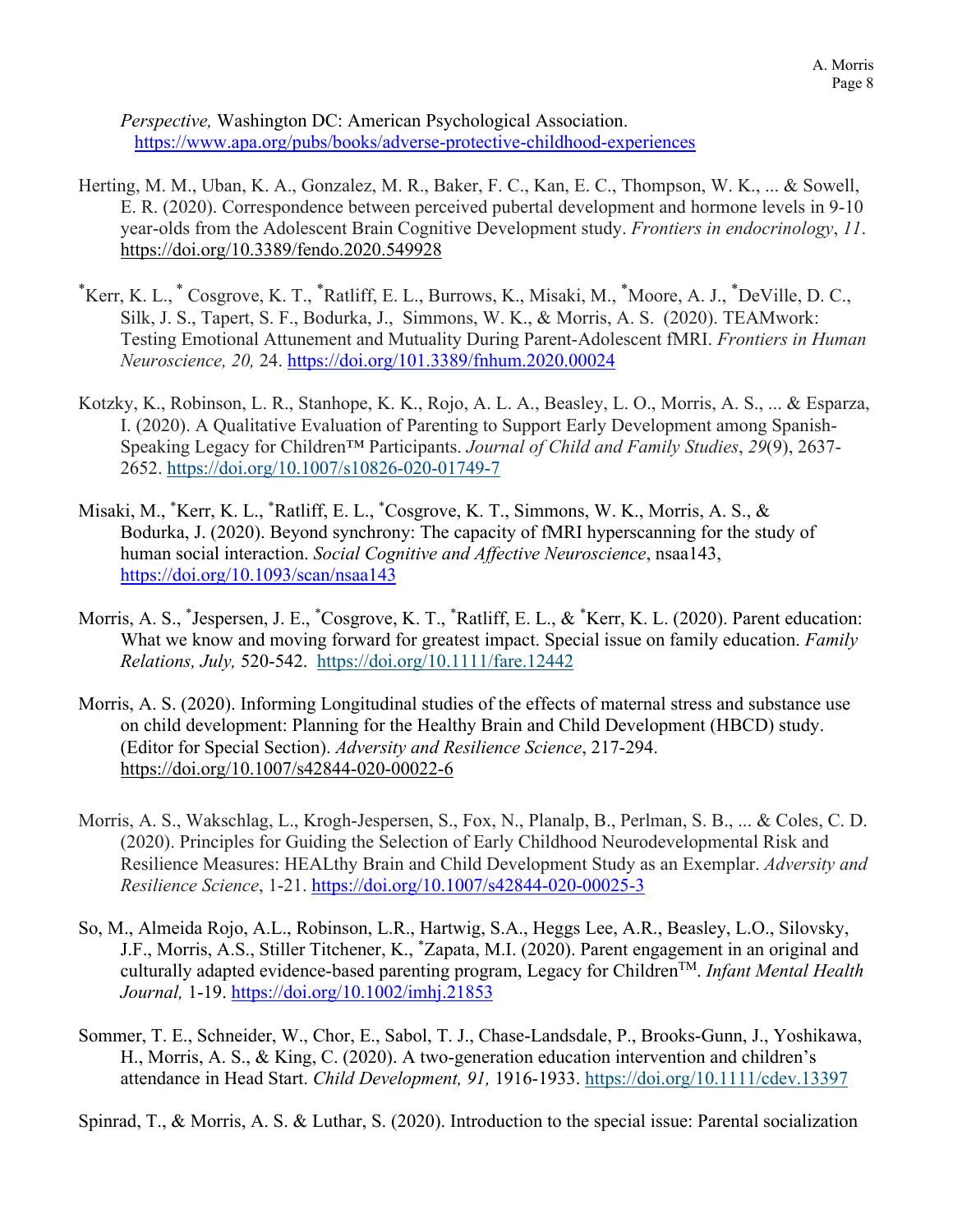of emotion and self-regulation: understanding processes and application, (Eds. special issue). *Developmental Psychology, 56,* 385-389*.* <http://dx.doi.org/10.1037/dev0000904>

- \* Treat, A. E., Morris, A. S., Hays-Grudo, J., Williamson, A. C. (2020). The impact of positive parenting behaviors and maternal depression on the features of young children's home language environments. *Journal of Child Language, 47*, 382-400. <https://doi.org/10.1017/S030500091900062X>
- Zapata, M. I., Morris, A. S., Jespersen, J. E., & Stiller-Titchener, K. (2020). Partnering with Faith-Based Organizations to Promote Positive Parenting: Example and Lessons Learned. *Journal of Extension*, *58*(2), v58-2rb1.
- Chase-Lansdale, P. L., Sabol, T., Sommer, T., Chor, E., Cooperman, A. W., Brooks-Gunn, J., Yoshikawa, H., Morris, A. S. (2019). Effects of a two-generation human capital program on lowincome parents' education, employment and psychological well-being. *Journal of Family Psychology, 33,* 433-443*.*
- \* Cosgrove, K. T., \* Kerr, K. L., Aupperle, R. L., \* Ratliff, E. L., \* DeVille, D. C., Silk, J. S., Burrows, K., Moore, A. J., \* Antonacci, C., Misaki, M., Tapert, S. F., Bodurka, J., Simmons, W. K, & Morris. A. S. (2019). Always on my mind: cross-brain associations of mental health symptoms during parentchild scanning. *Developmental Cognitive Neuroscience, 40,* 100729*.*
- **\*** Cui, L., Zhang, X., **\*** Houltberg, B. J., Criss, M. M., & Morris, A. S. (2019). RSA activity in response to viewing bullying film and adolescent social adjustment. *Developmental Psychobiology, 61,* 592- 604*.*
- Dennison, M. Sisson, S. B., Stephens, L. R., Morris, A. S., Aston, C., Dionne, C., Knehans, A., & Dickons, R. D. (2019). Obesogenic behaviors and depressive symptoms' influence on cardiometabolic risk factors in American Indian Children, *Journal of Allied Health, 48,* 100-107.
- Hagler Jr., D.J., et al., ABCD consortium paper (2019). Image processing and analysis methods for the Adolescent Brain Cognitive Development study. *NeuroImage*, *202*, 116091.
- Harrist, A. W., Henry. C. S., Liu, C., & Morris, A. S. (2019). Family resilience: The power of rituals and routines in family adaptive systems. In B. H. Fiese (Ed.), *The APA Handbook of Contemporary Family Psychology: Foundations, Methods, and Changing Forms, Volume 1, (pp. 223-239).* Washington, DC: American Psychological Association Press.
- \* Kerr, K. L., \* Ratliff, E. L., \* Cosgrove, K. T., Bodurka, J., Morris, A. S., & Simmons, W. K. (2019). Parental influences on neural mechanisms underlying emotion regulation. *Trends in Neuroscience Education,* 100118. Available online.
- Morris, A. S., Treat, A., Hassinger-Das, B., Zapata, M. I., Hirsh-Pasek, K. (2019). Opportunities to enrich caregiver-child interactions, community efforts in Oklahoma and Pennsylvania. *Zero to Three, Nov.,*  52-58.
- Paulus, M. P., Squeglia, L. M., Bagot, K., Jacobus, J., Kuplicki, R., Breslin, F. J., Bodurka, J., Morris, A. S., Thompson, W. K., Bartsch, H., Tapert, S. F. (2019). Screen media activity and brain structure in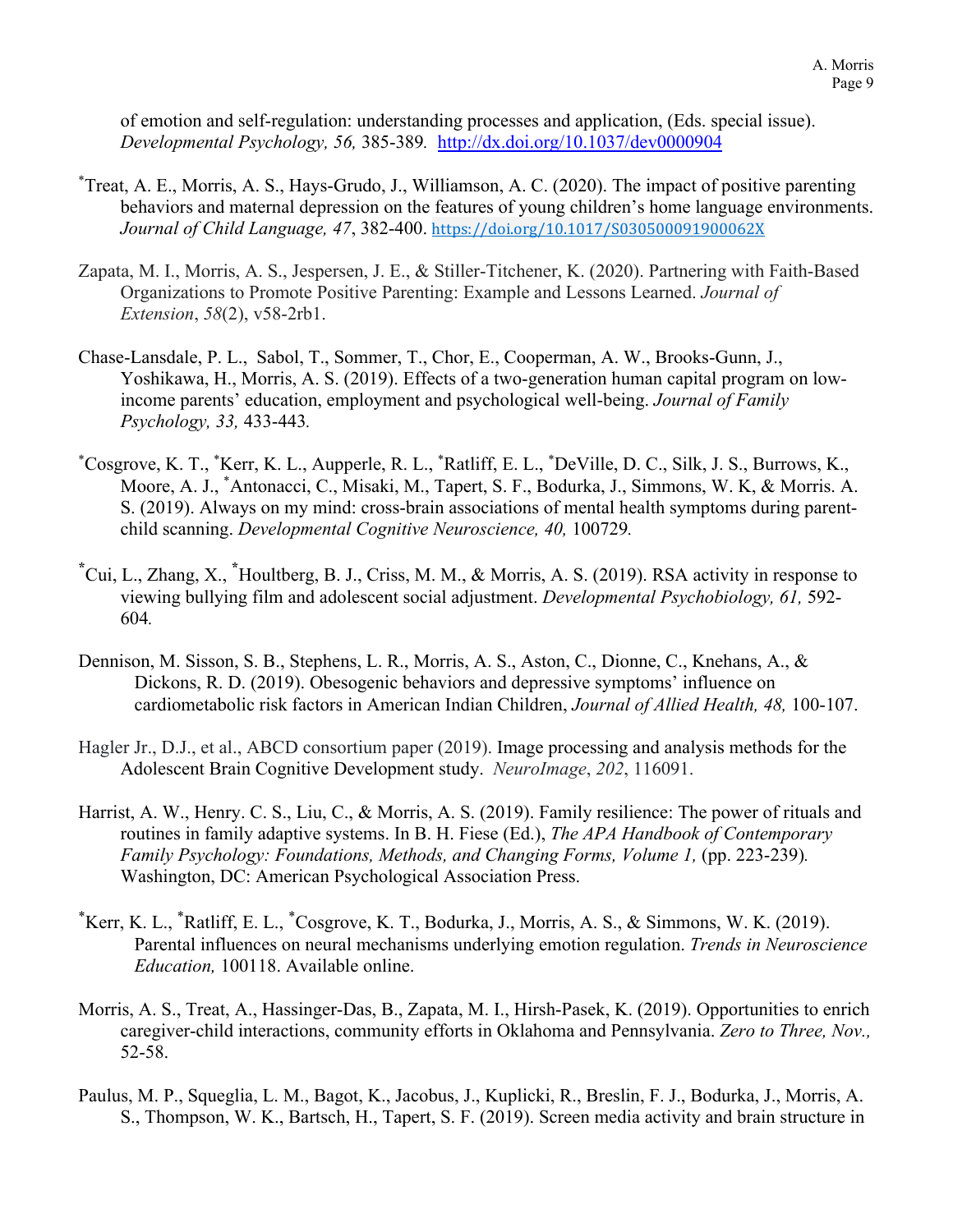youth: Evidence for diverse structural correlation networks from the ABCD study. *NeuroImage, 185,* 140-153.

- \* Treat, A.E., Morris, A.S., Williamson, A.C., Hays-Grudo, J., & Laurin, D. (2019). Adverse childhood experiences, parenting, and child executive function. *Early Child Development and Care, 189,* 926- 937.
- \* Treat, A. E., Morris, A. S., Williamson, A. C., Hays-Grudo, J. (2019). Adverse childhood experience and young children's social and emotional development: The role of maternal depression, self-efficacy, and social support. *Early Child Development and Care,* 1-15*.*
- **\*** Guss, S. S., Morris, A. S., **\*** Bosler C., Castle, S. L., Hays-Grudo, J., Horm, D. M., & **\*** Treat, A. (2018). Parents' adverse childhood experiences and current relationships with their young children: The role of executive function. *Early Child Development and Care.* Published online.
- Hays-Grudo, J., Slocum, R., Root, J., Bosler, C., & Morris, A. S. (2018). Tulsa Children's Project: Applying evidence-based interventions in early childhood settings. In A. S. Morris & A. C. Williamson (Eds.), *Building early social and emotional relationships with infants and toddlers: Integrating research and practice* (pp. 277-304). Cham, Switzerland: Springer Nature.
- Morris, A. S. (Ed.) (2018). Adolescent brain development: Implications for understanding risk and resilience. Editor for a special section for the *Journal of Research on Adolescence, 28*, 4-159.
- Morris, A. S., **\*** Cui, L., & Criss, M. M., & Simmons, W. K. (2018). Emotion regulation dynamics during parent-child interactions: Implications for research and practice. In P. Cole & T. Hollenstein (Eds.), *Dynamics of Emotion Regulation: A Matter of Time, (pp. 88-108). New York: Taylor & Francis.*
- Morris, A. S., Squeglia, L. M., Jacobus, J., & Silk, J. S. (2018). Adolescent brain development: Implications for understanding risk and resilience processes through neuroimaging research*. Journal of Research on Adolescence,28,* 4-9.
- Morris, A. S., **\***Treat, A., Hays-Grudo, J., Chesher, T., Williamson. A. C., & Mendez, J. (2018). Integrating research and theory on early relationships to guide intervention and prevention*.* In A. S. Morris & A. C. Williamson (Eds.), *Building early social and emotional relationships with infants and toddlers: Integrating research and practice* (pp. 1-26). Cham, Switzerland: Springer Nature.
- Morris, A. S., Williamson, A. C. (Eds.) (2018). *Building early social and emotional relationships with infants and toddlers: Integrating research and practice.* Cham, Switzerland: Springer Nature.
- Zucker, R. A., Gonzales, R., Ewing, S. W. F., Paulus, M. P., Arroyo, J., Fuligni, A., Morris, A. S., Sanchez, M., & Wills, T. (2018). Assessment of culture and environment in the Adolescent Brain and Cognitive Development Study: Rationale, description of measures, and early data. *Developmental Cognitive Neuroscience, 32,* 107-120*.*
- Beasley, L., Silovsky, J., Espeleta, H., Robinson, L., Hartwig, S., Morris, A. S., Esparza, I. (2017). Legacy for Children<sup>TM</sup>: A qualitative study of cultural congruency for Spanish-speaking mothers. *Children and Youth Services Review, 79,* 299-308*.*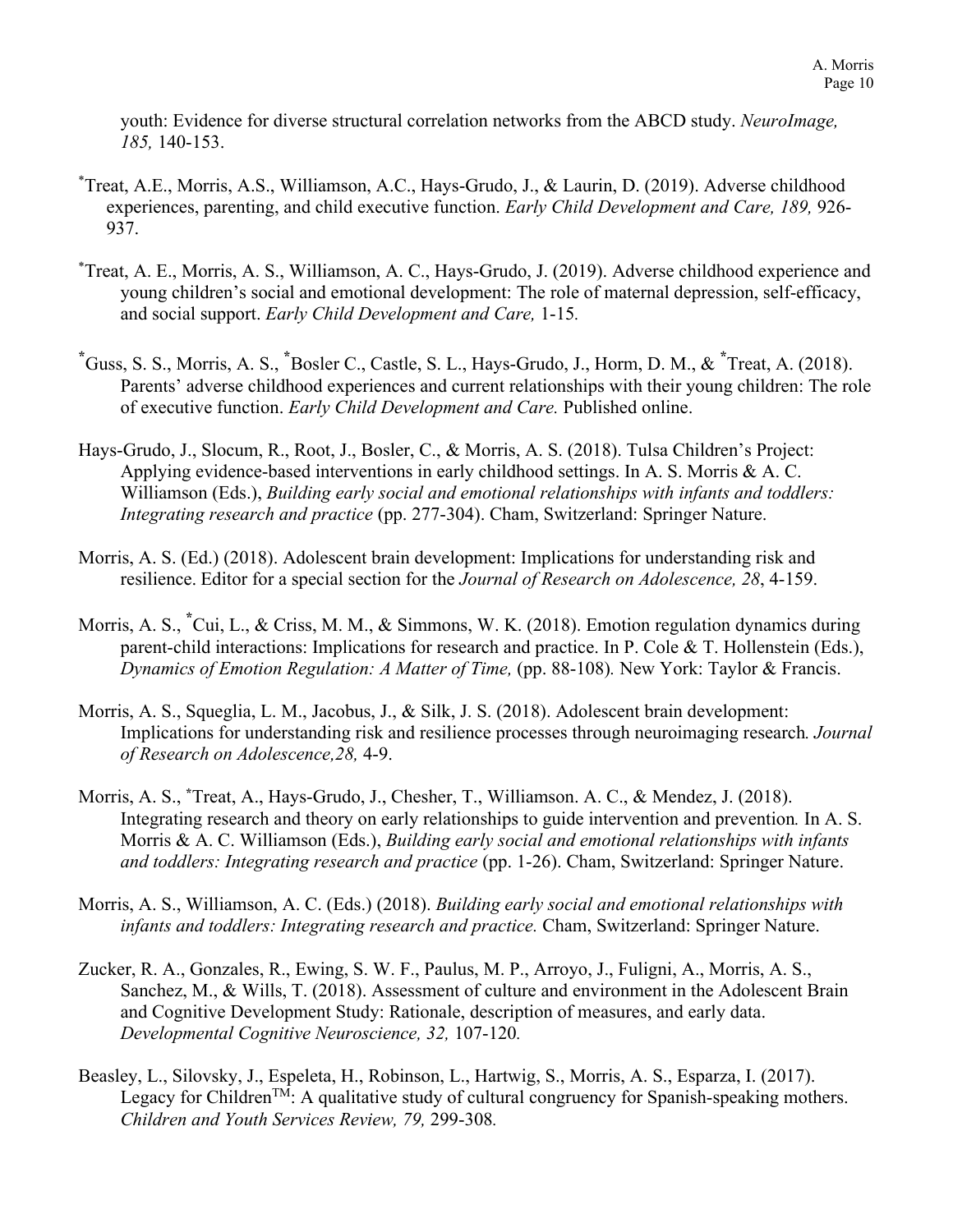- Criss, M. M., **\***Smith, A. M., Morris, A. S., **\***Liu, C., & **\***Hubbard, R. L. (2017). Parents and peers as protective factors among adolescents exposed to neighborhood risk. *Journal of Applied Developmental Psychology, 53,* 127-138.
- Dennison, M., Sisson, S. B., Stephens, L., Morris, A. S., & Dickens, R. D. (2017). Obesogenic behaviors, self-efficacy, and depressive symptoms in American Indian children. *American Indian and Alaska Native Mental Health Research Journal, 2,* 1-23.
- Lively, K., Babawale, O., Thompson, D. M., Morris, A. S., Sisson, S. B., Lora, K. R. (2017). Mothers' self-reported grocery shopping behaviors with their 2-to-7- year-old children: Relationship between feeding practices and mothers' willingness to purchase child-request, nutrient-poor, marketed foods, and fruits and vegetables. *Public Health Nutrition, 20,* 3343-3348.
- Morris, A.S., Criss, M. M., Silk, J. S., &**\*** Houltberg, B. J. (2017). The impact of parenting on emotion regulation during childhood and adolescence. *Child Development Perspectives,* early release published online*.*
- Morris, A.S., **\*** Houltberg, B. J., Criss, M. M., **\*** Bosler, C. D. (2017). Family context and psychopathology: The mediating role of children's emotion regulation. In L. Centifanti & D. Williams (Eds.), *The Wiley Blackwell Handbook of Developmental Psychopathology* (pp. 365-389)*.* Hoboken, New Jersey: Wiley & Sons.
- Morris, A. S., Robinson, Hays-Grudo, J., Claussen, A., Hartwig, S., & \* Treat, A. (2017). Targeting parenting in early childhood: A public health approach to improve outcomes for children living in poverty. *Child Development, 88,* 388-397.
- **\*** Swyden, K., Sisson, S. B., Morris, A. S., Lora, K.R., Weedn, A., Copeland, K. A., & DeGrace, B. (2017). Association between maternal stress, work status, concern about child weight, and restrictive feeding practices in preschool children. *Journal of Maternal and Child Health, 21,* 1349-1357*.*
- Aupperle, R. L., Morris, A. S., Silk, J. S., Criss, M. M., Judah, M., **\*** Eagleton, S., Kirlic, N., Byrd-Craven, J., Philips, R., Alvarez, R. P. (2016). Neural responses to maternal praise and criticism: Relationship to depression and anxiety symptoms in high-risk adolescent girls. *Neuroimage: Clinical, 11,* 548- 554*.*
- Criss, M. M., Morris, A. S., \* Ponce-Garcia, E., \* Cui, L., & Silk, J. S. (2016). Pathways to adaptive emotion regulation among adolescents from low-income families. *Family Relations, 65,* 517-529*.*
- Criss, M. M., \*Houltberg, B. J., \*Cui, L., \*Bosler, C. D., Morris, A. S., & Silk, J. S. (2016). Direct and indirect links between peer factors and adolescent adjustment difficulties. *Journal of Applied Developmental Psychology, 43,* 83-90*.*
- \* Dennison, M., Sisson, S. B., Morris, A. S. (2016). Obesogenic behaviors and depressive symptoms in children: a narrative literature review. *Obesity Reviews, 17,* 735-757.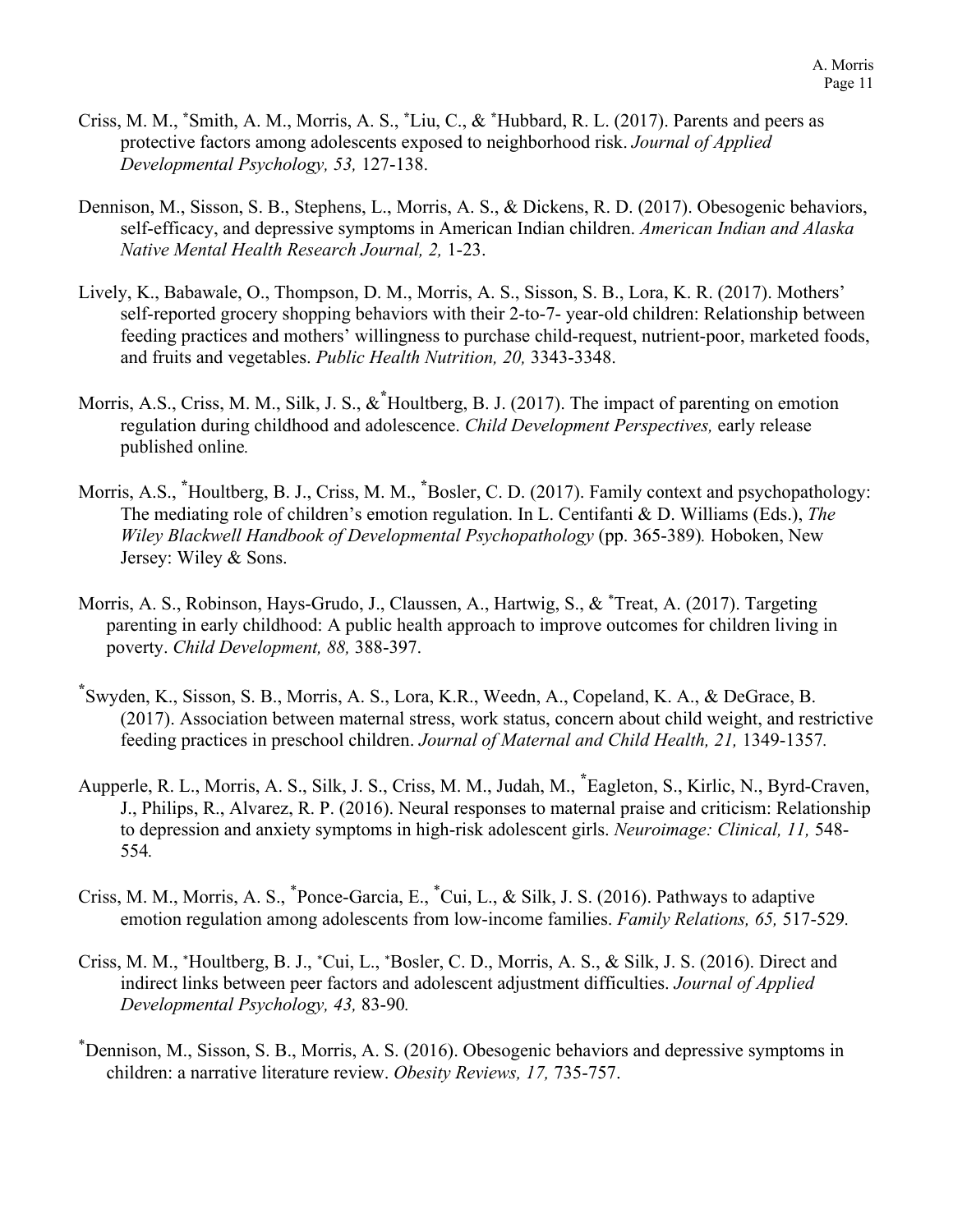- \* Houltberg, B. J., Morris, A. S., \* Cui, L., Henry, C. S., & Criss, M. M. (2016). The role of youth anger in explaining links between parenting and early adolescent prosocial and antisocial behavior*. Journal of Early Adolescence, 36,* 297-318.
- Criss, M. M., \* Lee, T. K., Morris, A. S., \* Cui, L., \* Bosler, C. D., Shreffler, K. M., & Silk, J. S. (2015). Link between monitoring behavior and adolescent adjustment: An analysis of direct and indirect effects. *Journal of Child and Family Studies, 24,* 668-678*.*
- \* Cui, L., Morris, A. S., Harrist, A. W., Larzelere, R. E., Criss, M. M., \* Houltberg, B. J. (2015). Adolescent RSA responses during an anger discussion task: Relations to emotion regulation and adjustment*. Emotion, 15,* 360-372.
- \* Cui, L., Morris, A. S., Larzelere, R. E., Harrist, A. W., Criss, M. M. (2015). Dynamic changes in parent affect and adolescent cardiac vagal regulation: A real-time analysis*. Journal of Family Psychology, 29,* 180-190*.*
- Henry, C. S., Morris, A. S., & Harrist, A. W. (2015). Family Resilience: Moving into the third wave*. Family Relations, 64,* 22-43*.*
- **\*** Swyden, K., Sisson, S. B., Morris, A. S., Copeland, K., Lora, K., Weedn, A., & DeGrace, B. (2015). Relationship between parental perception and concern for child weight and influence on obesogenic parenting practices*, Advances in Pediatric Research, 2,* 1-9*.*
- **\*** Terranova, A. M., Morris, A. S., **\*** Myers, S., **\*** Kithakye, M., Morris, M. D. S. (2015). Preschool children's adjustment following a hurricane. Risk and resilience in the face of adversity*. Early Education and Development, 26,* 534-548.
- Lora, K. R., Sisson, S. B., DeGrace, B. W., & Morris, A. S. (2014). Frequency of family meals and 6-11 year-old children's social behaviors. *Journal of Family Psychology, 28,* 577-582*.*
- Sisson, S. S., Morris, A. S., Spicer, P., Lora, K., Latorre, C. (2014). Influence of family structure on obesogenic behaviors and placement of bedroom TVs of American Children: National Survey of Children's Health 2007. *Preventive Medicine, 61,* 48-53*.*
- \* Cui, L., Morris, A. S., Criss, M. M., \* Houltberg, B. J., & Silk, J. S. (2014). Parental psychological control and adolescent adjustment: The role of adolescent emotion regulation. *Parenting: Science and Practice, 14*, 47-67.
- Eisenberg, N., Spinrad, T. L., Morris, A. S. (2013). Empathy-related responding in children. In M. Killen & J. G. Smetana (Eds.), *Handbook of Moral Development, second edition* (pp. 184-207)*.* New York: Psychology Press.
- Eisenberg, N., Spinrad, T. L., & Morris, A. S. (2013). Prosocial development. In P. Zelazo (Ed.), *Oxford Handbook of Developmental Psychology, Volume 2, Self and Other (pp. 300-325). New York: Oxford* University Press.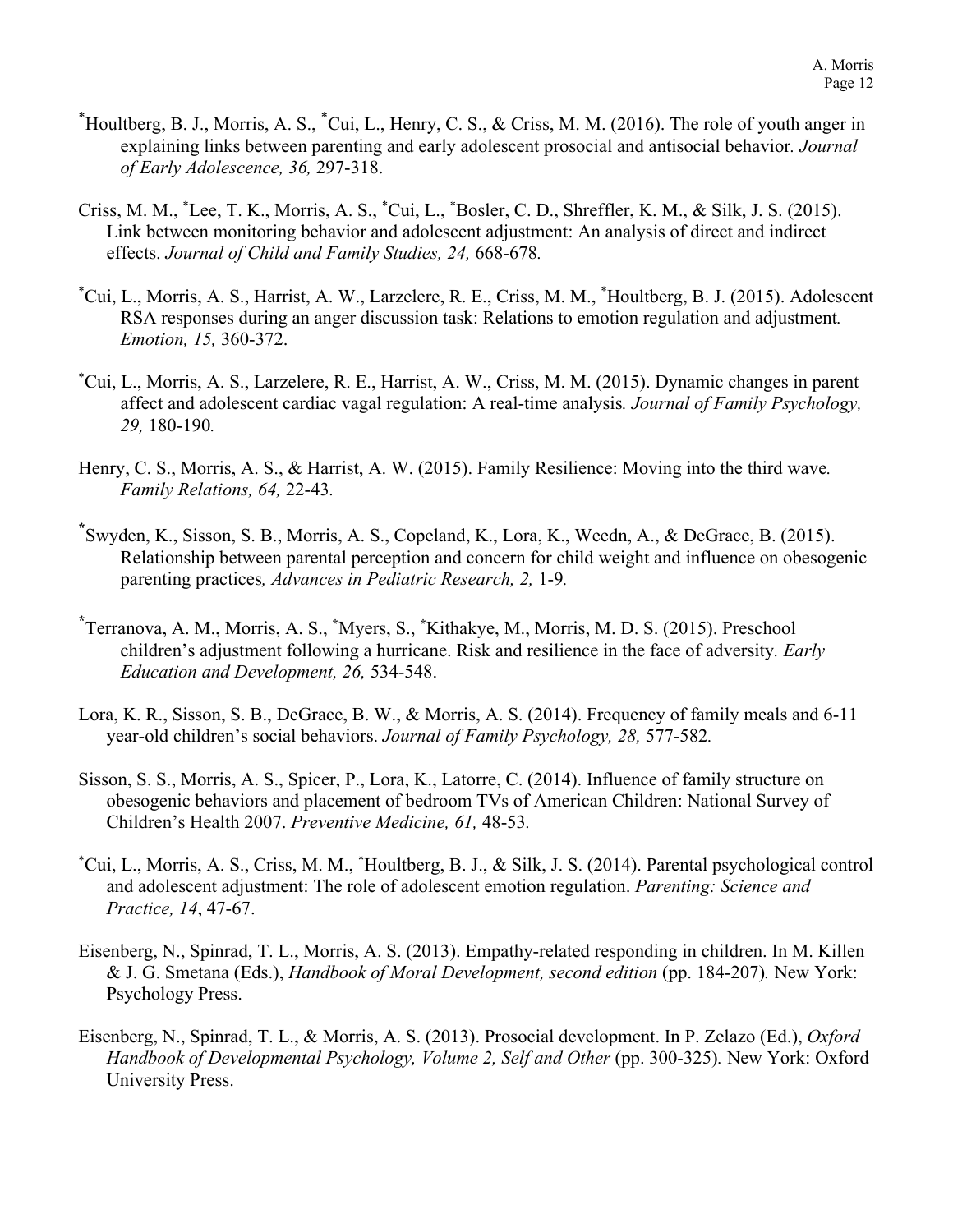- Hofer, C., Eisenberg, N., Spinrad, T. L., Morris, A. S., Gershoff, E., Valiente, C., Kupfer, A., & Eggum, N. D. (2013). Mother-adolescent conflict: Stability, change, and relations with externalizing and internalizing behavior problems. *Social Development, 22,* 259-279.
- Larzelere, R. E., Morris, A. S., & Harrist, A. W. (Eds.) (2013). *Authoritative parenting: Nurturance and discipline for optimal child development*. Washington, D.C: APA Books.
- Morris, A. S., <sup>\*</sup>Cui, L., & Steinberg, L. (2013). Parenting research and themes: What we have learned and where to go next. In R. Larzelere, A. S. Morris, & A. W. Harrist (Eds.), *Authoritative parenting: Nurturance and discipline for optimal child development* (pp. 35-58). Washington, D.C: APA Books.
- Morris, A. S., \* John, A., Halliburton, A. L., Morris, M. D. S., \* Robinson, L. R., \* Myers, S. S., \* Aucoin, K. J., \* Keyes, A. W., & \* Terranova, A. (2013). Effortful control, behavior problems, and peer relations: What predicts academic adjustment in kindergarteners from low-income families? *Early Education and Development, 24,* 813-828*.*
- \* Houltberg, B. J., Henry, C. S., & Morris, A. S. (2012). Family interactions, exposure to violence, and emotion regulation: Perceptions of children and early adolescents at-risk. *Family Relations, 61,* 283- 296.
- \* John, A., Morris, A.S., & Tate, A.H. (2012). Looking beyond maternal sensitivity: Mother-child correlates of attachment security among children with intellectual disabilities in urban India. *Journal of Autism and Developmental Disorders, 42,* 2335-2345.
- Morris, A. S., **\***Houltberg, B. J., & Eisenberg, N. (2011). Adolescent moral development. In. B. Brown & M. Prinstein (Eds.), *Encyclopedia of Adolescence.* Oxford: Elsevier's Academic Press.
- Morris, A. S., Silk, J. S., Morris, M. D. S., Steinberg, L., **\***Aucoin, K. J., **\*** Keyes, A W. (2011). The influence of mother-child strategies on children's expression of anger and sadness*. Developmental Psychology, 47,* 213-225*.*
- \* Kithakye, M., Morris, A. S., \* Myers, S. S., & \* Terranova, A. M. (2010). The Kenyan political conflict and children's adjustment. *Child Development, 81,* 1113-1127*.*
- Morris, A. S., Silk, J. S., Steinberg, L. D., **\***Terranova, A. M., & **\*** Kithakye, M. S. (2010). Concurrent and longitudinal links between children's externalizing behavior in school and observed anger regulation in the mother-child dyad. *Psychopathology and Behavioral Assessment, Special Issue on Emotion Regulation, 32,* 48-56.
- **\***Terranova, A. M., Boxer, P., & Morris, A. S. (2010). Responding to peer victimization in middle childhood: What is a victim to do? *Journal of Aggression: Conflict and Peace Research, 2, 15-24.*
- Eisenberg, N., & Morris, A. S., \* McDaniel, B., & Spinrad, T. L. (2009). Moral cognitions and prosocial responding in adolescence. In R. M. Lerner & L. Steinberg (Eds.) *Handbook of Adolescent Psychology, third edition* (pp. 229-265). New York: Wiley & Sons.
- Morris, A. S., & \*Age, T. R. (2009). Adjustment among youth in military families: Protective roles of effortful control and maternal social support. *Journal of Applied Developmental Psychology, 30,*  695-707.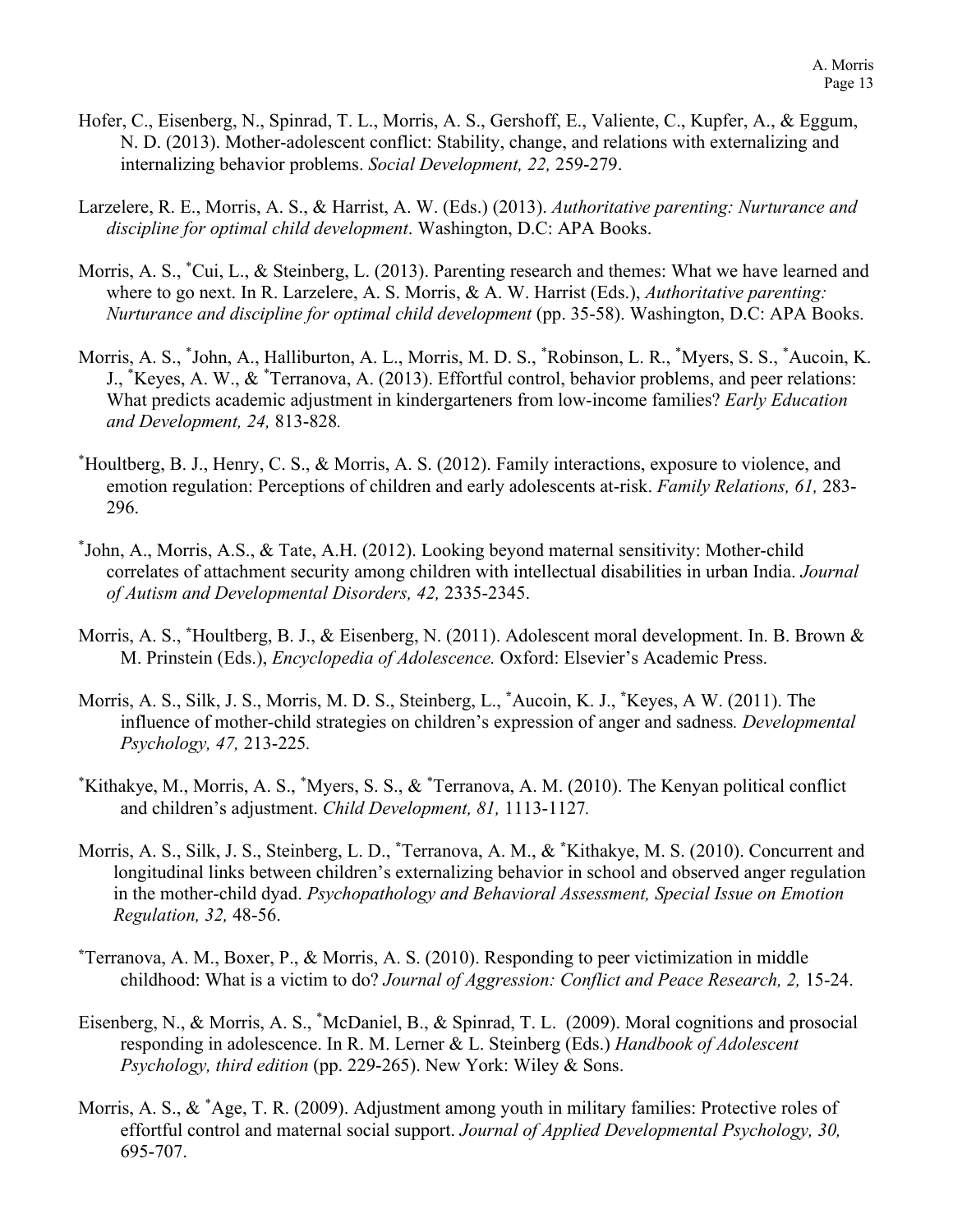- **\*** Myers, S. S., & Morris, A. S. (2009). Examining relations between emotional reactivity, regulation, and the teacher-child relationship in predicting Head Start children's socioemotional adjustment. *Early Education and Development, 20,* 756-774.
- **\*** Robinson, L. R., Morris, A. S., Heller, S. S., Scheeringa, M., Boris, N. W., & Smyke, A. T. (2009). Relations between emotion regulation, parenting, and psychopathology in young maltreated children in out of home care. *Journal of Child and Family Studies, 18,* 421-434*.*
- **\*** Terranova, A. M., Boxer, P., & Morris, A. S. (2009). Changes in children's peer interactions following a natural disaster: How pre-disaster bullying and victimization rates changed following Hurricane Katrina. *Psychology in the Schools, 46,* 333-347*.*
- **\*** Terranova, A. M., Boxer, P., & Morris, A. S. (2009). Factors influencing the course of posttraumatic stress following a natural disaster: Children's reactions to Hurricane Katrina. *Journal of Applied Developmental Psychology, 30,* 344-355.
- Boxer, P., Morris, A. S., \*Terranova, A. M., \*Kithakye, M., \*Savoy, S. C., & \*McFaul, A. (2008). Coping with exposure to violence: Relations to emotional symptoms and aggression in three urban samples*. Journal of Child and Family Studies, 17,* 881-893.
- Eisenberg, N., & Morris, A. S., Vaughn, J. (2008). Empathy and moral emotions. In N. B. Allen & L. Sheeber (Eds.), *Adolescent emotional development and the emergence of depressive disorders* (pp. 174-194)*.* Cambridge: Cambridge University Press.
- \* Kimonis, E.R., Frick, P.J., Skeem, J.L., \* Marsee, M.A., Cruise, K., \* Muñoz, L.C., \* Aucoin, K.J., Morris, A. S. (2008). Assessing callous-unemotional traits in adolescent offenders: Validation of the Inventory of Callous-Unemotional Traits. *International Journal of Law and Psychiatry, 31*, 241-252.
- Morris, A. S. (2008). Making it through a traumatic life experience: Applications for teaching, research, and personal adjustment*. Training and Education in Professional Psychology, 2,* 89-95*.*
- **\*** Reed, T. J., Goldstein, S., Morris, A. S., & *\** Keyes, A. W. (2008). Relational aggression in mothers and children: Links with psychological control and child adjustment. *Sex Roles, 59,* 39-48.
- \* Terranova, A. M., Morris, A. S., & Boxer, P. (2008). Fear and effortful control in overt and relational bullying: A six month longitudinal study. *Aggressive Behavior, 34,* 104-115*.*
- Morris, A. S., Silk, J. S., Steinberg, L., \* Myers, S. S., \* Robinson, L. R. (2007). The role of the family context in the development of emotion regulation*. Social Development, 16,* 362-388*.*
- Smith, C. L., Eisenberg, N., Spinrad, T. L., Chassin, L., Morris, A. S., Kupfer, A., Liew, J., Cumberland, A., & Valiente, C. (2006). Children's coping strategies and coping efficacy: Relations to parent socialization, child adjustment, and familial alcoholism. *Development and Psychopathology, 18,* 445- 469.
- Eisenberg, N., Morris, A. S., & Spinrad, T. L. (2005). Emotion-related regulation: The construct and its measurement. In D. Teti (Ed.), *Handbook of Research Methods in Developmental Science* (pp. 423- 442). Oxford: Blackwell Publishers.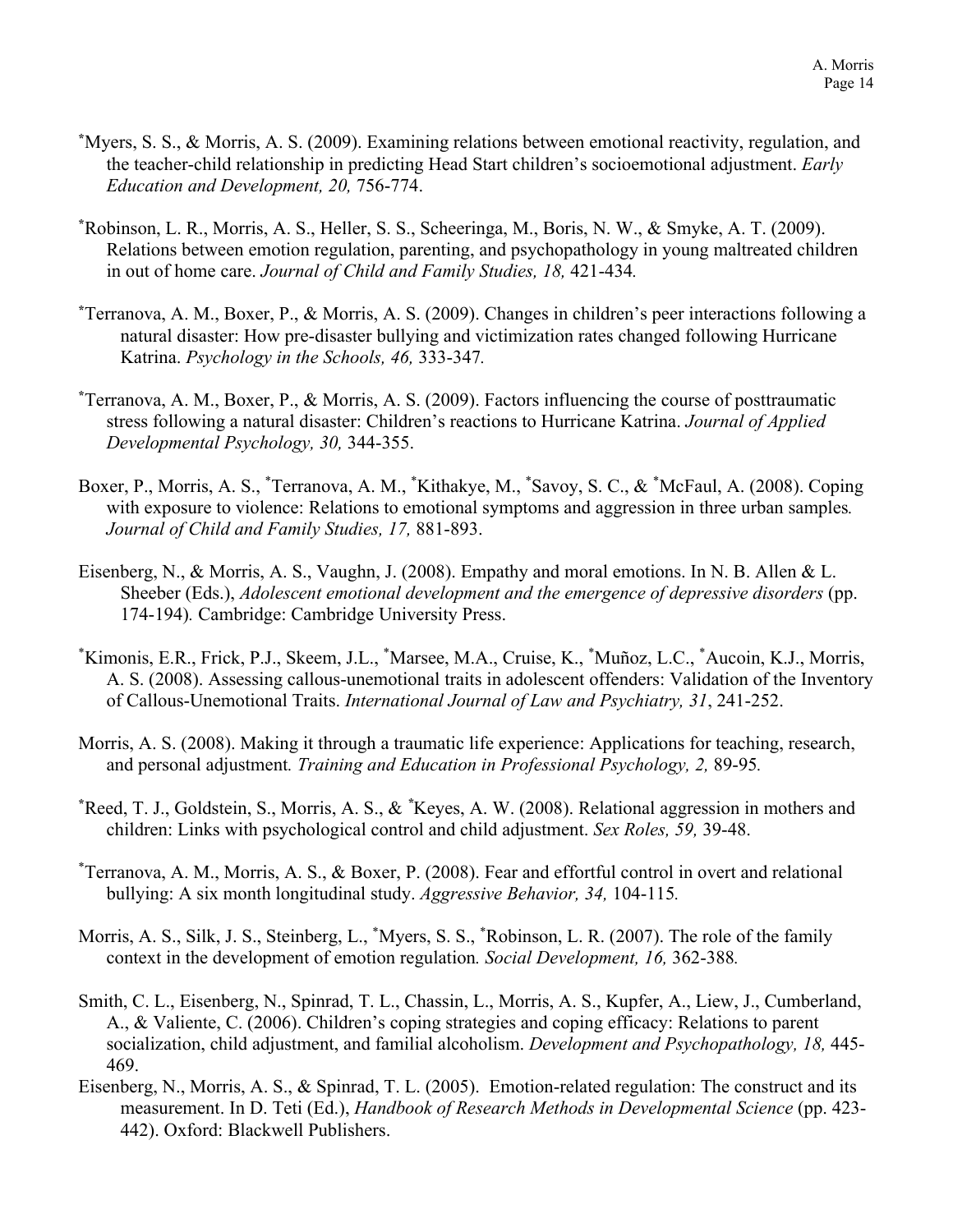- Morris, A. S., \*Robinson, L., & Eisenberg, N. (2005). Applying a multimethod perspective to the study of developmental psychology. In M. Eid & E. Diener (Eds*.), Handbook of Multimethod Measurement in Psychology* (pp. 371-384)*.* APA Books: Washington, D.C.
- \* Robison, S., Frick, P. J., & Morris, A. S. (2005). Temperament and parenting: Implications for understanding developmental pathways to conduct disorder. *Minerva Pediatrica, 57,* 373-88*.*
- Eisenberg, N., & Morris, A. S. (2004). Moral cognitions and prosocial responding in adolescence. In R. Lerner & L. Steinberg (Eds.) *Handbook of Adolescent Psychology, second edition* (pp. 155-188). New York: Wiley & Sons.
- Frick, P. J., & Morris, A. S. (2004). Temperament and developmental pathways to severe conduct problems. *Journal of Clinical Child and Adolescent Psychology, 33,* 54-68*.*
- Silk, J. S., Sessa, F. M., Morris, A. S., Steinberg, L., Avenevoli, S. (2004). Neighborhood cohesion as a buffer against hostile maternal parenting. *Journal of Family Psychology, 18,* 120-134*.*
- Eisenberg, N., Valiente, C., Morris, A. S., Fabes, R. A., Cumberland, A., Reiser, M., Gershoff, E. T., Shepard, S. A., Lasoya, S. (2003). Longitudinal relations among parental emotional expressivity, children's regulation, and quality of socioemotional functioning. *Developmental Psychology, 39,* 3- 19*.*
- Silk, J. S., Morris, A. S., Kanaya, T., & Steinberg, L. (2003). Psychological control and autonomy granting: Opposite ends of a continuum or distinct constructs? *Journal of Research on Adolescence, 13,* 113-128.
- Silk, J. S., Steinberg, L., & Morris, A. S. (2003). Adolescents' emotion regulation in daily life: Links to depressive symptoms and problem behavior. *Child Development, 74,* 1869-1880*.*
- Eisenberg, N., & Morris, A. S. (2002). Children's emotion-related regulation. In H. Reese & R. Kail (Eds.), *Advances in Child Development and Behavior, 30,* 189-229*.*
- Eisenberg, N., Spinrad, T. L., & Morris, A. S. (2002). Regulation, resiliency, and quality of social functioning. *Self and Identity, 1,* 121-128.
- Morris, A. S., Silk, J. S., Steinberg, L., Sessa, F. M., Avenevoli, S., & Essex, M. J. (2002). Temperamental vulnerability and negative parenting as interacting predictors of child adjustment. *Journal of Marriage and Family, 64,* 461-471*.*
- Morris, A. S., Steinberg, L., Sessa, F. M., Avenevoli, S., Silk, J. S., & Essex, M. J. (2002). Measuring children's perceptions of psychological control: Developmental and conceptual considerations. In B. K. Barber (Ed.), *Intrusive Parenting: How Psychological Control Affects Children and Adolescents*  (pp. 125-159). Washington, DC: American Psychological Association Press.
- Eisenberg, N., & Morris, A. S. (2001). The origins and social significance of empathy-related responding. *Social Justice, 14,* 95-120*.*
- Sessa, F. M., Avenevoli. S., Steinberg, L., & Morris, A. S. (2001). Correspondence among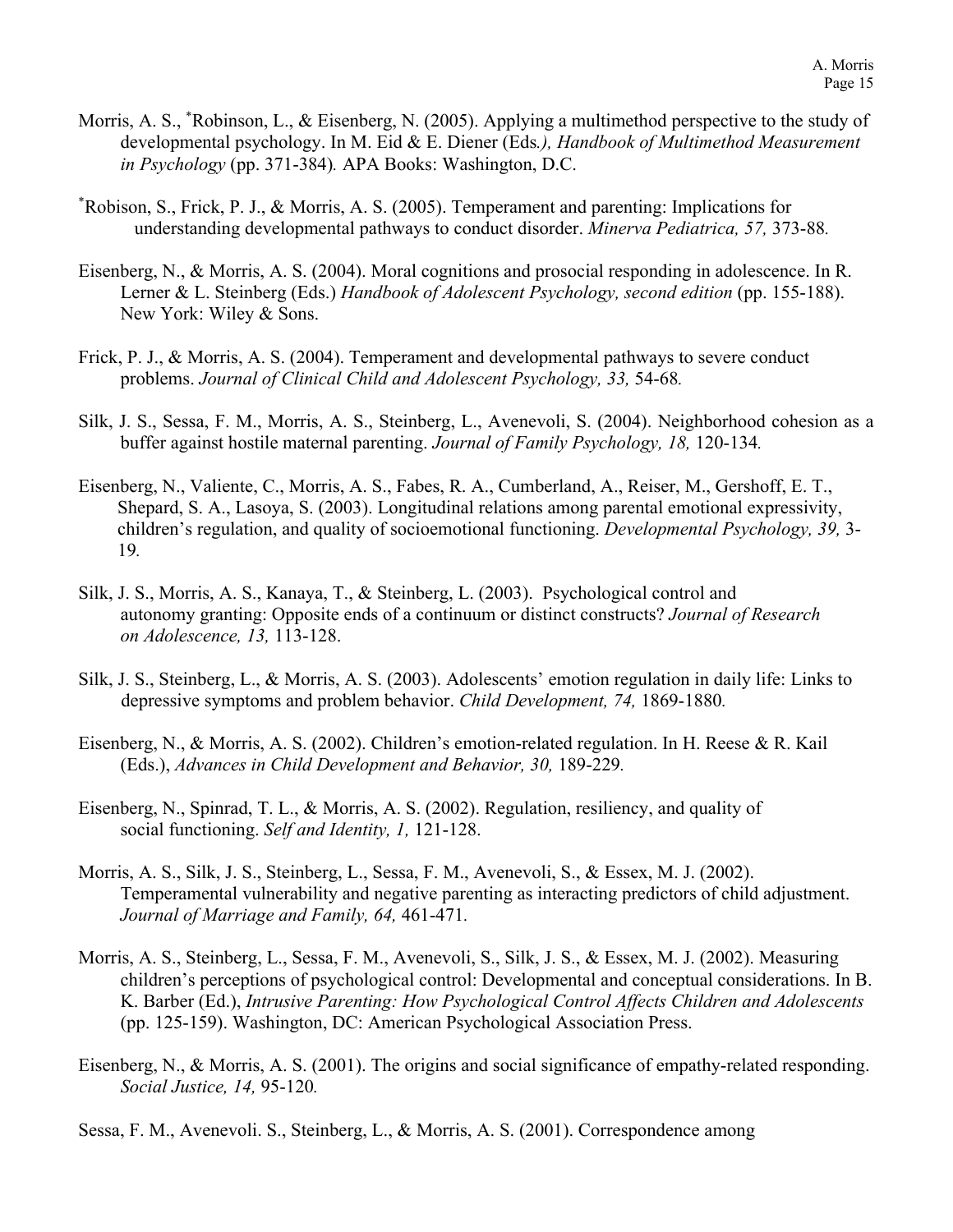informants on parenting: Preschool children, mothers, and observers. *Journal of Family Psychology, 15,* 53-68.

Steinberg, L., & Morris, A. S. (2001). Adolescent development. *Annual Review of Psychology, 52,* 83- 110.

## *Outreach and Invited Publications:*

- Morris, A. S., & Hays-Grudo (2021, January 29). *10 Parenting Strategies to Reduce Your Kids' Pandemic Stress.* The Conversation. [https://theconversation.com/10-parenting-strategies-to-reduce-your-kids](https://theconversation.com/10-parenting-strategies-to-reduce-your-kids-pandemic-stress-151419)[pandemic-stress-151419](https://theconversation.com/10-parenting-strategies-to-reduce-your-kids-pandemic-stress-151419)
- Diaz, A., Epstein, R., Filbin, B., Morris, A. S., & Teicher, M. (2020). Building resilience in traumatized girls: Science and practice, Chapter 7. In A. L. Plough (Ed.) *Culture of Health Series,* based on the 2019 Robert Wood Johnson Foundation Sharing Knowledge to Build a Culture of Health conference in Houston, TX. Oxford University Press.
- \* Jespersen, J. E., Morris, A. S., Hubbs-Tait, L. & Hays-Grudo, J. (2020). *How Parents can Help School Age Children through the COVID-19 Pandemic.* Article for Oklahoma Cooperative Extension Services. [https://extension.okstate.edu/coronavirus/media/parenting/how-parents-can-help-school](https://extension.okstate.edu/coronavirus/media/parenting/how-parents-can-help-school-aged-children.html)[aged-children.html](https://extension.okstate.edu/coronavirus/media/parenting/how-parents-can-help-school-aged-children.html)
- \* Jespersen, J. E., Morris, A. S., Hubbs-Tait, L., Hays-Grudo, J., & Slocum, R. (2020). *How Parents can Help Infants and Toddlers through the COVID-19 Pandemic.* Article for Oklahoma Cooperative Extension Services. [https://extension.okstate.edu/coronavirus/media/parenting/parenting-infants](https://extension.okstate.edu/coronavirus/media/parenting/parenting-infants-and-toddlers-covid-19.pdf)[and-toddlers-covid-19.pdf](https://extension.okstate.edu/coronavirus/media/parenting/parenting-infants-and-toddlers-covid-19.pdf)
- \* Jespersen, J. E., Morris, A. S., & Hays-Grudo, J. (2020). *Baby PACEs: Protecting your Young Child Against Adversity.* Fact Sheet for Oklahoma Cooperative Extension Services. <http://pods.dasnr.okstate.edu/docushare/dsweb/Get/Document-11819/T-2149.pdf>
- Morris, A. S., \* Ratliff, E. L., Grasso, D. J., Briggs-Gowan, M. J., Ford, J. D., and Carter, A. S. (2020). *The Epidemic – Pandemic Impacts Inventory Adolescent Adaptations (EPII-A).* English and Spanish versions. University of Connecticut School of Medicine. [https://bit.ly/EPII2020-Adol](https://nam04.safelinks.protection.outlook.com/?url=https%3A%2F%2Fbit.ly%2FEPII2020-Adol&data=02%7C01%7Camanda.morris%40okstate.edu%7C6a92196252c74c98dfc308d7ea29db19%7C2a69c91de8494e34a230cdf8b27e1964%7C0%7C1%7C637235338674892140&sdata=NHb91yL8b2iRTSWL8A1rnRD349oXO8E9zuhxz9ClM7I%3D&reserved=0)
- \* Ratliff, E. L., Morris, A. S., & Hays-Grudo, J. (2020). *PACEs for Children: Overcoming Adversity and Building Resilience.* Fact Sheet for Oklahoma Cooperative Extension Services. <http://pods.dasnr.okstate.edu/docushare/dsweb/Get/Document-11813/T-2146.pdf>
- \* Ratliff., E. L., Morris, A. S., Hubbs-Tait, L. & Hays-Grudo, J. (2020). *Parenting Teens during the Coronavirus Pandemic.* Article for Oklahoma Cooperative Extension Services. [https://extension.okstate.edu/coronavirus/media/parenting/parenting-teens-during-the-coronavirus](https://extension.okstate.edu/coronavirus/media/parenting/parenting-teens-during-the-coronavirus-pandemic.html)[pandemic.html](https://extension.okstate.edu/coronavirus/media/parenting/parenting-teens-during-the-coronavirus-pandemic.html)
- Slocum, R., \* Jespersen, J. E., Morris, A. S. (2020). *Nurturing Your Baby's Social and Emotional Growth.*  Fact Sheet for Oklahoma Cooperative Extension Services. <http://pods.dasnr.okstate.edu/docushare/dsweb/Get/Document-11885/T-2391.pdf>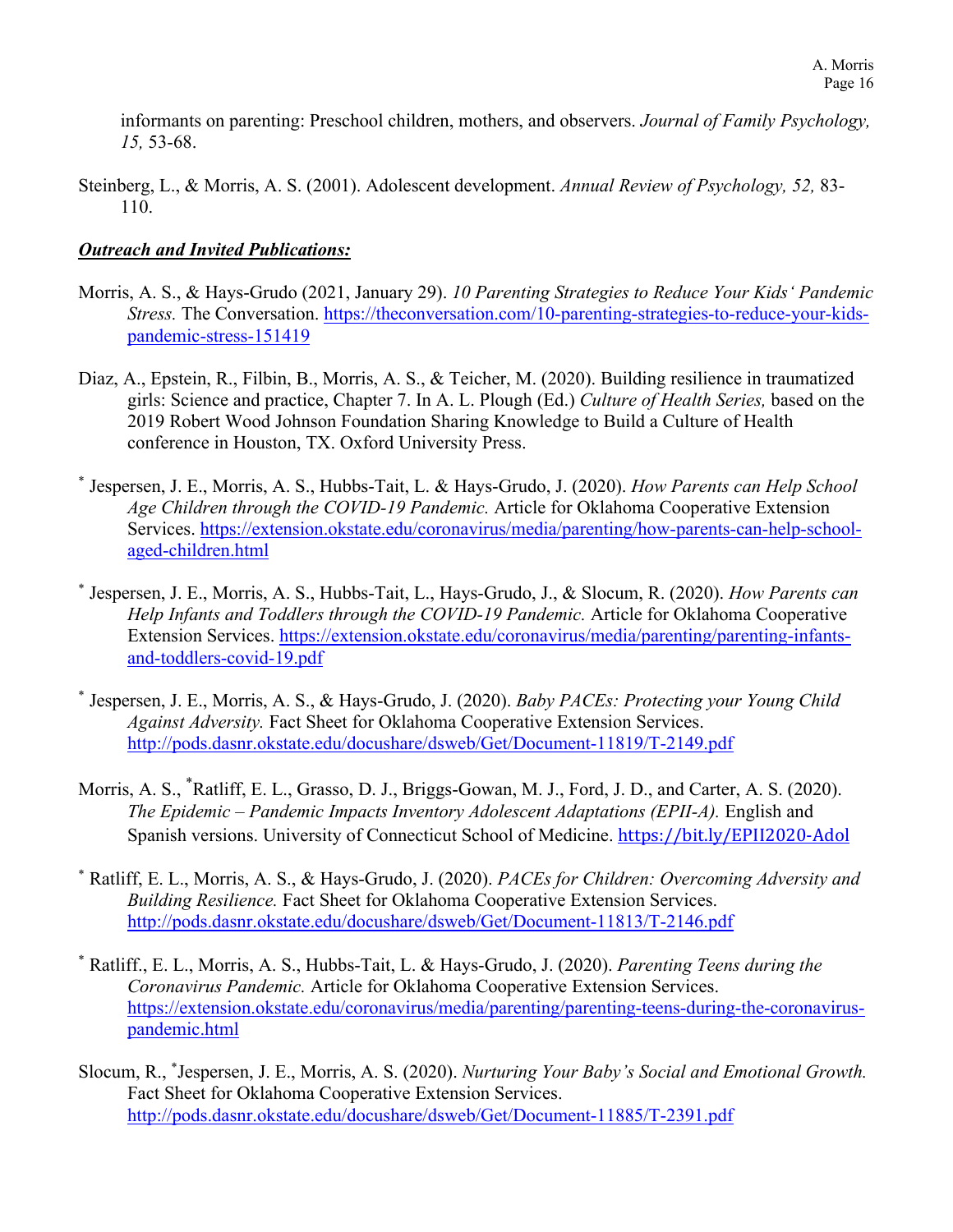- \* Ratliff., E., Morris, A. S., & Hays-Grudo, J. (2020). *The Impact of Adverse and Protective Childhood Experiences.* Fact Sheet for Oklahoma Cooperative Extension Services. <http://pods.dasnr.okstate.edu/docushare/dsweb/Get/Document-11817/T-2148web.pdf>
- \* Addante, S., \* Armans, M., Ciciolla, L., & Morris, A. S. (November, 2018). *Fostering your Child's Self-Regulation.* Fact Sheet for Oklahoma Cooperative Extension Services*.* <http://pods.dasnr.okstate.edu/docushare/dsweb/Get/Document-11237/T-2142web.pdf>
- \* Jespersen, J., & Morris, A. S. (November, 2018). *Helping your Young Child Deal with Anger.* Fact Sheet for Oklahoma Cooperative Extension Services*.* <http://pods.dasnr.okstate.edu/docushare/dsweb/Get/Document-11239/T-2250pod.pdf>
- \* Singh, R., Zapata, M., & Morris, A. S. (November, 2018). *Talk, Read, and Sing with your Child Every Day.* Fact Sheet for Oklahoma Cooperative Extension Services*.* <http://pods.dasnr.okstate.edu/docushare/dsweb/Get/Document-11233/T-2249web.pdf>
- Morris, A. S., & \* Duell, E. K. (submitted 2017). *Adolescent Emotional Development.* Submission prepared for the American Psychological Association's Committee on Children, Youth, and Families' *Developing Adolescents: A Reference for Professionals,* updated guide, contributing authors*.*
- \*Cui, L., & Morris, A. S. (2017). Limit setting. In A. E. Wenzel (Ed.), *The SAGE Encyclopedia of Abnormal and Clinical Psychology* (pp. 1977-1978). Thousand Oaks, CA: Sage Publications.
- \*Cui, L., & Morris, A. S. (2017). Parenting and child adjustment. In A. E. Wenzel (Ed.), *The SAGE Encyclopedia of Abnormal and Clinical Psychology* (pp. 2477-2481). Thousand Oaks, CA: Sage Publications.
- Criss, M. M., \* Bosler, C. D., & Morris, A. S. (2012, March). *Impact of peer relationships on youth adjustment among high-risk families.* Research Update for the Family and Consumer Sciences Oklahoma Cooperative Extension Service.
- \*Kithakye, M.S., & Morris, A.S. (2011). Natural disasters, destruction of home. In M. Craft-Rosenberg  $\&$ S. Pehler (Eds.), *Encyclopedia of Family Health, Vol. 2.* 751-753. Thousand Oaks, CA: Sage Publications.
- \* Kithakye, M., & Morris, A. S. (December, 2008). *Role of family and child characteristics in influencing child post disaster functioning.* Research Update for the Family and Consumer Sciences Oklahoma Cooperative Extension Service*.*
- Morris, A. S., & Morris, M. D. S. (March, 2007). Does minority status put an individual at risk? *National Council on Family Relations Report, Family Focus, 52,* F9-F10*.*
- \* Kithakye, M., & Morris, A. S. (December, 2006). Child emotion regulation and the family, *Oklahoma Resource Update.*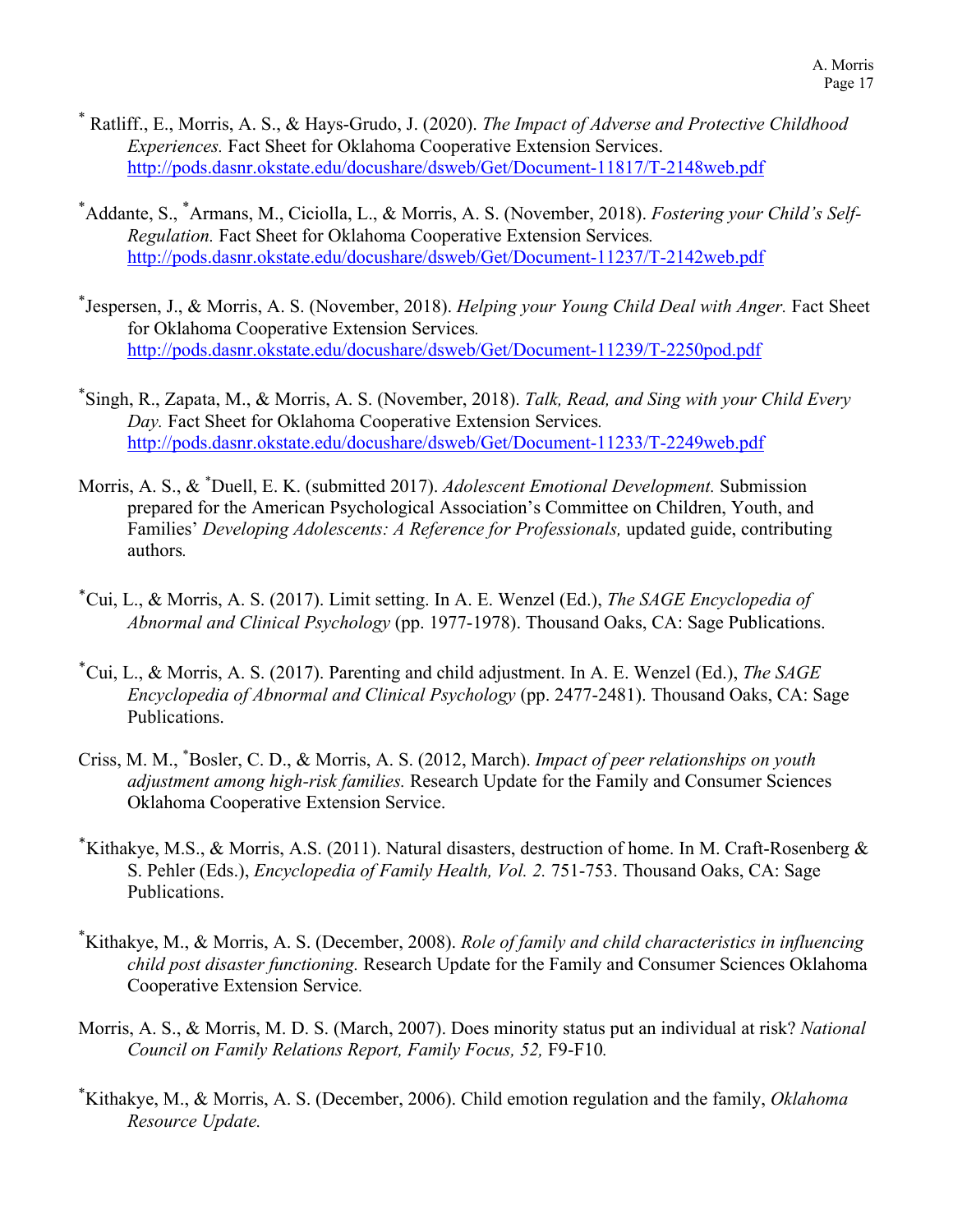- \* Myers, S. S., \* Robinson, L. R., & Morris, A. S. (2004). Review of the book *Between Parent and Child*. *Family Relations, 53,* 418.
- Morris, A. S., & Eisenberg, N. (2002). Friendship. In N. J. Salkind & L. H. Margolis (Eds.) *Child Development: Vol. 1* (pp. 156-159)*.* Farmington Hills, MI: Macmillan.

#### *Refereed Conference Presentations:*

- Morris, A. S., Hays-Grudo, J., & \* Jespersen, J. E. (2021). *Baby PACEs: The development of the Protective and Compensatory Experiences Survey (PACEs) for children ages 0-5.* Poster presented at the 17<sup>th</sup> World Congress Hybrid of the World Association for Infant Mental Health.
- Beasley, L. O., Morris, A. S., \* Jespersen, J. E. … Croff, J. M. (2021, June). *A qualitative approach to understanding familial changes among high and low risk mothers during COVID-19.* In A. S. Morris & M. Thomason (Chairs). Understanding the impact of COVID-19 on parenting young children: Research collaborations and international perspectives. Paper presented at the Virtual Society for Research in Child Development Biennial Meeting.
- Chiaf, A., Croff, J. M., Morris, A. S., Beasley, L. O., \* Jespersen, J. E., … & Singer, L. (2021). *Maternal health behaviors due to childcare and schooling changes in response to COVID-19.* Poster presented at the Virtual Society for Research in Child Development Biennial Meeting.
- \* Cosgrove, K. T., Mosconi, M. W., Breslin, F. J., Paulus, M. P., Kirlic, N., Morris, A. S., & Aupperle, R. L. (2021, April). *Cortical metrics in pre-adolescence: A latent variable analysis of sMRI Data in the ABCD Study*. Poster presented at the Virtual Society for Research in Child Development Virtual Biennial Meeting.
- Criss, M. M., Loche, L., Koch, J. M., Federici, D. J., Wood, E. E., Cui, L., & Morris, A. S. (2021, April). *Links between family and school ecological risk and adolescent adjustment: An examination of additive effects.* Posted presented at the Virtual Biennial Meeting for the Society for Research in Child Development.
- Criss, M. M., Wood, E. E., Cui, L., & Morris, A. S. (2021, April). *Parenting, neighborhoods, and peer characteristics as predictors of adolescent adjustment: Longitudinal analyses of additive effects.* Posted presented at the Virtual Biennial Meeting for the Society for Research in Child Development.
- \* Jespersen, J. E., Morris, A. S., & Beasley, L. O. (2021, April Morris, A. S., Hays-Grudo, J., & Jespersen, J. E. (2021). *Baby PACEs: The development of the Protective*). *The influence of mother-reported infant development on parenting efficacy and commitment one year later.* Poster presented at the Virtual Society for Research in Child Development Biennial Meeting.
- Morris, A. S., \* Ratliff, E. L., \* Cosgrove, K. T., Misaki, M., Bodurka, J., Simmons, W. K., & Kerr, K. L. Innovative approaches for studying dyadic emotion regulation: Cross-brain associations between parents and adolescents using fMRI (2021, April 7-9). In J. A. Silvers (Chair), *Novel perspectives on the neurodevelopment of emotion regulation* Paper presented at the Virtual Society for Research in Child Development Biennial Meeting.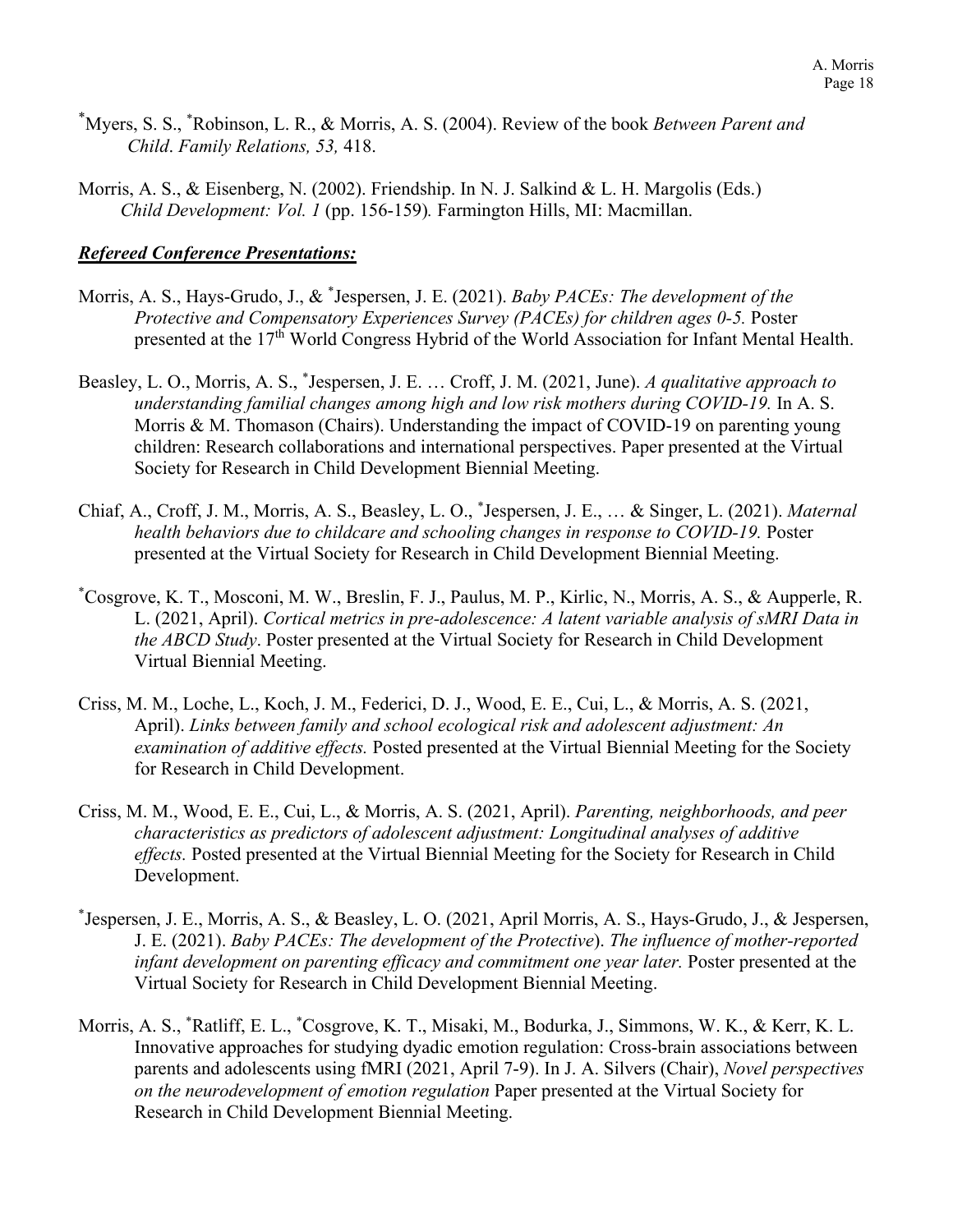- \* Ratliff, E. L., \* Kerr, K. L., \* Antonacci, C., \* Cosgrove, K. T., \* DeVille, D. C., Misaki, M., Simmons, W.K., Bodurka, J., & Morris, A. S., (2021, April 7-9). *Longitudinal Links Between Adolescent Emotion-related Brain Activity and Adolescent Internalizing Symptoms During the COVID-19 Pandemic* Poster presented at The Society for Research in Child Development Virtual Biennial Meeting.
- Wood, E. E., Criss, M. M., Cui, L., Byrd-Craven, J., & Morris, A. S. (2021, April). *Longitudinal links between father-daughter and mother-daughter relationship quality and adolescent adjustment among low-income families.* Posted presented at the Virtual Biennial Meeting for the Society for Research in Child Development.
- \* Ratliff, E. L., Misaki, M., \* Kerr, K. L., \* Cosgrove, K. T., \* Moore, A.J., Johnson, M. J., \* DeVille, D. C., Silk, J. S., Bodurka, J., Simmons, W. K., & Morris, A. S., (2021, March). *Cross-brain connectivity is associated with parenting behavior and adolescent emotion regulation during a conflict discussion task.* Poster presented at The Society for Research on Adolescence Virtual Conference.
- \* Jespersen, J. E., Morris, A. S., Hubbs-Tait, L., & Washburn, I. J. (2020). *Evaluation of a parenting program for responsive parenting, executive function, and mindfulness.* Poster presented at the annual meeting of the American Psychological Association, virtual.
- \* Cosgrove, K. T., Mosconi, M. W., Breslin, F. J., Paulus, M. P., Morris, A. S., & Aupperle, R. L. (2020, September). *Subjective neurodevelopmental risk is more robustly associated with cortical structure than objective measures of executive function in the ABCD Study sample***.** Poster presented at the Flux Virtual Congress, Sonoma, CA.
- \* Kerr, K. L., \* Cosgrove, K. T., \* Ratliff, E. L., \* Moore, A. J., \* Johnson, M. J., Misaki, M., \* DeVille, D. C., Aupperle, R. L., Simmons, W. K., Bodurka, J., & Morris, A. S. (September, 2020). *Parents' negative verbalizations are related to adolescents' emotion reactivity and regulation*. Poster presented at the Flux Virtual Congress, Sonoma, CA.
- \* Ratliff, E. L., Misaki, M., \* Kerr, K. L., \* Cosgrove, K. T., \* Moore, A. J., \* Johnson, M. J., \* DeVille, D. C., Silk, J. S., Bodurka, J., Simmons, W. K., & Morris, A. S. (September, 2020). *Parent-adolescent cross-brain connectivity during an fMRI hyperscanning task is associated with adolescent emotion regulation*. Poster presented at the Flux Virtual Congress, Sonoma, CA.
- \* Cosgrove, K. T., Mosconi, M. W., Breslin, F. J., Paulus, M. P., Morris, A. S., & Aupperle, R. L. (2020, September). *Subjective neurodevelopmental risk is more robustly associated with cortical structure than objective measures of executive function in the ABCD Study sample***.** Poster presented at the Flux Virtual Congress, Sonoma, CA.
- \* Kerr, K. L., \* Ratliff, E. L., \* Fuller, S., \* DeVille, D. C., Cosgrove, K. T., Misaki, M., Morris, A. S., & Bodurka, J. (2020, June). *Parent-adolescent fMRI hyperscanning and dyadic neurofeedback for influencing brain response*. Poster presented at the Annual Meeting of the Organization for Human Brain Mapping, Montreal, Canada.
- \* Ratliff, E.L., Misaki, M., \* Kerr, K.L., \* Cosgrove, K.T., Moore, A.J., \* Johnson, M.J., \* DeVille, D.C., Simmons, W.K., Bodurka, J., & Morris, A.S., (2020, June). *Evidence of parent-adolescent crossbrain connectivity during an fMRI hyperscanning task.* Poster presented at the Annual Meeting of the Organization for Human Brain Mapping, Montreal, Canada.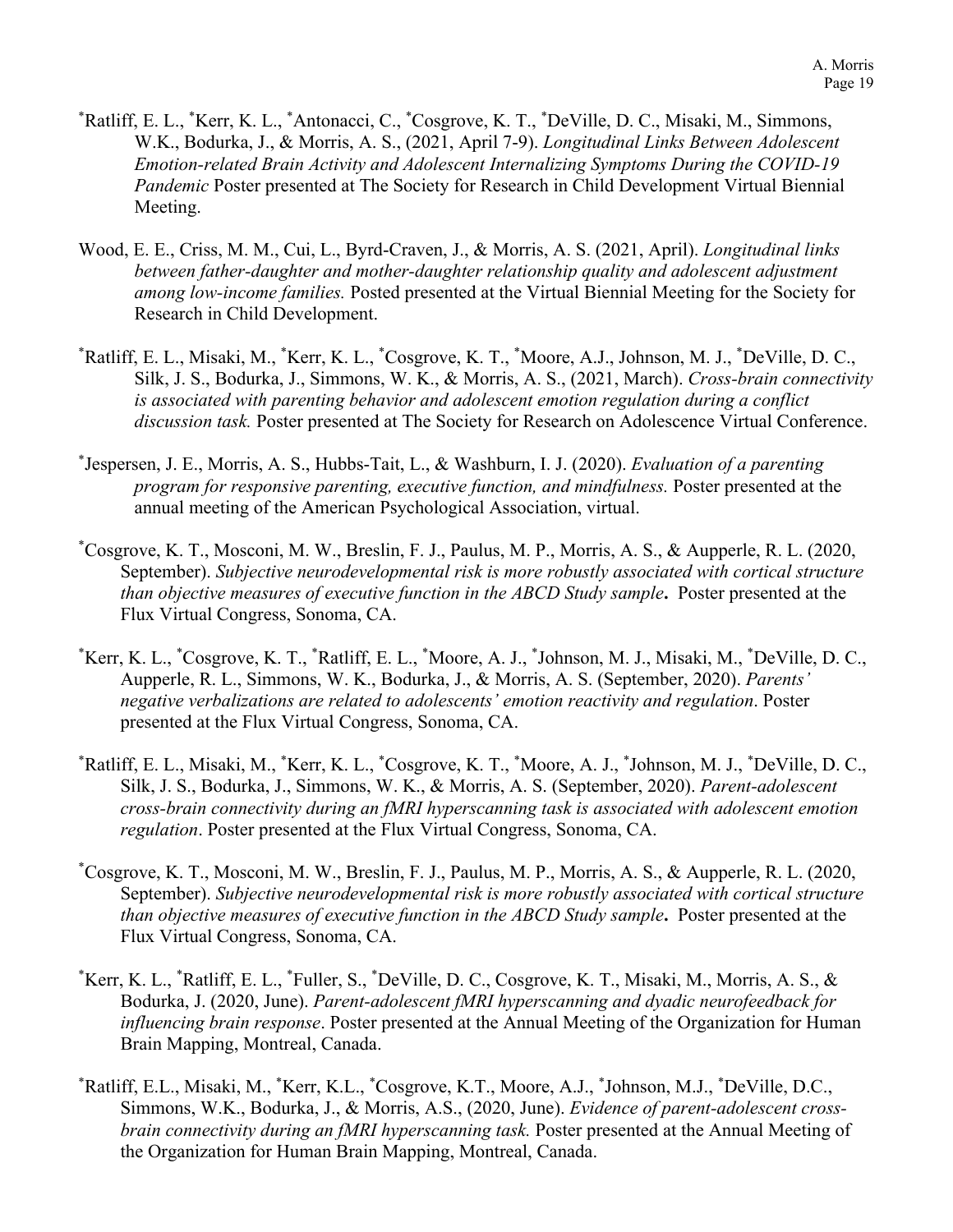- \* Cosgrove, K. T., Mosconi, M. W., Breslin, F. J., Paulus, M. P., Morris, A. S., & Aupperle, R. L. (2020, March). *Neurodevelopmental risks and structural MRI metrics in the ABCD study.* Poster accepted to the Biennial Meeting of the Society for Research on Adolescence, San Diego, CA. Presented virtually in March, 2021.
- \* Kerr, K. L., \* Colaizzi, J. M., Ralph-Nearman, C., \* DeVille, D. C., Breslin, F. J., Paulus, M. P., & Morris, A. S. (2020, March). *Gastrointestinal complaints and eating disorder symptoms in the ABCD Study*. Poster accepted to the Biennial Meeting of the Society for Research on Adolescence, San Diego, CA, presented virtually in March, 2021.
- \* Ratliff, E. L., \* Kerr, K. L., \* Cosgrove, K. T., \* DeVille, D. C., Burrows, K., Moore, A. J., Bodurka, J., Simmons, W. K., & Morris, A. S. (2020, March). *Lower parent anterior insula activity in response to adolescents' mistake predicts adolescent depressive symptom development*. Poster accepted to the Biennial Meeting of the Society for Research on Adolescence, San Diego, CA, presented virtually in March, 2021.
- \* Ratliff, E. L., Misaki, M., \* Kerr, K. L., \* Cosgrove, K. T., \* Moore, A. J., \* Johnson, M. J., \* DeVille, D. C., Silk, J. S., Bodurka, J., Simmons, W. K., & Morris, A. S. (2020, March). *Cross-brain connectivity is associated with parenting behavior and adolescent emotion regulation during a conflict discussion task.* Poster accepted to the Biennial Meeting of the Society for Research on Adolescence, San Diego, CA, presented virtually, March 2021.
- Hartwell, M.L., Croff, J.M., Chiaf, A.L., Breslin, F., Morris, A., Hays-Grudo, J., Shreffler, K., & Tiemeyer, S. (accepted for 2020, July conference). *Beyond birth: Cognitive and behavioral outcomes at ages 9 & 10 from maternal use of prescription opioids during pregnancy*. The 32nd International Congress of Psychology. Prague, Czech Republic.
- \* Cui, L., Criss, M. M., & Morris, A. S. (June 2020). *Oxytocin receptor gene polymorphism modulates the effects of parental emotion socialization on negative affect in adolescent girls*. Paper accepted to be presented at the 26<sup>th</sup> Biennial Meeting of ISSBD, Island of Rhodes, Greece.
- \* Jespersen, J. Hubbs-Tait, L., Miller, B., Conner, C., Winn, H., Gandy-Jones, B., & Morris, A. S. (October, 2019). *Extension program shows improvements in child behavior and parenting.* Paper presented at the National Extension Association of Family & Consumer Sciences annual conference, Hershey, PA.
- \* Ratliff, E., Misaki, M., Kerr, K., \* Cosgrove, K., \* Moore, M., \* Johnson, M., \* Deville, D., Silk, S., Bodurka, J., Simmons, S., & Morris, A. S. (August, 2019). *Synchronization between brain regions in parents and their adolescent children during a conflict discussion task*. Poster presented at the annual meeting of Flux, the Society for Developmental Cognitive Neuroscience, New York, NY.
- \* Kerr, K., Kim, H., Breslin, F., \* Cosgrove, K., Tiemeier, H., Paulus, M., & Morris, A. S. (August, 2019). Gender effects in the relationship between parenting and resting-state functional connectivity in the ABCD Study Poster presented at the annual meeting of Flux, the Society for Developmental Cognitive Neuroscience, New York, NY.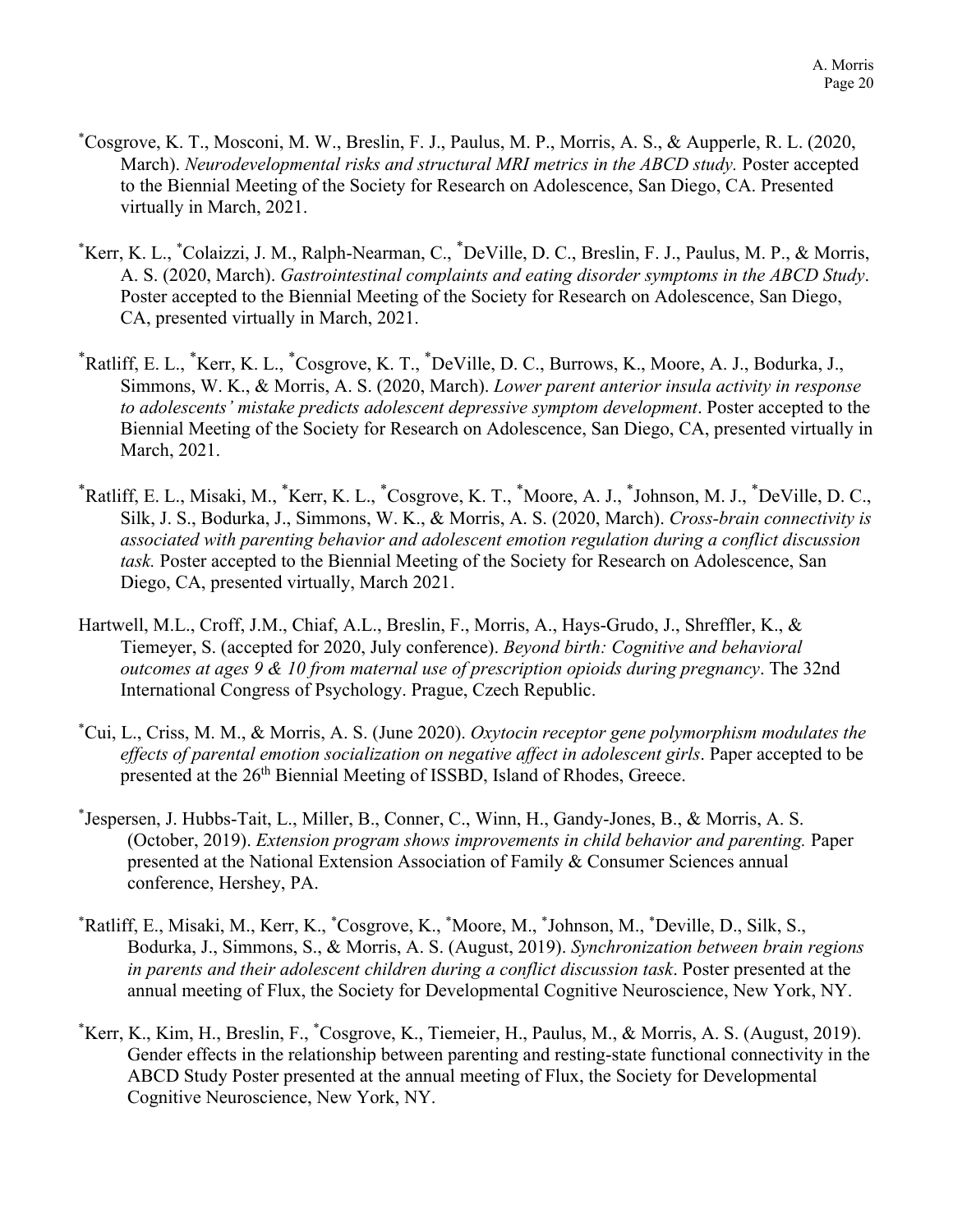- \* Cosgrove, K.T., Silk, J. S., \* Kerr, K. L., \* DeVille, D. C., \* Ratliff, E. L., Burrows, K., \* Moore, A. J., Tapert, S. F., Misaki, M., Bodurka, J., Aupperle, R. L., & Morris, A. S. (March, 2019). *Dyadic effects of parent and adolescent mental health symptoms on brain activation during error processing.* Poster presented at the Biennial Meeting of the Society for Research in Child Development, Baltimore, MD.
- Criss, M., Oshri, A., \* Duprey, E., Cui, L., Morris, A. S. (March, 2019). *Outcomes of alcohol-related emotion regulation among parents and adolescents from low-income families.* Poster presented at the Biennial Meeting of the Society for Research in Child Development, Baltimore, MD.
- \* Jespersen, J. E., Slocum, R. S., Hubbs-Tait, L., \* Love, J., \* Bosler, C., Hays-Grudo, J., & Morris. A. S. (March, 2019). *Preliminary findings evaluating a group-based parenting program focused on responsive parenting, self-efficacy, and mindfulness.* Poster presented at the Biennial Meeting of the Society for Research in Child Development, Baltimore, MD.
- \* Kerr, K. L., \* Moore, A. J., Misaki, M., \* Ratliff, E. L., \* Cosgrove, K. T., \* DeVille, D. C., Burrows, K., \* Antonacci, C. A., Zhu, S., Bailey, J. L., Simmons, W. K., Bodurka, J., & Morris, A. S. (March, 2019). *The parent-child conflict discussion task: An ecologically valid fMRI paradigm for studying dyadic interactions.* Poster presented at the Biennial Meeting of the Society for Research in Child Development, Baltimore, MD.
- \* Kerr, K. L., \* Cosgrove, K. T., \* Ratliff, E. L., Burrows, K., \* Moore, A. J., \* DeVille, D. C., Bodurka, J., Simmons, W. K., & Morris, A. S. (March, 2019). *Studying neural mechanisms of parenting influence on adolescent emotion regulation with an fMRI dyadic interaction.* In S. Shulz (Chair), *Parent-child dynamics and child development: A multidisciplinary approach.* Symposium at the Biennial Meeting of the Society for Research in Child Development, Baltimore, MD.
- Morris, A. S. (March, 2019). *Maternal socialization of toddlers' self-regulation: Examination of momentto-moment dynamics in diverse samples*, discussant for symposium to be presented at Poster presented at the Biennial Meeting of the Society for Research in Child Development, Baltimore, MD.
- Morris, A. S. (March, 2019). *Understanding the complexity of parental control: Definitions, measures, outcomes, and moderators*, discussant for symposium to be presented at Poster presented at the Biennial Meeting of the Society for Research in Child Development, Baltimore, MD.
- Morris, A. S., \* Kim, H., \* Kerr K. L., Breslin, F. J., Tiemeier, H., & Paulus., M. P. (March, 2019). *Parenting and functional connectivity in the emotion regulation circuity of pre-adolescents: The ABCD study*. In A. S. Morris (Chair), *Neurodevelopmental consequences of parenting and family adversity: Brain imaging findings from three cohort studies.* Symposium conducted at the Biennial Meeting of the Society for Research in Child Development, Baltimore, MD.
- \* Ratliff, E., Criss, M. M., Byrd-Craven, J., Wood, E., \* Cui, L., & Morris, A. S. (2019, March). *Longitudinal links between interpersonal trauma and family Stress and adolescent adjustment: A bio-ecological perspective.* Poster presented at the Biennial Meeting of the Society for Research in Child Development, Baltimore, MD.
- \* Ratliff, E. L., Morris, A .S., Beasley, L. O., Hays-Grudo, J., \* Jespersen, J. E., Kerr, K. L., & \* Ciciolla, L. (March, 2019). *Threat and deprivation: Investigating outcomes associated with two different*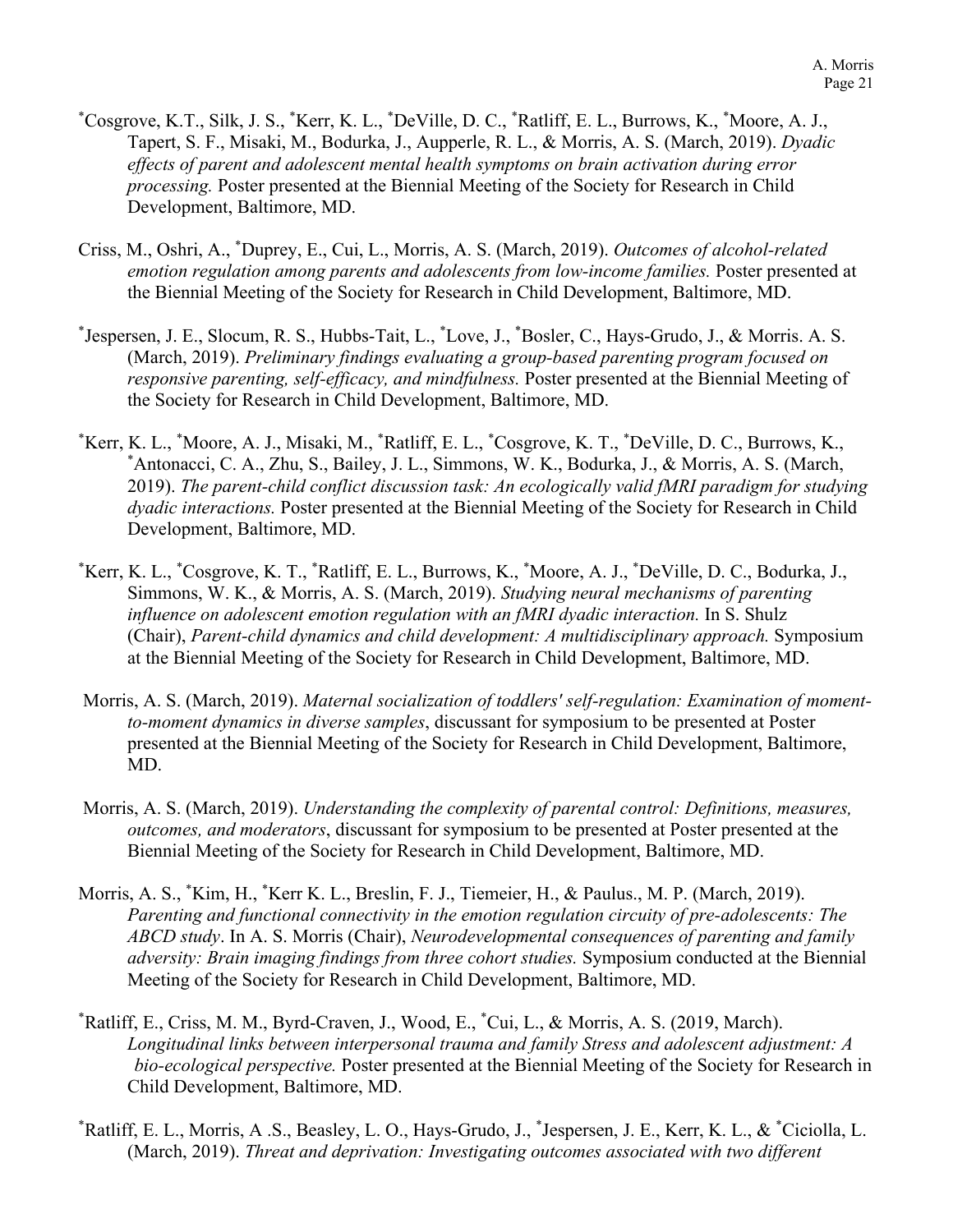*dimensions of adverse childhood experiences.* Poster presented at the Biennial Meeting of the Society for Research in Child Development, Baltimore, MD.

- Sommer, T., Schneider, W., Sabol, T., Chor, E., Chase-Lansdale, L., Brooks-Gunn, J., Yoshikawa, H., Morris, A. S., & King, C. (March, 2019). *The effects of a two-generation human capital program on children's chronic absence in Head Start.* Poster presented at the Biennial Meeting of the Society for Research in Child Development, Baltimore, MD.
- \* Treat, A., Morris, A. S., Hays-Grudo, J., Williamson, A. \* Jespersen, J., & \* Singh, R. (March, 2019) *ACEs, parenting, and child social and emotional problems: The role of depression and parenting self-efficacy.* Poster presented at the Biennial Meeting of the Society for Research in Child Development, Baltimore, MD.
- \* Treat, A., Morris, A., Hays-Grudo, J., Williamson, A., (March, 2019). *Parenting behaviors, maternal depression, and young children's language environments.* Poster presented at the Biennial Meeting of the Society for Research in Child Development, Baltimore, MD.
- \*Jespersen, J. E., \* Zapata, M., Titchener, K., \*Treat, A. E., Branch, M., \*Robinson, L., Singh, R., Silovsky, J., Beasley, L. O., & Morris, A. S. (March, 2019). *Similarities and differences between Spanish-speaking and English-speaking mothers on measures of well-being and parenting skills*. Poster presented at the Biennial Meeting of the Society for Research in Child Development, Baltimore, MD.
- Burrows, K., \*Kerr, K. L., \*DeVille, D. C., \*Ratliff, E. R., \*Cosgrove, K. T., Bodurka, J., Paulus, M. P., Morris, A. S., & Simmons, W. K. (November, 2018). *Testing emotional attachment and mutuality (TEAM) fMRI task for studying dyadic interactions.* Poster presented at the Annual Meeting of the Society for Neuroscience, San Diego, CA.
- \* Cosgrove, K. T., \* DeVille, D. C., \* Kerr, K. L., \* Ratliff, E. L., Burrows, K., \* Moore, A. J., Tapert, S. F., Misaki, M., Bodurka, J., Aupperle, R. L., Simmons, W. K., & Morris, A. S. (November, 2018). *The relationship between brain activation during parent-child fMRI hyperscanning and symptoms of anxiety and depression.* Poster presented at the Annual Meeting of the Society for Neuroscience, San Diego, CA.
- \* Kerr, K. L., \* Moore, A. J., Misaki, M., \* Ratliff, E. L., \* Cosgrove, K. T., \* DeVille, D. C., Burrows, K., Tapert, S. F., Simmons, W. K., Bodurka, J., & Morris, A. S. (November, 2018). *A free-speech paradigm for studying dyadic interactions with fMRI hyperscanning.* Poster presented at the Annual Meeting of the Society for Neuroscience, San Diego, CA.
- \* Moore, A. J., \* Kerr, K. L., \* Johnson, M. J., \* Ratliff, E. L., DeVille, D. C., \* Cosgrove, K. T., Burrows, K., Bodurka, J., Simmons, W. K., & Morris, A. S. (November, 2018). *Transcription and coding of dyadic interactions for fMRI hyperscanning.* Poster presented at the Annual Meeting of the Society for Neuroscience, San Diego, CA.
- \* Ratliff, E. L., \* Cosgrove, K. T., \* Kerr, K. L., \* DeVille, D. C., \* Burrows, K., \* Moore, A. J., Bodurka, J., Simmons, W. K., & Morris, A. S. (November, 2018). *Parental involvement predicts posterior insula hemodynamic activation in response to child's costly error.* Poster session presented at the Annual Meeting of the Society for Neuroscience, San Diego, CA.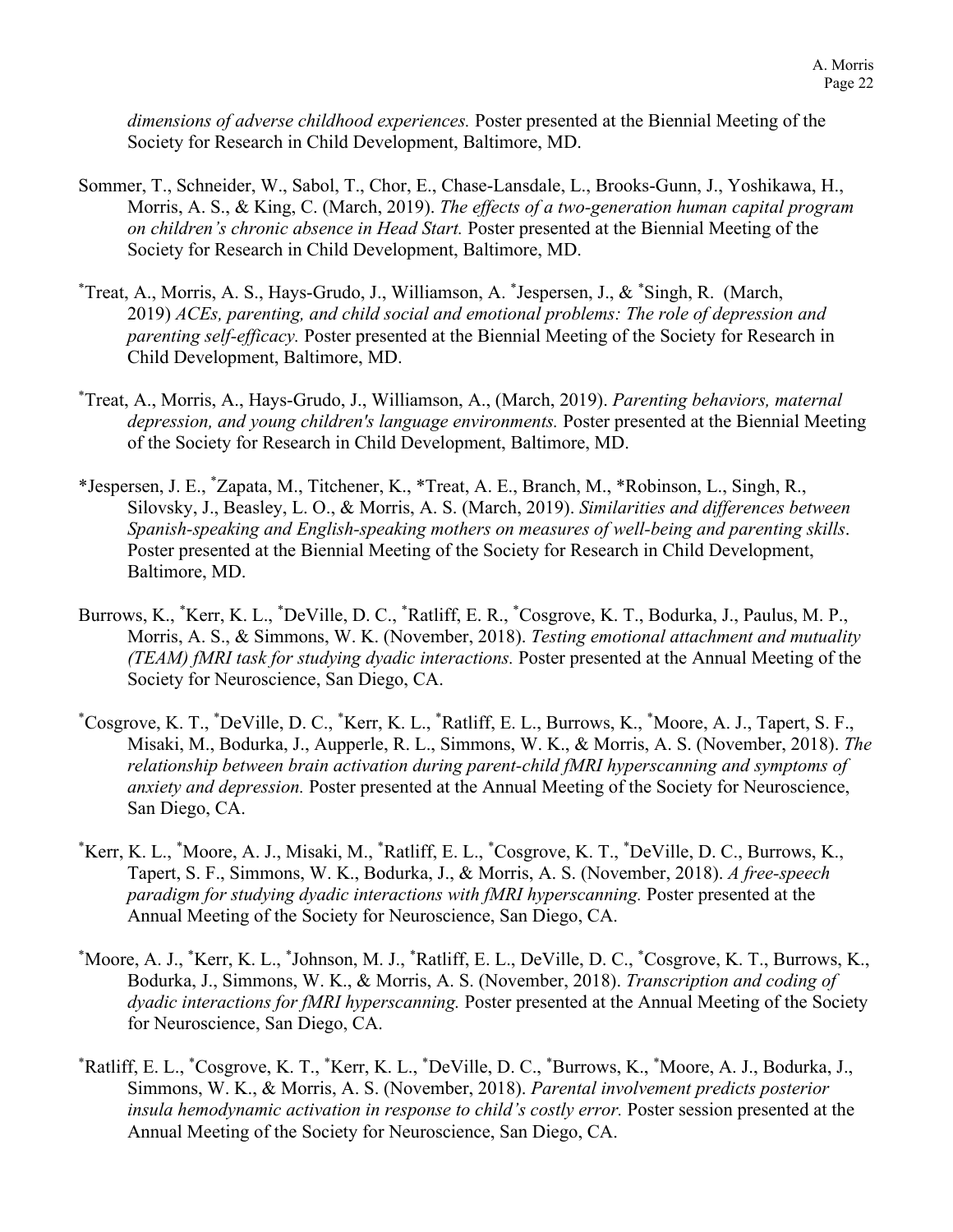- Hubbs-Tait, L., \* Bosler, C., \* Jespersen, J., Miller, B., Conner, C., Gandy-Jones, B., James, T., & Morris, A. S. (September, 2018). *Steps to improve statewide parenting education evaluations: Process and lessons learned.* Paper presented at the National Extension Association of Family & Consumer Sciences annual conference, San Antonio, Texas.
- \* Bosler, C.D., Slocum, R., Morris, A.S., Hays-Grudo, J**.** & \* Jesperson, J. (May, 2018). *Super Parents: The evaluation of a group-based parenting program focused on mindfulness, positive parenting, and building executive function.* Poster presented at the 16<sup>th</sup> World Congress of the World Association for Infant Mental Health, Rome, Italy.
- Hays-Grudo, J., Morris, A. S. (May, 2018). *Creating protective and compensatory experiences (PACES)*  to buffer the damaging effects of early life adversity. Workshop presented at the 16<sup>th</sup> World Congress of the World Association for Infant Mental Health, Rome, Italy.
- \* Jespersen. J. E., Zapata, M., \* Singh, R., Morris, A. S. (May, 2018). *Utilizing faith-based literacy events to build community and promote positive parenting.* Poster presented at the 16<sup>th</sup> World Congress of the World Association for Infant Mental Health, Rome, Italy.
- \* Singh. R., \* Zapata, M, \* Treat, A., \* Jespersen, J., & Morris, A. S. (May, 2018). Talk, read, and sing campaign: attitudes and behavior towards talking, reading, and singing to babies. Poster presented at the 16<sup>th</sup> World Congress of the World Association for Infant Mental Health, Rome, Italy.
- Slocum, R., Morris, A. S., Hays-Grudo, J., \* Bosler, C. D., & \* Jespersen, J. (2018, May). *Super parents! A parenting program focused on responsive parenting, mindfulness, and executive functioning.* Poster presented to be at the 16<sup>th</sup> World Congress of the World Association for Infant Mental Health, Rome, Italy.
- \* Treat, A.E., Morris, A.S., Williamson, A.C., & Hays-Grudo, J. (May, 2018*). Using Language Acquisition Devices to inform parents about talking to babies.* Poster presented at the 16<sup>th</sup> World Congress of the World Association for Infant Mental Health, Rome, Italy.
- Williamson A., \* Huffer A., \* Bosler C., Morris A. S., & Hays-Grudo J. (May, 2018). *Infant mental health awareness, knowledge, and beliefs: Do ECE providers differ from the general public?* Poster presented at the 16<sup>th</sup> World Congress of the World Association for Infant Mental Health, Rome, Italy.
- Morris, A. S. (April, 2018). Integrating neuroimaging with developmental research to better understand risk and resilience processes in adolescence. Moderator of the roundtable presented at the Conference for the Society for Research on Adolescence, Minneapolis, MN.
- Morris, A. S. (April, 2018). *The Adolescent Brain Cognitive Development (ABCD) Study: Overview, emerging data, and opportunities*. Invited paper symposium presented at the Conference for the Society for Research on Adolescence, Minneapolis, MN.
- Morris, A. S. (April, 2018). *Mother-adolescent interactions: A context for understanding mother and adolescent behaviors and adolescent adjustment.* Discussant for symposium presented at the Conference for the Society for Research on Adolescence, Minneapolis, MN.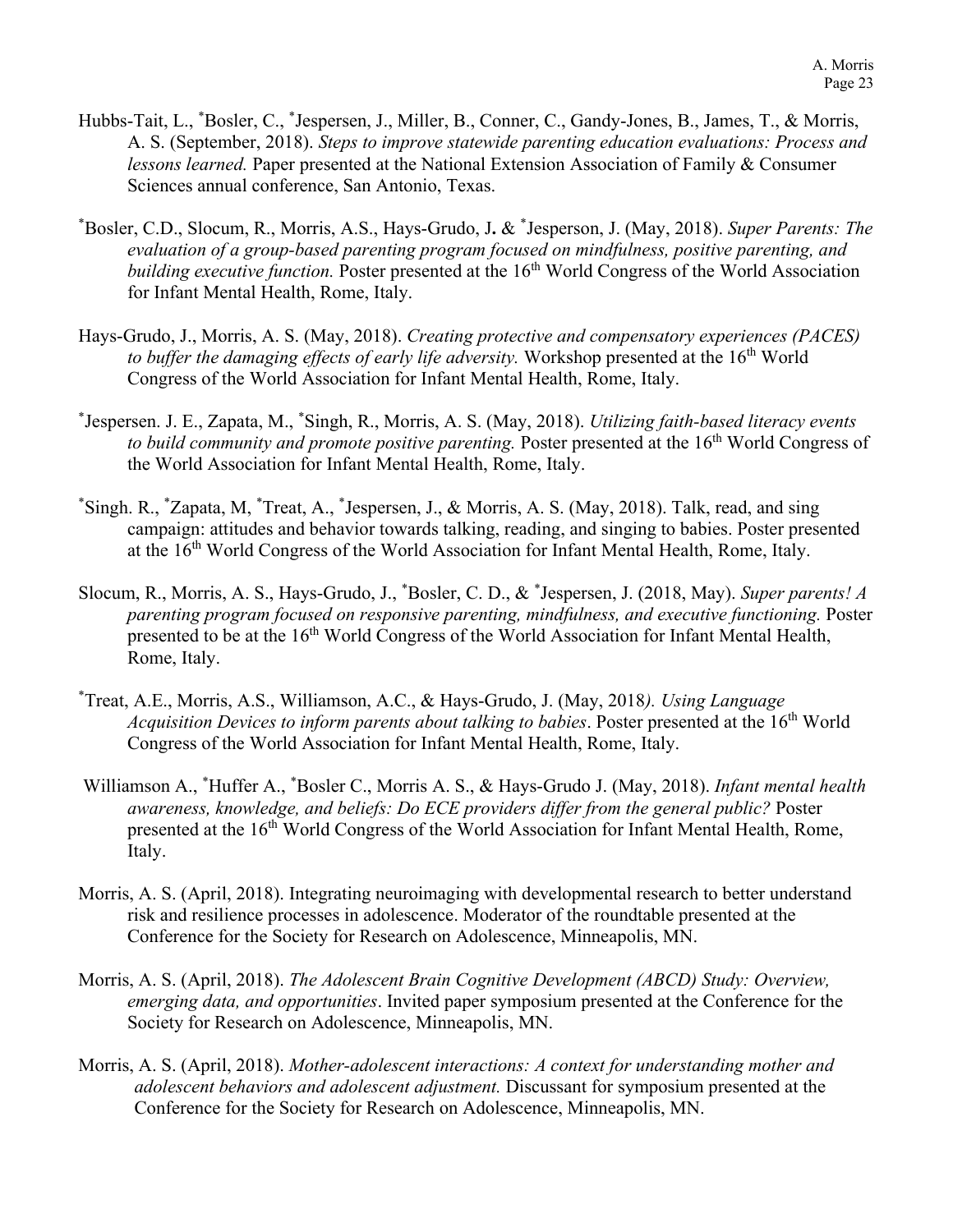- Breslin, F., Morris, A. S., Perazzo, P., & Paulus, M. (April, 2018). *Adolescent Brain Cognitive Development (ABCD) Study: Inclusivity in a large, longitudinal ten-year study.* Poster presented at the biennial meeting of the Society for Research on Adolescence, Minneapolis, MN.
- Breslin, F., Morris, A. S., & Paulus, M. (April, 2018). *Media activity and its association with sociodemographic and mental health behaviors.* Poster presented at the biennial meeting of the Society for Research on Adolescence, Minneapolis, MN.
- \*Kerr, K., \*Ratliff, E., Morris, A. S., & Simmons, K. (April, 2018). *Gastric physiology in adolescents diagnosed with anorexia nervosa.* Poster presented at the biennial meeting of the Society for Research on Adolescence, Minneapolis, MN.
- \*Cui, L., Wu, Z., \*Ratliff, E., Criss, M. M., & Morris, A. S. (April, 2018). *Parent and peer emotion coaching and adolescent girls' adjustment: The role of daily emotions.* Poster presented at the biennial meeting of the Society for Research on Adolescence, Minneapolis, MN.
- \* Grisssett, J. E., Criss, M. M., Anderson, M., \*Jesperson, J., & Morris, A. S. (March, 2018). *Predictors of monitoring among adolescents from low-income families.* Paper presented at the Conference for the Society for the Research in Human Development, Plano, TX.
- \* Anderson, M., Criss, M. M., \*Jesperson, J., \* Grissett, J. E., & Morris, A. S. (March, 2018). *Examining the incremental effects of parenting and peer relationships among adolescents from low-income families.* Paper presented at the Conference for the Society for Research in Human Development, Plano, TX.
- \*Jesperson, J., Criss, M. M., \* Grissett, J. E., Anderson, M., & Morris, A. S. (March, 2018). *Sources of parental knowledge of youth anger and sadness among low-income families.* Paper presented at the Conference for the Society for Research in Human Development, Plano, TX.
- \* Leggett, C. A., Criss, M. M., \*Bosler, C. D., & Morris, A. S. (March, 2018). *Link between neighborhood violence and adolescent adjustment: A longitudinal analysis of direct and indirect effects*. Paper presented at the Conference for the Society for Research in Human Development, Plano, TX.
- Guss, S. S., Morris, A. S., \*Bosler, C., Castle, S., Hays-Grudo, J., Horm, D., & \*Treat, A. (January, 2018). *Adversity and low-income parents' relationships with their young children: The role of executive function.* Poster presented at Oklahoma Early Childhood Research Symposium, Edmond, OK.
- Morris, A. S. (April, 2017). *Extending the reach of evidence-based parenting programs through adaptation research.* Chair for symposium presented at the biennial meeting of the Society for Research in Child Development, Austin, TX.
- Beasley, L., Silovsky, J., Espeleta, H., Robinson, L. R., Hartwig, S. A., Morris, A. S., & Esparaza, I. (April, 2017). *A qualitative study of cultural congruency of Legacy for ChildrenTM for Spanishspeaking mothers.* Paper presented at the biennial meeting of the Society for Research in Child Development, Austin, TX.
- So, M., Hartwig, S. A., Robinson, L. R., Forbes, L., Silovsky, J., Morris, A. S., Beasley, L., Roblyer, M. A., Titchener, K. S., & Vasi, A. (April, 2017). *Adapting Legacy for ChildrenTM for Spanish-*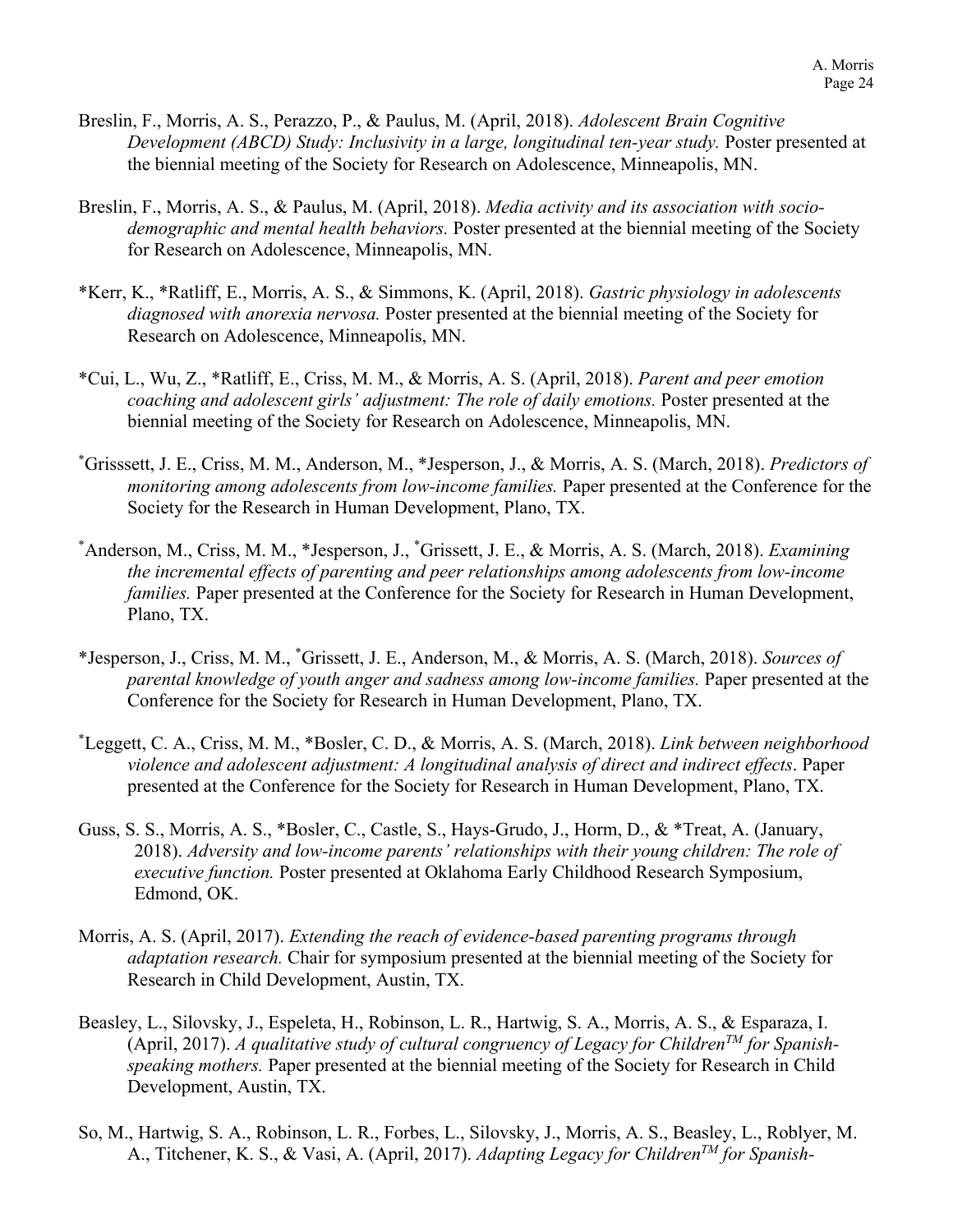*speaking mothers: Investigating parent engagement barriers, facilitators, and outcomes.* Paper presented at the biennial meeting of the Society for Research in Child Development, Austin, TX.

- \* Bosler, C., Criss, M. M., Byrd-Craven, J., Morris, A. S., & \* Cui, L., (April, 2017). *The impact of neighborhood violence on at-risk adolescent girls: A look at biological adversity.* Poster presented at the biennial meeting of the Society for Research in Child Development, Austin, TX.
- Chase-Lansdale, L., Sommer, T., Chor, E., Brooks-Gunn, J., Yoshikawa, H., King, C., & Morris, A. S. (April, 2017). *The added effects of a two-generation human capital intervention on low-income parents and their young children in Head Start.* Paper presented at the biennial meeting of the Society for Research in Child Development, Austin, TX.
- Criss, M. M., Morris, A. S., & \* Cui, L. (April, 2017). *Associations between peer and parent emotion socialization and emotion regulation among adolescent girls from low-income families.* Paper presented at the biennial meeting of the Society for Research in Child Development, Austin, TX.
- \* Cui, L., Criss, M. M., Morris, A. S. (April, 2017). *Parent and peer relationships and adolescent girls' adjustment: The role of daily emotions.* Poster presented at the biennial meeting of the Society for Research in Child Development, Austin, TX.
- \* Guss, S., Morris, A.S., Hays-Grudo, J., \* Bosler, C.D., Horm, D., & Castle, S. (April, 2017). *Adversity and low-income parents' relationships with their young children: The role of executive function*. Poster presented at the biennial meeting of the Society for Research in Child Development, Austin, TX.
- \* Hubbard, R. L., Criss, M. M., & Morris, A. S. (April, 2017). *Predictors of parental monitoring among adolescent girls from low-income families.* Poster presented at the biennial meeting of the Society for Research in Child Development, Austin, TX.
- \* Huffer, A., Williamson, A. C., Morris, A. S., & Hays-Grudo, J. (April, 2017). *Infant mental health: Is a barrier to knowledge in the name?* Poster presented at the biennial meeting of the Society for Research in Child Development, Austin, TX.
- \* Liu, C., Criss, M. M., Morris, A. S., \* Hubbard, R. L., & \* Rudolf, K. (April, 2017). *The influence of neighborhood, family, and peer factors on adolescent sleep quality among low-income families.*  Poster presented at the biennial meeting of the Society for Research in Child Development, Austin, TX.
- Morris, A. S. (April, 2017). *Extending the reach of evidence-based parenting programs through adaptation research.* Chair of symposium presented at the biennial meeting of the Society for Research in Child Development, Austin, TX.
- Morris, A.S., Robinson, L. R., Hays-Grudo, J., Claussen, A. H., Hartwig, S. A., & \* Treat, A. E. *Targeting parenting in early childhood: A public health approach to improve outcomes for children living in poverty.* Poster presented as part of a poster symposium at the biennial meeting of the Society for Research in Child Development, Austin, TX.
- \* Roblyer, M. Z., Morris, A. S., \* Gosnell, T., \* Leivano-Hess, A., \* McNeill, & \* Musapeta, C. (April, 2017). *Demographic correlates of cognitions about talking, reading, and singing to children 0-3 years of*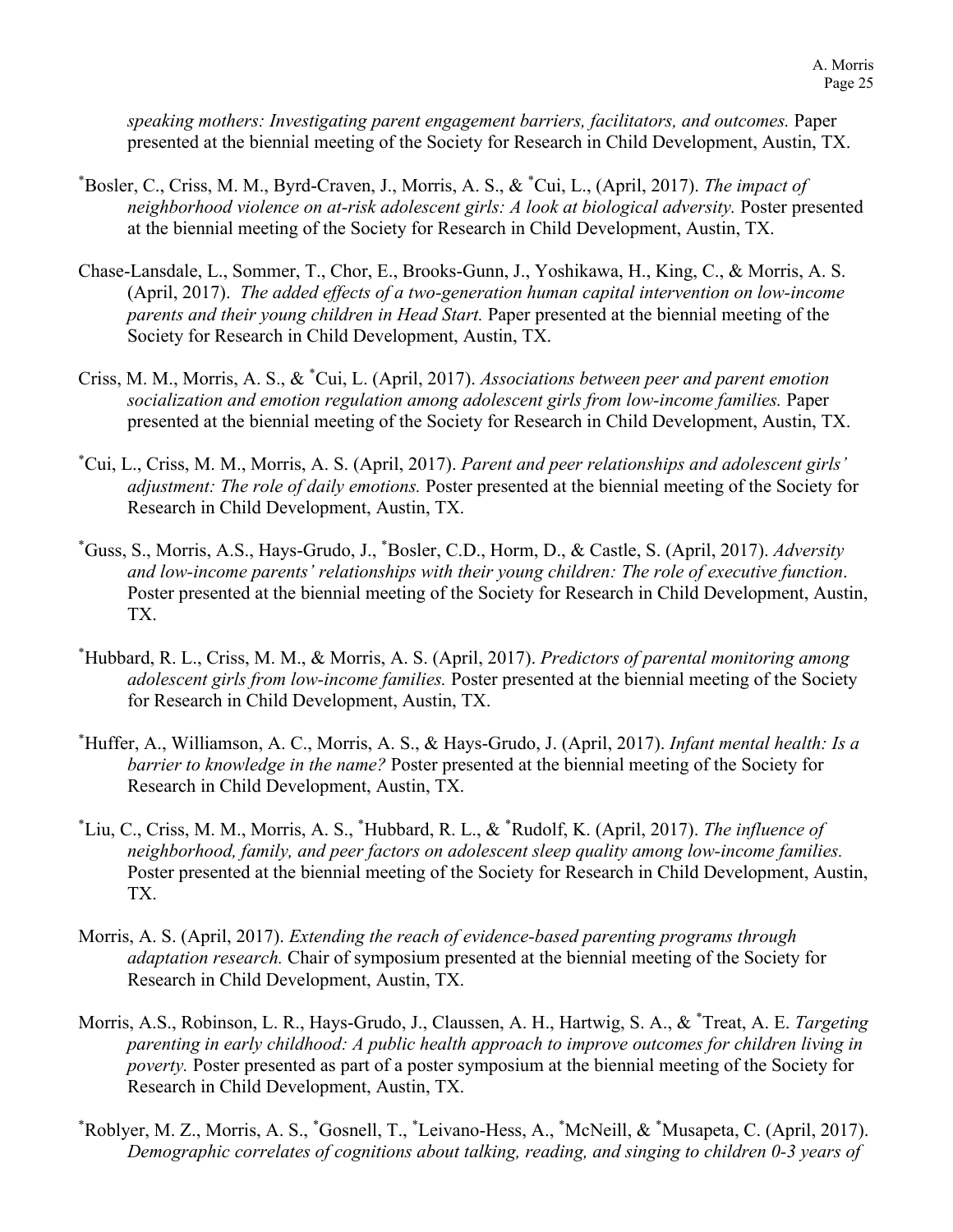*age.* Poster presented at the biennial meeting of the Society for Research in Child Development, Austin, TX.

- \* Rudolf, K., R. L., Criss, M. M., Morris, A. S., \* Hubbard, R. L., \* Liu, C., Schwerdtfeger, K., & Shreffler K. M. (April, 2017). *Links between interpersonal trauma and family stress and adolescent adjustment among adolescent girls from low-income families.* Poster presented at the biennial meeting of the Society for Research in Child Development, Austin, TX.
- Sabol, T., Ross, E., Kessler, C. L., Morris, A. S., & Sommer, T. (April, 2017). *Assessing young children's internal representations of school and home experiences.* Paper presented at the biennial meeting of the Society for Research in Child Development, Austin, TX.
- Slocum, R., \* Bosler, C. D., Hays-Grudo, J., & Morris, A. S. (April, 2017). *Super Parents: A parenting program focused on positive parenting, mindfulness, and executive function.* Poster presented at the biennial meeting of the Society for Research in Child Development, Austin, TX.
- \* Treat, A., Morris, A.S., Hays-Grudo, J., Williamson, A., & Laurin D. (April, 2017). *Associations between parental Adverse Childhood Experiences, parenting, and child executive function in toddlers and preschoolers.* Poster presented at the biennial meeting of the Society for Research in Child Development, Austin, TX.
- Williamson, A., \* Bosler, C., Morris, A.S., \* Huffer, A., & Hays-Grudo, J. (April, 2017). *Childhood experiences and adult attachment style: Relations to early caregiving awareness, knowledge, and beliefs*. Poster presented at the biennial meeting of the Society for Research in Child Development, Austin, TX.
- Hubbs, L., Morris, A. S., Bosler, C., Slocum, R., Miller, B., King, G., Vasconcellos, L., Connor, C., & James, T. (September, 2016). *Evaluation of an enhancement of 1,2,3,4 Parents!* Paper presented at the annual meeting of the National Extension Association of Family & Consumer Sciences (NEAFCS), Big Sky, Montana.
- \* Bosler, C. D., Hays-Grudo, J., Teague, K. T., Castle, S., Horm, D., Morris, A. S. (July, 2016). *Exploring the intergenerational transmission of risk: Parent experiences, parent-child relationship, and child cortisol patterns.* Poster presented at the National Research Conference on Early Childhood (formerly Head Start Research conference), Washington, D.C.
- Hays-Grudo, J., Bosler, C. D., Teague, K., Miller-Cribbs, J., Castle, S., Guss, S., Morris, & A. S. (May, 2016). *Intergenerational transmission of risk: Parents' ACEs and young children's regulation of*  stress. Poster presented at the 15<sup>th</sup> World Congress of the World Association for Infant Mental Health, Prague, Czech Republic.
- Hays-Grudo, J., Morris, A. S., Robinson, L., Claussen, A., \* Treat, A., & Hartwig, S. (May, 2016). *The role of maternal adverse childhood experiences (ACEs) in developing early parent-child relationships: A new model for intervention.* Poster presented at the 15<sup>th</sup> World Congress of the World Association for Infant Mental Health, Prague, Czech Republic.

Morris, A. S., Hays-Grudo, J., Williamson, A. \* Treat, A., \* Huffer, A., & Slocum, R. (May, 2016). *ACEs*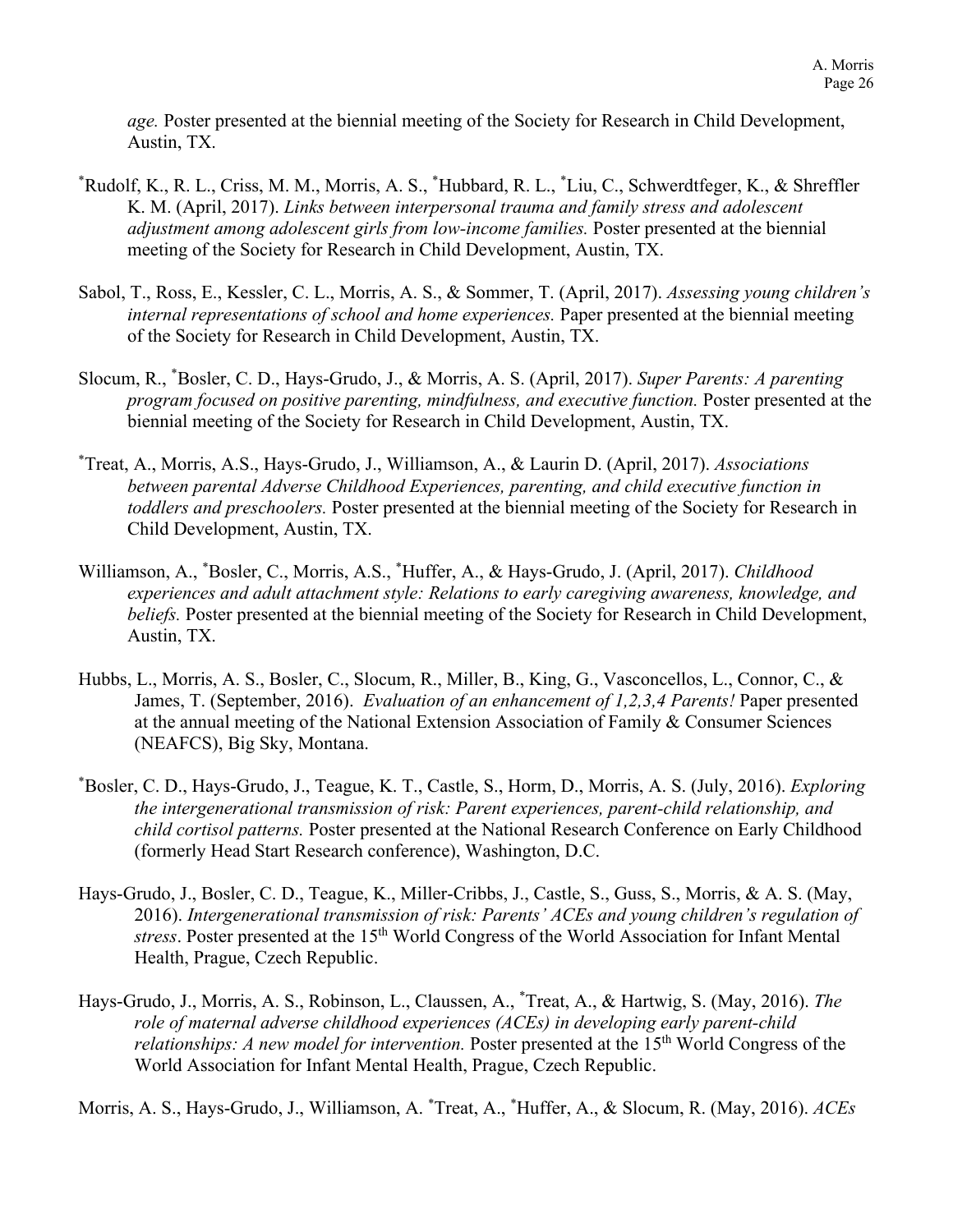*and PACEs: The development of the protective and compensatory experiences survey (PACEs).*  Poster presented at the 15<sup>th</sup> World Congress of the World Association for Infant Mental Health, Prague, Czech Republic.

- \* Treat, A., Morris, A. S., Hays-Grudo, J., Williamson. A., Laurin, D., & \* Staton, J. (May, 2016). *Adverse childhood experiences, parenting, and young children's executive function.* Poster presented at the 15th World Congress of the World Association for Infant Mental Health, Prague, Czech Republic.
- Slocum, R., Hays-Grudo, J., Morris, A.S., & \* Bosler, C. D. (May, 2016). *Super parents: A researchbased parenting program targeting the parent-child relationship.* Poster presented at the 15<sup>th</sup> World Congress of the World Association for Infant Mental Health, Prague, Czech Republic.
- Williamson, A., \* Huffer, A., Morris, A.S., Hays-Grudo, J., \* Bosler, C. (May, 2016). *Early care and education providers' awareness and understanding of infant mental health: Associations with attachment style.* Poster presented at the 15<sup>th</sup> World Congress of the World Association for Infant Mental Health, Prague, Czech Republic.
- \* Huffer, A., Williamson, A., Morris, A.S., Hays-Grudo, J., \* Bosler, C. (May, 2016). *Infant mental health awareness: Initial findings from the Oklahoma infant mental health survey.* Poster presented at the 15<sup>th</sup> World Congress of the World Association for Infant Mental Health, Prague, Czech Republic.
- Aupperle, R., Morris, A. S., \* Eagleton, S., Judah, M., Byrd-Craven, J., Silk, J. S., Phillips, R., Criss, M. M., Kirlic, N., & Alvarez, R. (April, 2016). *Neural responses to maternal feedback: Relationship to anxiety symptoms among high-risk adolescents.* Poster presented at the Conference for the Anxiety and Depression Association of America, Philadelphia, PA.
- \* Cui, L., Criss, M. M., & Morris, A. S. (April, 2016). *Links between parent-adolescent emotion communication and adolescent emotion regulation.* Poster presented at the Conference for the Society for Research on Adolescence, Baltimore, MA.
- \* Cui, L., Morris, A. S., \* Houltberg, B. J., & Criss, M. M. April, 2016). *RSA suppression while viewing others being bullied: Does it indicate regulation potential or sympathy arousal?* Poster presented at the Conference for the Society for Research on Adolescence, Baltimore, MA.
- \* Houltberg, B. J., Criss, M. M., Morris, A. S., & \* Zapata Roblyer, M. (April, 2016). *Family emotion climate and oxytocin as moderators in the link between emotion coaching and adolescent negative affect.* Poster presented at the Conference for the Society for Research on Adolescence, Baltimore, MA.
- Morris, A. S. (April, 2016). *Examining the relationship between adolescent spirituality, religiousness and regulation.* Discussant for symposium presented at the Conference for the Society for Research on Adolescence, Baltimore, MA.
- \* Zapata Roblyer, M. I., Criss, M. M., & Morris, A. S. (April, 2016). *Neighborhoods, peers, and parenting as predictors of problem behaviors among girls from low-income families.* Poster to be presented at the Conference for the Society for Research on Adolescence, Baltimore, MA.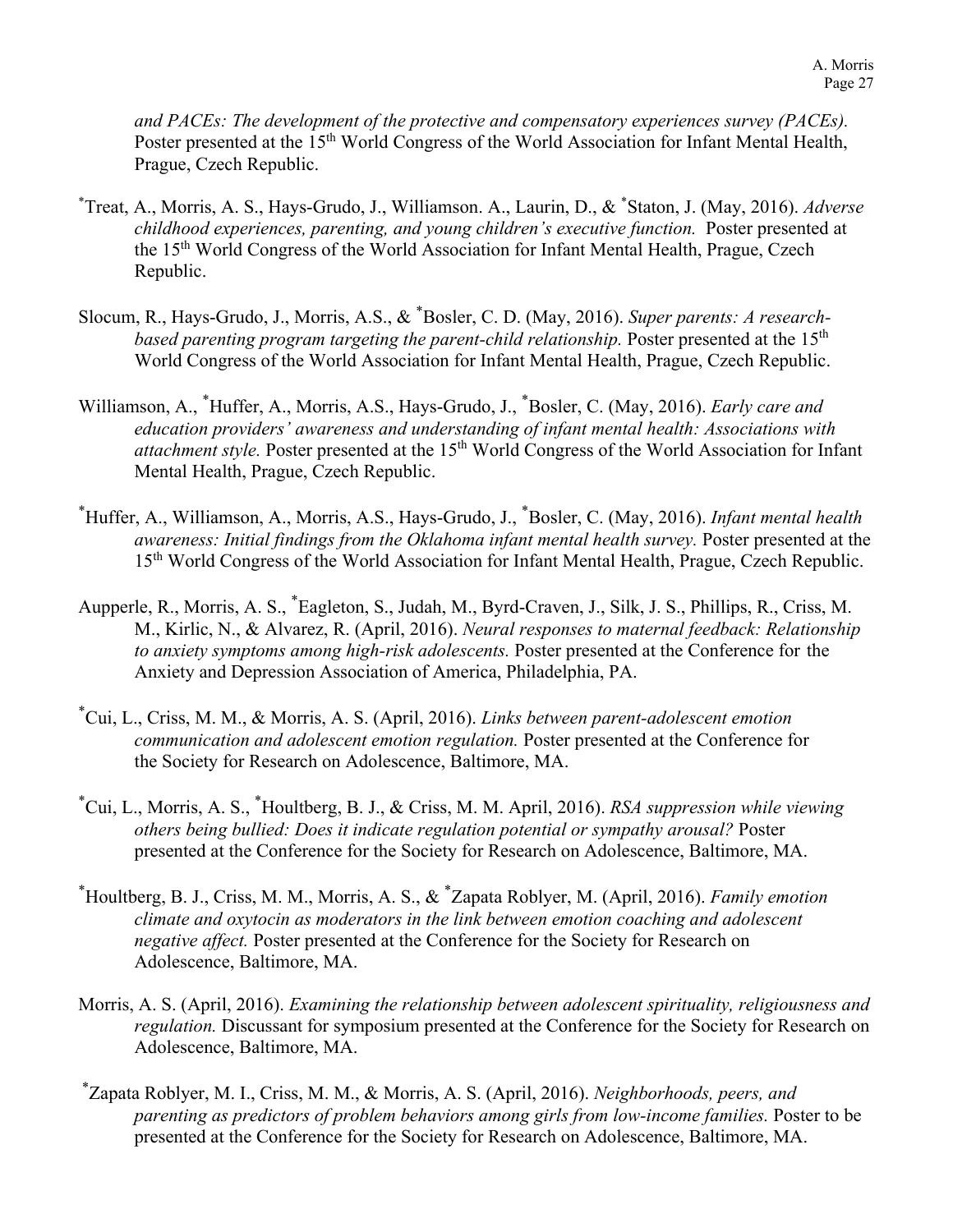- \* Hubbard, R. L., Criss, M. M., Morris, A. S., & \* Staton, J. Y. (March, 2016). *Link between family emotional climate and emotion socialization among disadvantaged families.* Paper presented at the Conference for the Society for Research in Human Development, Denver, CO.
- \* Staton, J. Y., Criss, M. M., Morris, A. S., & \* Hubbard, R. L. (March, 2016). *Examining the link between parental psychopathology and adolescent adjustment.* Poster presented at the Conference for the Society for Research in Human Development, Denver, CO.
- Criss, M., Morris, A.S., Byrd-Craven, J., \* Houltberg, B., \* Cui, L. (January, 2016). *Link between family emotional expressivity and emotion regulation among high-risk adolescents: The moderating role of pubertal development and oxytocin receptor gene.* Poster presented at the Society for Personality and Social Psychology conference, San Diego, CA.
- Hubbs, L., Miller, B., Vasconcellos, L., Connor, C., King, G., James, A., James, T., & Morris, A. S. (September, 2015). *Evaluation of FCS Active Parenting implementation: integrating research and county needs.* Paper presented at the annual meeting of the National Extension Association of Family & Consumer Sciences (NEAFCS), White Sulfur Springs, West Virginia.
- Aupperle, R. L., Morris, A. S., Silk, J. S., Criss, M. M., Judah, M. R., \* Eagleton. S. G., Kirlic, N., Byrd-Craven, J., Phillips, R., & Alvarez, R. P. (April, 2015). *Neural responses to maternal feedback: Relationship to anxiety symptoms in high-risk adolescents.* Poster presented at the Anxiety and Depression Association of America, San Francisco, CA.
- \* Bosler, C. D., Morris, A. S., Criss, M. M., & \* Staton, J. (March, 2015). *The influence of family emotional experiences on adolescent outcomes: An examination of additive and indirect effects.* Poster presented at the biennial meeting of the Society for Research in Child Development, Philadelphia, PA.
- Criss, M. M., Morris, A. S., & \* Smith, A. M. (March, 2015). *Outcomes of parental knowledge of daily behavior among adolescent girls from disadvantaged backgrounds.* Paper presented at the biennial meeting of the Society for Research in Child Development, Philadelphia, PA.
- Criss, M. M., <sup>\*</sup>Smith, A. M., Morris, A. S., <sup>\*</sup>Giano, Z., & <sup>\*</sup>Eagleton, S. (March, 2015). *Predictors and outcomes of daily sleeping duration among adolescent girls from disadvantaged families.* Poster presented at the biennial meeting of the Society for Research in Child Development, Philadelphia, PA.
- \* Eagleton, S., Alvarez, R. P., Morris, A. S., Criss, M. M., & Silk, J. S. (March, 2015). *Parental criticism and adolescent amygdala reactivity: The association with depressive and anxious symptomatology.* Poster presented at the biennial meeting of the Society for Research in Child Development, Philadelphia, PA.
- Hays-Grudo, J., Slocum, R., Morris, A. S., & \* Bosler, C. (March, 2015). *Where the rubber meets the road: Applying and adapting evidence-based programs in real-world settings.* Paper presented at the biennial meeting of the Society for Research in Child Development, Philadelphia, PA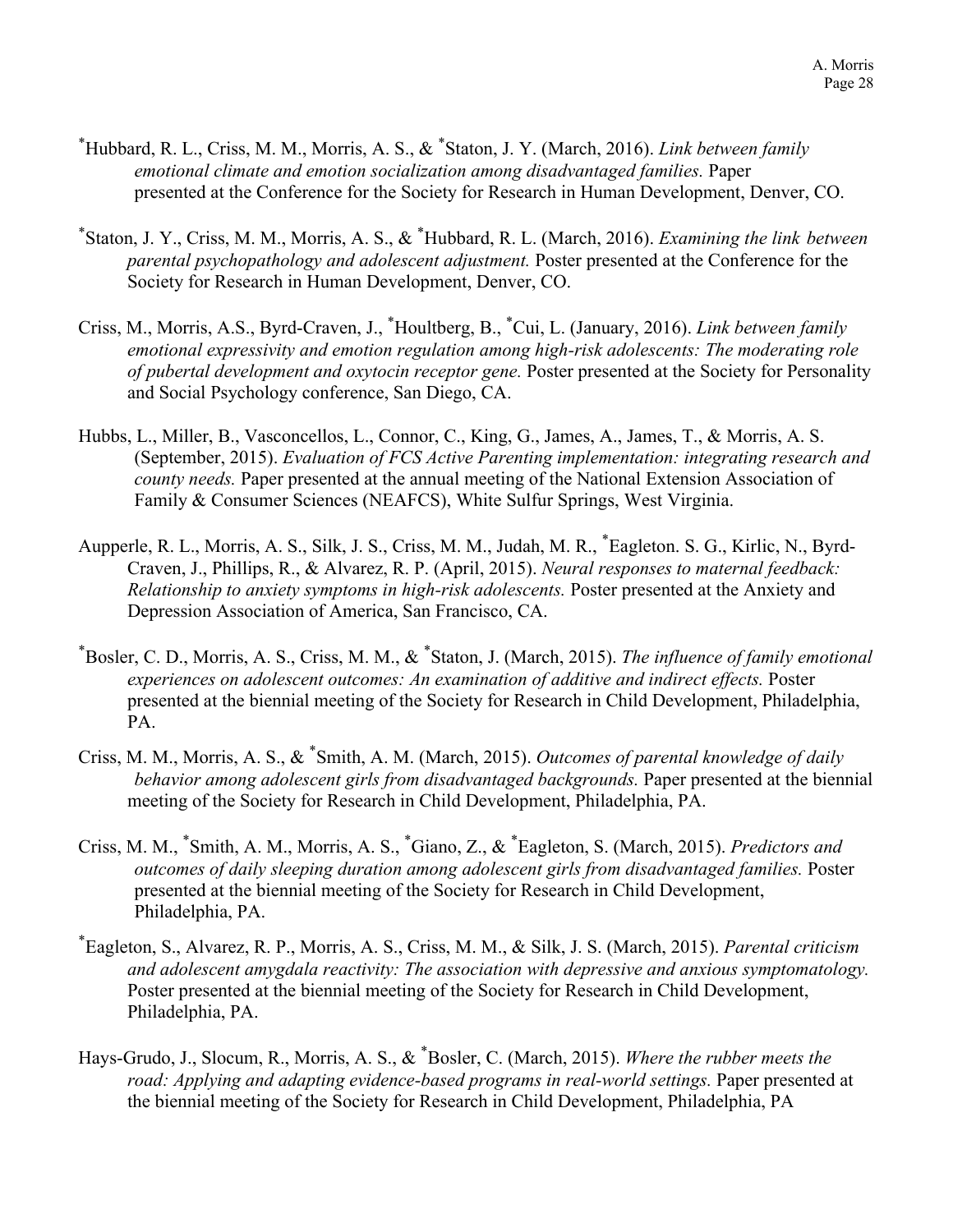- Kathawalla, U., Ross, E., Sabol, T., & Morris, A. A. (March, 2015). *Does parenting play a role in the relation between child temperament and children's executive functioning?* Poster presented at the biennial meeting of the Society for Research in Child Development, Philadelphia, PA.
- Morris, A.S. (March, 2015). Symposium Discussant for Hubbs-Tait's (Chair), *Linking parenting styles and child behavior problems in diverse cultural, ethnic, and economic contexts.* Symposium presented at the biennial meeting of the Research in Child Development, Philadelphia, PA.
- Morris, A. S., Criss, M. M., Silk, J. S., & \* Smith, A. M. (March, 2015). *Parent and peer relationships predict adolescent girls' daily experiences of emotions, but not in the ways that you may expect.* Paper presented at the biennial meeting of the Society for Research in Child Development, Philadelphia, PA.
- Morris, A. S., Hays-Grudo, J., \*Treat, A., Williamson, A., \*Huffer, A., \*Robyler, M. Z., & \*Staton, J. (March, 2015). *Assessing resilience using the protective and compensatory experiences survey (PACEs).* Poster presented at the biennial meeting of the Society for Research in Child Development, Philadelphia, PA.
- Morris, A. S., & Robinson, L. (Chairs) (March, 2015). *Effective, relationship-based, interventions for children birth to three years old.* Symposium presented at the biennial meeting of the Society for Research in Child Development, Philadelphia, PA.
- \* Smith, A. M., \* Giano, Z., London-Johnson, A., Criss, M. M., Morris, A. S., & \* Russell, C. C. (March, 2015). *Link between daily negative affect and adolescent adjustment: An examination of interpersonal relationships as protective factors.* Paper presented at the biennial meeting of the Society for Research in Child Development, Philadelphia, PA.
- \* Smith, A. M., \* London-Johnson, L., \* Bosler, C. D., Criss, M. M., Morris, A. S., & \* Russell, C. C. (March, 2015). *An investigation of protective factors among families experiencing economic risk.* Poster presented at the biennial meeting of the Society for Research in Child Development, Philadelphia, PA.
- \* Staton, J., Morris, A. S., Criss, M. M., \* Bosler, C. D., & \* Branch, M. J. (March, 2015). *Associations between parental psychopathology and adolescent behavior regulation: An examination of direct and indirect effects.* Poster presented at the biennial meeting of the Research in Child Development, Philadelphia, PA.
- \* Swearingen-Stanbrough, C., \* Calvi, J. L., Morris, A. S., Criss, M. M., & Byrd-Craven, J. (March, 2015). *Adrenocortical attunement between parent-adolescent dyads from disadvantaged backgrounds.* Poster presented at the biennial meeting of the Research in Child Development, Philadelphia, PA.
- \* Treat, A., Morris, A. S., Sabol, T., Chase-Lansdale, P. L., Love, J., & Chor, E. (March, 2015). Factors that predict (and do not predict) the frequency of low-income parents' reading to their children. Poster presented at the biennial meeting of the Society for Research in Child Development, Philadelphia, PA.
- Hubbs, L., Miller, B., Vasconcellos, L., Maples, J., Staiger, J. S., & Morris, A. S. (September, 2014). *Integrating FCS and university Active Parenting education: State and county perspectives. Paper*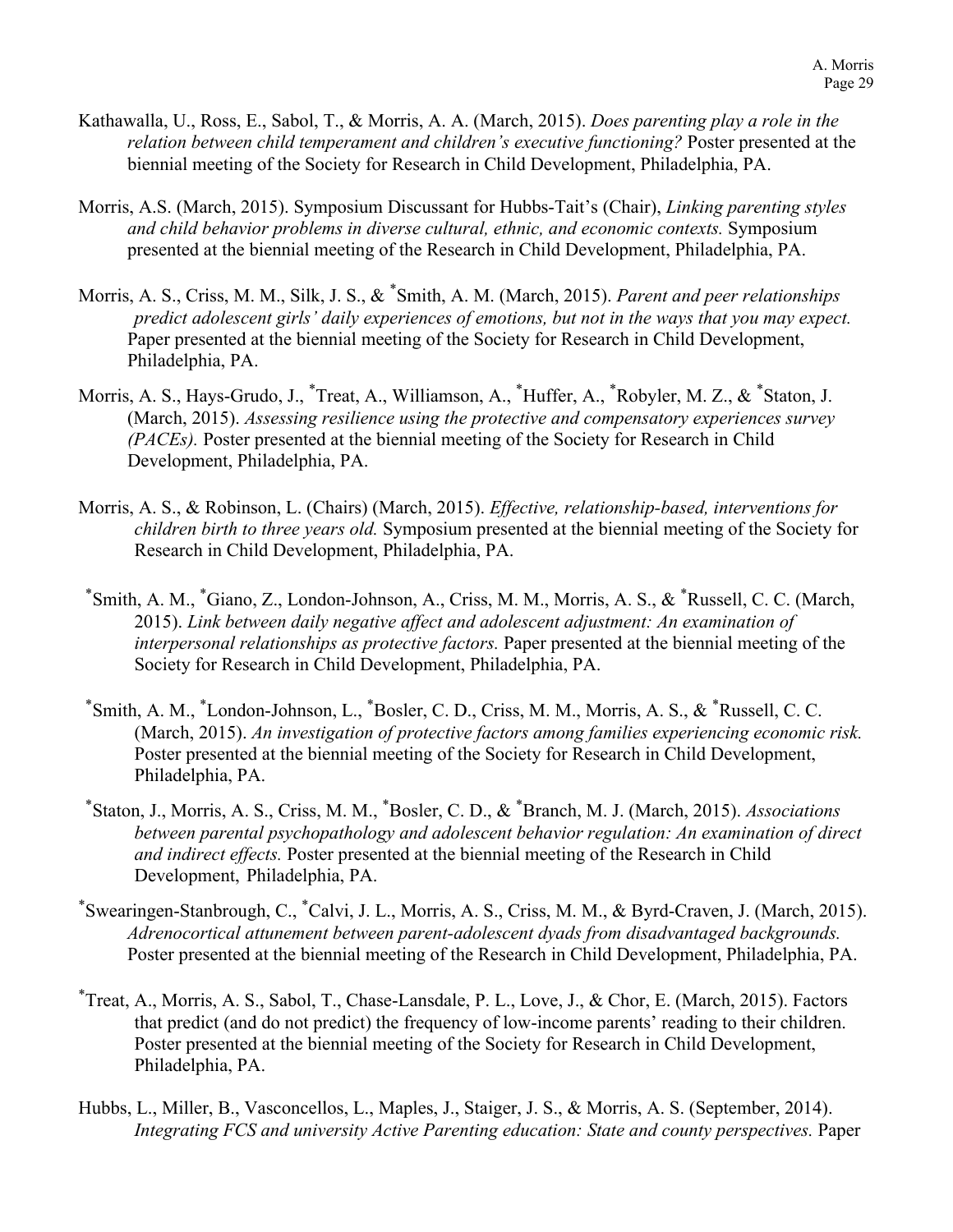presented at the annual meeting of the National Extension Association of Family & Consumer Sciences (NEAFCS), Lexington, Kentucky.

- Morris, A. S., Hays-Grudo, J., & Slocum, R. (September, 2014). *10 experiences children need to prevent risk and promote resilience.* Workshop and paper presented at the Annual Zarrow Mental Health Symposium, Tulsa, OK.
- Criss, M. M., Morris, A.S., \* Smith, A., \* London-Johnson, A. (November, 2014). *An investigation of protective processes and mechanisms among families at-risk for negative parenting during adolescence.* Poster presented at the Society for Research in Child Development Special Topic Meeting: New Conceptualizations in the Study of Parenting- At-Risk, San Diego, CA.
- Morris, A. S., Hays-Grudo, J., \* Treat. A., Williamson, A., \* Roblyer, M. A., & \* Staton, J. (November, 2014). *Protecting parents and children from adverse childhood experiences (ACEs): Preliminary evidence for the validity of the PACEs*. Paper presented at the Society for Research in Child Development Special Topic Meeting: New Conceptualizations in the Study of Parenting- At-Risk, San Diego, CA.
- \* Bosler, C. D., Criss, M. M., & Morris, A. S. (March, 2014). *Impact of emotional socialization practices and relationship quality on adolescent self-regulation. Complimentary or redundant processes?* Paper presented at the Conference for the Society for Research on Human Development, Austin, TX.
- \* London-Johnson, A., Morris, A. S., Staton, J., & Criss, M. M. (March, 2014). *Link between couple discord and adolescent adjustment: An analysis of moderating effects.* Paper presented at the Conference for the Society for Research on Human Development, Austin, TX.
- \* Smith, A. M., \* Staton, J. Y., \* London-Johnson, A., Criss, M. M., & Morris, A. S. (March, 2014). *Association between neighborhood risk and adolescent adjustment: An examination of direct and moderating effects.* Paper presented at the Conference for the Society for Research on Human Development, Austin, TX.
- Shreffler, K. M., Criss, M. M., Morris, A. S., & \* Meadows, M. P. (March, 2014). *Maternal and paternal work characteristics and adolescent well-being.* Paper presented at the Conference for the Society for Research on Human Development, Austin, TX.
- \* Staton, J. Y., \* Kaufman, R. Y., \* Smith, A. M., \* London-Johnson, A., Criss, M. M., & Morris, A. S. (March, 2014). *Association between parental psychopathology and adolescent adjustment: An examination of direct and mediating effects.* Paper presented at the Conference for the Society for Research on Human Development, Austin, TX.
- \* Calvi, J., Byrd-Craven, J., Morris, A. S., Criss, M. M., & \* Smallwood, J. (March, 2014). *Stress system synchrony between parents and adolescent girls from disadvantaged backgrounds.* Poster presented at the Conference for the Society for Research on Adolescence, Austin, TX.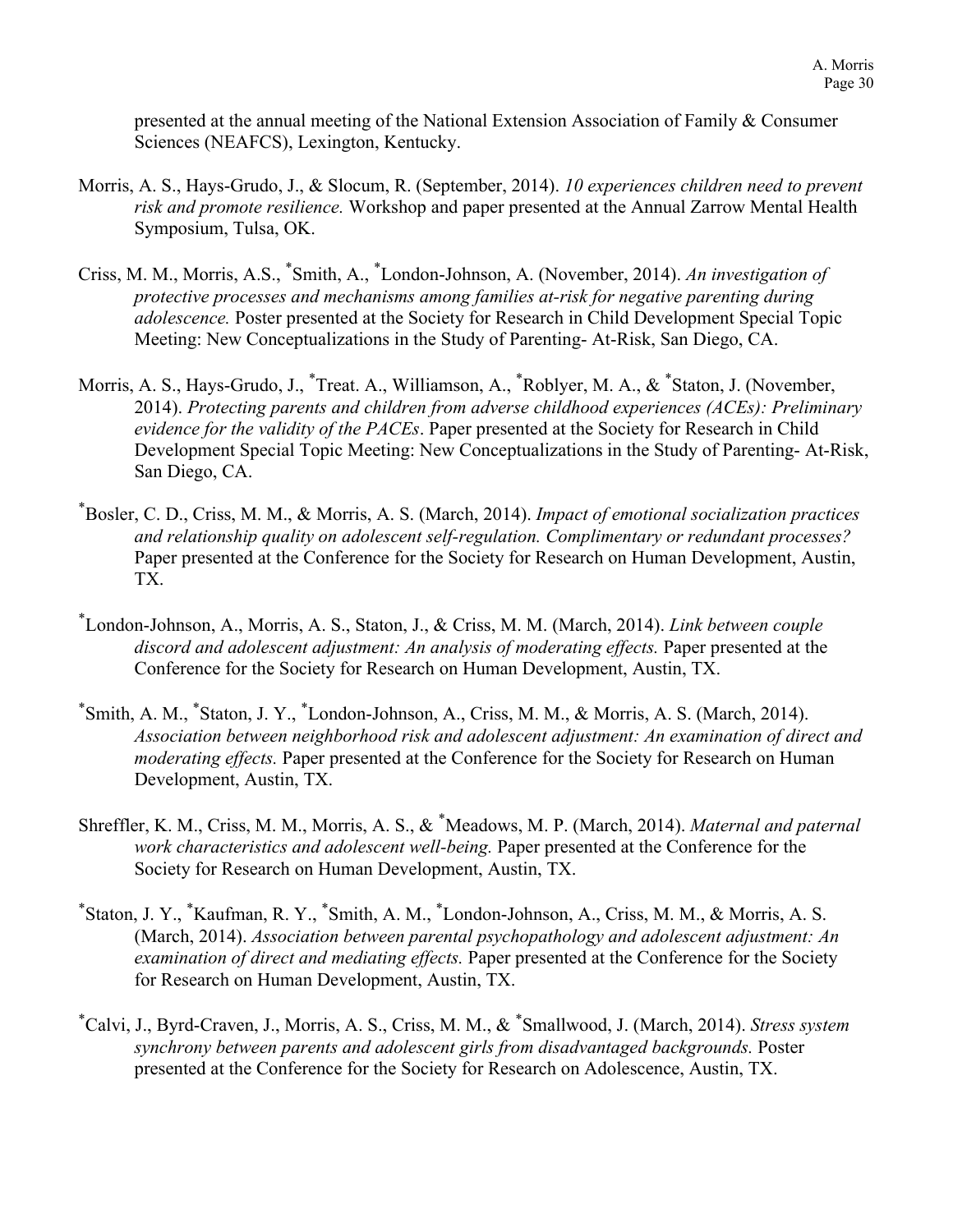- \* Cui, L., Morris, A. S., Harrist, A. W., Criss, M. M., & Larzelere, R. D. (March, 2014). *The link between parent affect and adolescent respiratory sinus arrhythmia in a challenging context.* Poster presented at the Conference for the Society for Research on Adolescence, Austin, TX.
- \* Cui, L., Morris, A. S., Harrist, A. W., Criss, M. M., & Larzelere, R. D. (March, 2014). *Links between RSA and adolescent emotion regulation and adjustment: A dynamic systems approach.* Poster presented at the Conference for the Society for Research on Adolescence, Austin, TX.
- Morris, A. S., \* Cui, L., Criss, M. M., Silk, J. S., Larzelere, R. D., & \* Houltberg, B. J. (March, 2014). *Parent-adolescent dyadic emotional support and adjustment: The role of teen emotion regulation.* Poster presented at the Conference for the Society for Research on Adolescence, Austin, TX.
- Morris, A. S., \* Meadows, M. P., Criss, M. M., Silk, J. S., \* Staton, J. Y., & \* Cui, L. (March, 2014). *Links between relationship qualities and adolescent girls' daily emotions: The importance of parents and peers.* Poster presented at the Conference for the Society for Research on Adolescence, Austin, TX.
- \* Cui, L., Morris, A. S., & Criss, M. M. (November, 2013). *RSA baseline and changes: Relations with adolescent emotion regulation and prosocial behavior*. Poster presented at the National Conference on Family Relations, San Antonio, TX.
- \* McCann, M., \* Robinson, C., Morris, A. S., Criss, M. M., & Shreffler, K. M. (November, 2013). *Parental physical discipline and adolescent behavior problems.* Poster presented at the National Conference on Family Relations, San Antonio, TX.
- \* Reyes, B. J., Carlozzi, A, Morris, A. S., Criss, M. M. (August, 2013). *Intergenerational transmission of psychological control: An examination of moderating influences.* Poster presented at the American Psychological Association annual meeting, Honolulu, HI.
- \* Bosler, C. D, \* Harwell, E. J., Cui, L., Criss, M. M, & Morris, A. S. (April, 2013). *The influence of family and peer factors on adolescent behavior problems: An examination of mediation effects.*  Poster presented at the biennial meeting of the Society for Research in Child Development, Seattle, WA.
- Criss, M. M., Morris, A. S., \* Cui, L., \* Bosler, C. D., \* Harwell, E. J., & \* Staton, J. Y. (April, 2013). *Link between emotion regulation and adolescent behavior problems: Examination of parentchild and peer relationships as moderators.* Poster presented at the biennial meeting of the Society for Research in Child Development, Seattle, WA.
- \* Cui, L., Morris, A. S., Criss, M. M., \* Bosler, C. D., \* Houltberg, B. J. (April, 2013). *Contextual influences on sadness and anger regulation among adolescents from high-risk families.* Poster presented at the biennial meeting of the Society for Research in Child Development, Seattle, WA.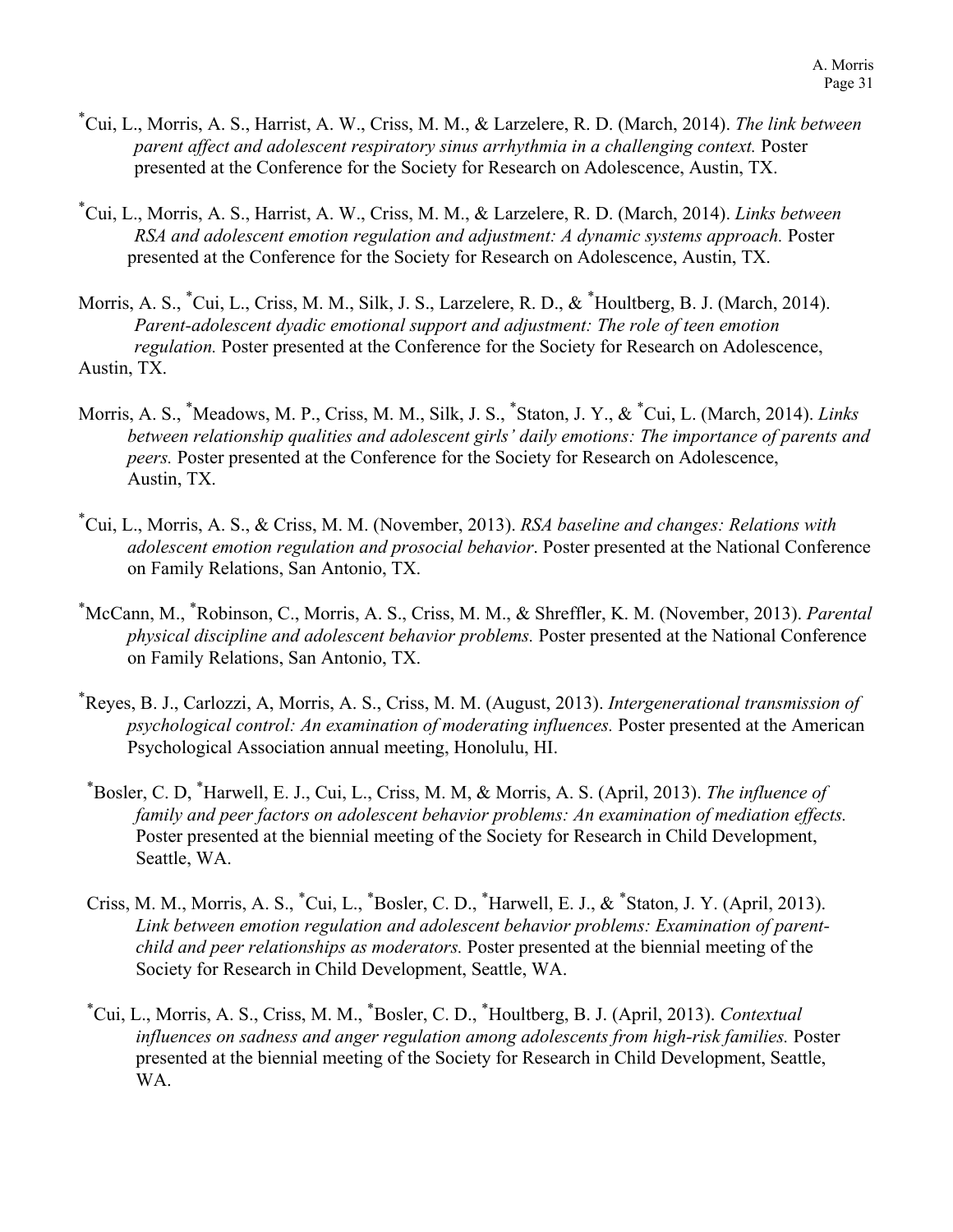- \* Houltberg, B. J., & Morris, A. S. (November, 2012). *Parenting, anger regulation, and adjustment in low-income urban youth.* Paper presented at the National Conference on Family Relations, Phoenix, AZ.
- \* Houltberg, B.J., Criss, M. M., Morris, A. S., & \* Bosler, C. (July, 2012). *Link between peer relationships and adolescent adjustment: Analysis of emotion regulation as a mediator.* Paper presented at the 7th International Conference on Child and Adolescent Psychopathology, London, UK.
- \* Bosler, C., Criss, M. M., & Morris, A. S. (April, 2012). Family and peer factors as predictors of adolescent outcomes. Paper presented at the Southwestern Psychological Association Annual meeting, Oklahoma City, OK.
- Carlozzi, A., \* Reyes, B., Morris, A. S., & \* McGaha, V. (April, 2012). *Predictors of academic performance and college aspirations in at-risk high school students.* Paper presented at the Southwestern Psychological Association Annual meeting, Oklahoma City, OK.
- \* Cui, L., Morris, A. S., Criss, M. M., \* Houltberg, B. J., & \* Bosler, C. (April, 2012). *Parenting practices, emotion regulation, and adolescent adjustment: A moderated mediation model.*  Poster presented at the Southwestern Psychological Association Annual meeting, Oklahoma City, OK.
- \* Meadows, M. P., \* Love, J. M., Criss, M. M., & Morris, A. S. (April, 2012). *An examination of cross-domain resilience during adolescence.* Paper presented at the Southwestern Psychological Association Annual meeting, Oklahoma City, OK.
- \* Zapata Roblyer, M., \* Hubler, D., Criss, M. M., & Morris A. S. (2012). *An examination of ethnic differences in the link between parenting and adolescent adjustment*. Paper presented at the Southwestern Psychological Association Annual meeting, Oklahoma City, OK.
- Criss, M., Morris, A. S., & \* Lee, T., \* Bosler, C. D., Cui, L., & \* Houltberg, B. J. (March, 2012). *How adolescents communicate with their parents about their emotions: An examination of age differences.* Paper present at the biennial meeting of the Society for Research in Human Development, New Orleans, LA.
- \* Lee, T., Criss, M., & Morris, A. S. (March, 2012). *Link between parental monitoring and adolescent adjustment: Examination of mediation effects.* Paper present at the biennial meeting of the Society for Research in Human Development, New Orleans, LA.
- Morris, A. S., Criss, M., & \* Lee, T., \* Bosler, C. D., \* Cui, L., & \* Houltberg, B. J. (March, 2012). *Emotion socialization in adolescence: A multi-method perspective. Paper present at the* biennial meeting of the Society for Research in Human Development, New Orleans, LA.
- \* Cui, L., Morris, A. S., Criss, M. M., \* Houltberg, B. J., & \* Bosler, C. (March, 2012). *Parental psychological control and adolescent adjustment: The mediating role of anger regulation.*  Poster presented at the Society for Research in Adolescence, Vancouver, Canada.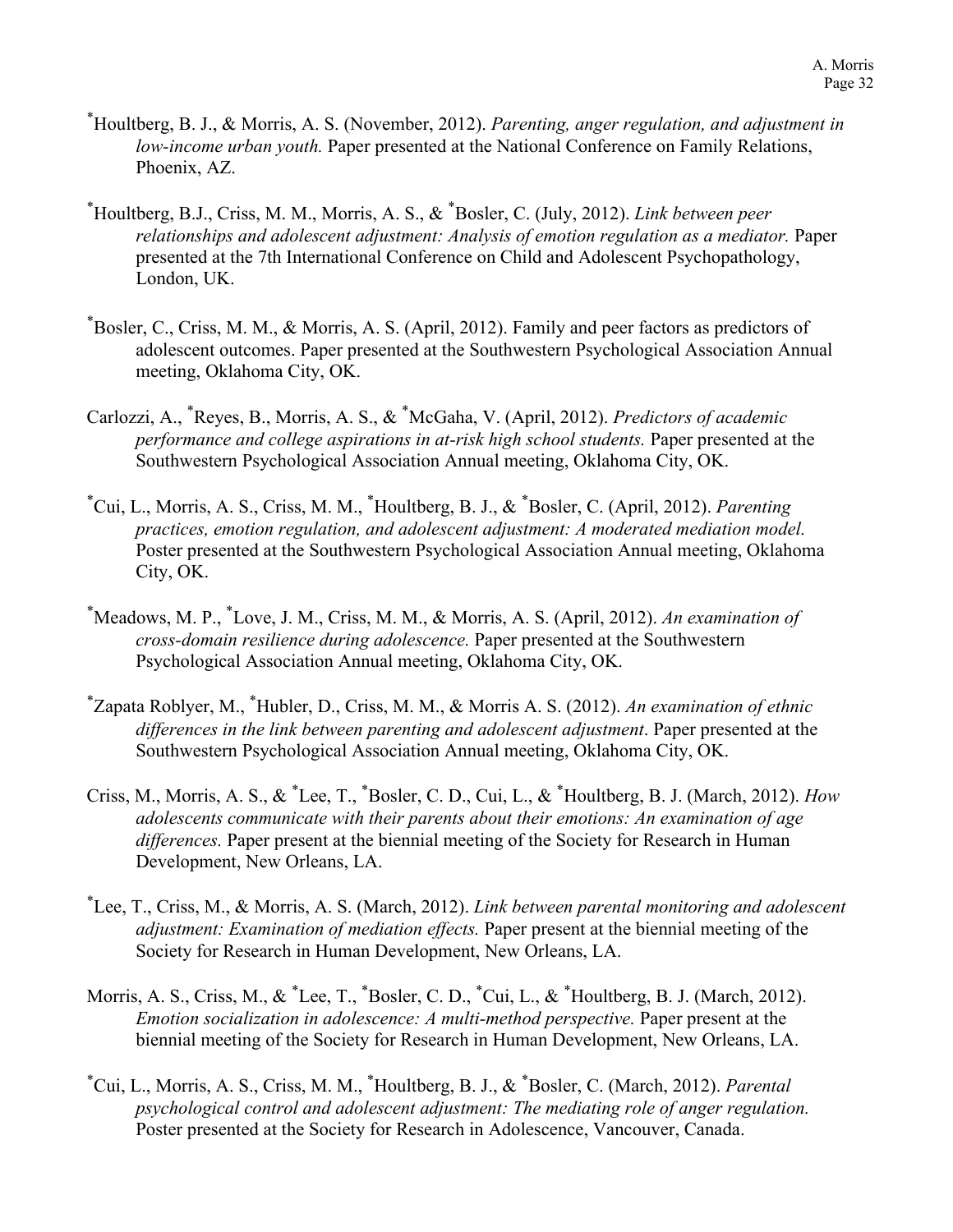- Morris, A. S., Criss, M. M., \* Houltberg, B. J., \* Bosler, C., & \* Cui, L. (March, 2012). *Emotion socialization influences in a sample of high-risk adolescents.* Poster presented at the Society for Research in Adolescence, Vancouver, Canada.
- Carlozzi, A., \* Reyes, B.J., Adjei, L., McGaha, V., Morris, A.S. (July, 2011). *Effects of resilience, coping skills, parental aspirations, and participation in GEAR UP on student school performance and college aspirations.* Paper presented at the 2011 NCCEP/GEAR UP Annual Conference.
- $*$ Bosler, C. D., Criss, M. M., Morris, A. S.,  $*$ Houltberg, B. J.,  $*$ Cui, L., &  $*$ Lee, T. K. (April, 2011). *Link between peer relationships and adolescent adjustment: Analysis of emotion regulation as a mediator and moderator.* Poster presented at the Conference for the Society for Research on Child Development, Montreal, Canada.
- \* Cui, L., Morris, A. S., \* Kithakye, M. A., \* Houltberg, B. J., \* Myers, S. S. (April, 2011). *Maternal psychological control and child adjustment in a low-income sample: The moderating roles of ethnicity and temperament.* Paper presented at the Conference for the Society for Research on Child Development, Montreal, Canada.
- \* Kithakye, M. A., & Morris, A. S. (April, 2011). *Emotional flexibility and child behavior in an impoverished urban preschool in sub-Sahara Africa.* Paper presented at the Conference for the Society for Research on Child Development, Montreal, Canada.
- \* John, A., Morris, A. S., & Paul, D. (April, 2011). *Mother-child relationship among families of children with intellectual disabilities in urban India.* Poster presented at the Conference for the Society for Research on Child Development, Montreal, Canada.
- \* John, A., Morris, A. S., & Sequeira, K. (April, 2011). *Stress and adaptation among mothers of children with intellectual disabilities in urban India.* Paper presented at the Conference for the Society for Research on Child Development, Montreal, Canada.
- ${}^*$ Lee, T. K., Criss, M. M., Morris, A. S.,  ${}^*$ Houltberg, B. J.,  ${}^*$ Cui, L., &  ${}^*$ Roblyer, M. Z. (April, 2011). *Link between emotion regulation and adolescent adjustment in high-risk families.* Poster presented at the Conference for the Society for Research on Child Development, Montreal, Canada.
- \* Reyes, B. J., Criss, M. M., Morris, A. S., \* Houltberg, B. J., & \* Cui, L. (April, 2011). *Perspectives on resilience among youth from high-risk families.* Poster presented at the Conference for the Society for Research on Child Development, Montreal, Canada.
- \* Cui, L., Morris, A. S., & \* Staten, T. (March, 2011). *Correlates of parental acceptance and psychological control in high-risk adolescent sample.* Paper presentation at the 31<sup>st</sup> annual conference of OCFR, Tulsa, OK.
- \* Smith, A.M., \* Reyes, B.J., Criss, M.M., Morris, A.S. (March, 2011). *Neighborhood violence and adolescent behavior problems: An examination of protective factors.* Paper presented at Oklahoma Council on Family Relations. The Modern Family: *Risk and Resilience*.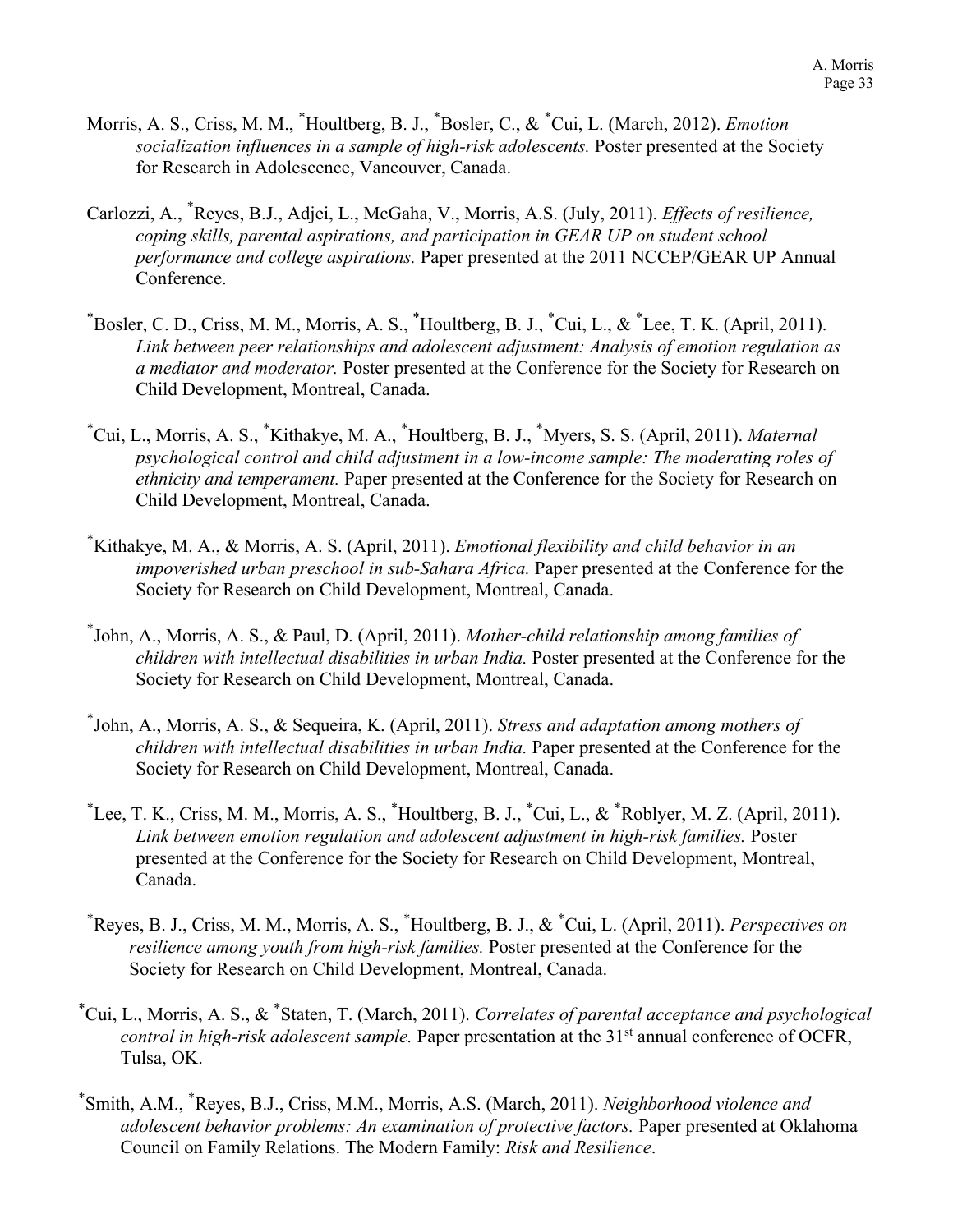- \* Zapata Roblyer, M., \* Delk, C., Criss, M, & Morris, A. (March, 2011). *Parent-child communication about emotions during adolescence in high risk families*. Paper presented at the Oklahoma Council on Family Relations Conference, Tulsa, OK.
- \*Houltberg, B. J., Henry, C. S., & Morris, A. S. (November, 2010). *Family systems, parenting, and prosocial behavior in low-income urban youth*. Poster presented at the National Council on Family Relations Annual Conference, Minneapolis, MN.
- Richardson, D., Morris, A. S., & \* Lee, T. (September, 2010). *Teaching Oklahoma children and youth problem-solving skills.* Zarrow Mental Health Symposium, Tulsa, OK.
- \*Abai, M. K., & Morris, A. S. (July, 2010). Understanding the factors associated with child resilience in urban slums. *Conference for the International Society for the study of Behavioral Development,*  Lusaka, Zambia.
- \* Houltberg, B. J., Morris, A. S., Henry, C. S., \* Cassel, R. (March, 2010). *Family system qualities, parenting behaviors and emotion regulation in a low-income, urban youth.* Symposium chair, Morris. Poster presented as part of a poster symposium at the Biennial Conference for the Society for Research in Adolescence, Philadelphia, PA.
- Morris, A. S., \* Houltberg, B. J., \* Cui, L., \* Prevost, C., & \* Abbot, Y. (March, 2010). *The effects of parenting on emotion regulation and adjustment: Preliminary findings from a high risk sample of early adolescents.* Poster presented at the Biennial Conference for the Society for Research in Adolescence, Philadelphia, PA.
- \* Prevost, C., \* Abbot, Y., \* Houltberg, B.J., \* Cui, L., Lee, T., \* Cassel, R., & Morris, A.S. (March, 2010). *Parenting behaviors and emotion functioning associated with youth outcomes.* Paper presented at the annual meeting of the Oklahoma Council on Family Relations, Edmond, OK.
- \* Babb, D., \* Houltberg, B.J., \* Prevost, C., & Morris, A. S. (March, 2010). *Results and experiences of problem solving groups for youth in high risk communities.* Paper presented at the annual meeting of the Society of Research of Human Development Annual Conference, San Antonio, TX.
- \* McDaniel, B. L., \* Houltberg, B., and Morris, A. S. (2009) *Role models and the moral development of atpromise youth.* Poster presented at the First Annual Research in Personality Conference, Evanston, IL.
- \* Babb, D., \* Houltberg, B. J., & Morris, A. S. (March, 2009). *Initial evidence of the effectiveness of a problem solving intervention.* Paper presented at the annual meeting of the Oklahoma Council on Family Relations, Edmond, OK.
- Hofer, C., Eisenberg, N., Spinrad, T. L., Morris, A. S., & Liew, J. (April, 2009). *Relations between parent-adolescent reactions in conflictual discussions, negative parenting, and behavior problems.* Poster presented at the Biennial Conference for the Society for Research in Child Development, Denver, CO.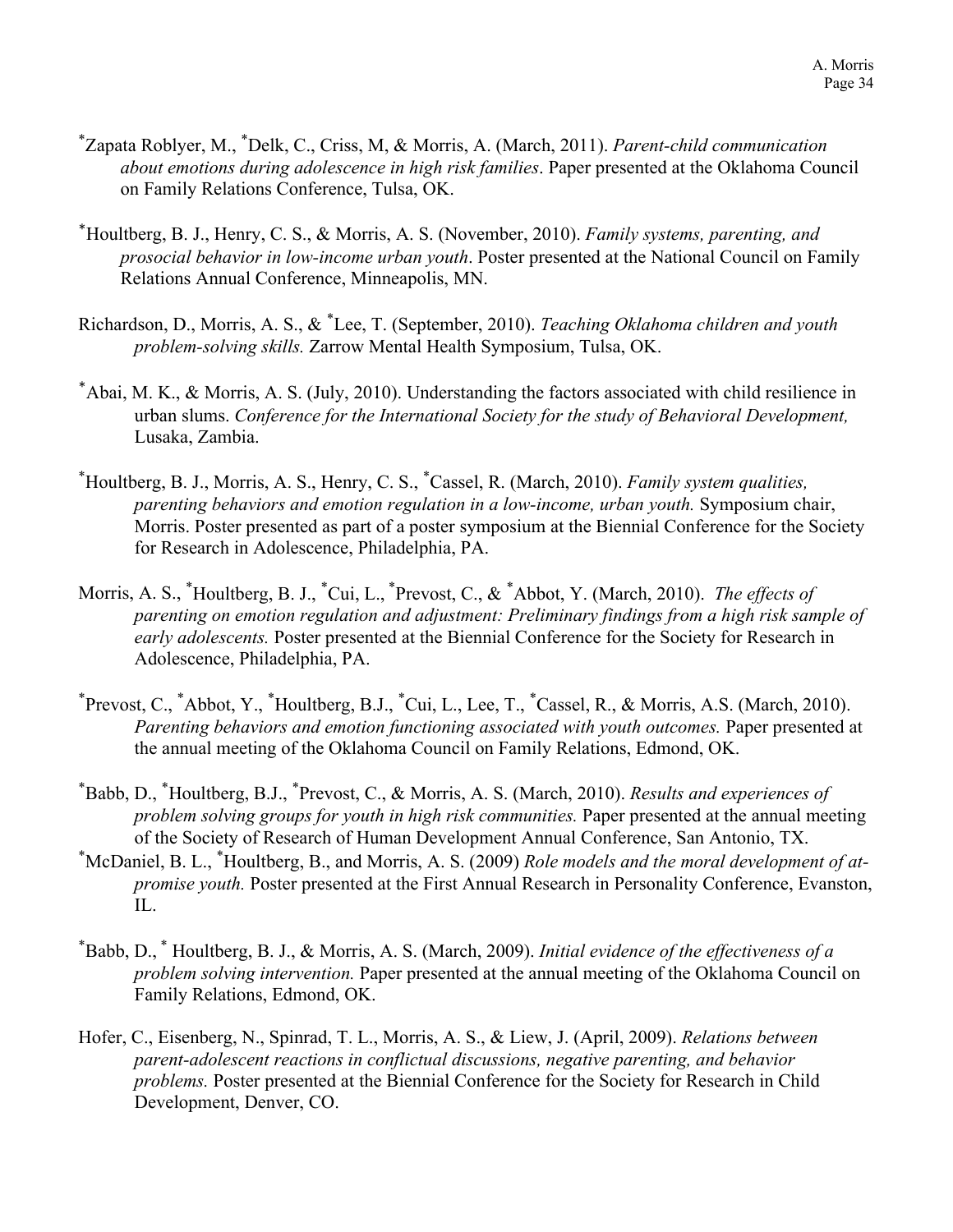- \* John, A. J., \* Kithakye, M., Halliburton, A., & Morris, A. S. (April, 2009). *Examining child, family, and school level correlates of prosocial behavior in children with and without disabilities.* Poster presented at the Biennial Conference for the Society for Research in Child Development, Denver, CO.
- \* John, A. J., & Morris, A. S. (April, 2009). *Parent child interactions in families of children with Autism in India: A conceptual model.* Poster presented at the Biennial Conference for the Society for Research in Child Development, Denver, CO.
- \* Kithakye, M., Morris, A. S., \* Terranova, A. M., \* Myers, S. S., & \* Peoples, B. (April, 2009). *Impact of the Kenya post-election conflict on pre-school child adjustment.* Poster presented at the Biennial Conference for the Society for Research in Child Development, Denver, CO.
- \* Kithakye, M., Morris, A. S., \* Myers, S. S., \* Cui, L., & \* Houltberg, B. (April, 2009). *Impact of psychological control on pre-school child functioning in light of child emotion regulation abilities.*  Poster presented at the Biennial Conference for the Society for Research in Child Development, Denver, CO.
- \* Terranova, A. M., Frick, P. J., \* Crapazano, A., & Morris, A. S. (April, 2009). *Factors related to how youth respond when witnessing bullying.* Poster presented at the Biennial Conference for the Society for Research in Child Development, Denver, CO.
- Goldstein, S., Morris, A. S., \* Reed, T., \* Keyes, A. (November, 2008). *Stopping the cycle of relational aggression: The role of maternal psychological control.* Poster presented at the Annual National Council on Family Relations, Little Rock, AR.
- \* Kithakye, M, Morris, A. S., \* Myers, S., \* Terranova, D. (November, 2008). *Family and child functioning post disaster: A theoretical model and supporting data from the Kenyan political conflict and hurricane Katrina disasters*. Paper presented at the Annual National Council on Family Relations, Little Rock, AR.
- \* Kithakye, M., \* Myers, S., & Morris, A. S. (June, 2008). *Socioemotional adjustment in preschool children following a natural disaster: Going beyond main effects*. Poster presented at the Annual Head Start Conference, Washington, D.C.
- Morris, A. S., \*Myers, S., Halliburton, A., \*Kithakye, \*James, A., \*Whitty, K., & \*McDaniel, B. (June, 2008). *The role of emotion regulation and reactivity in Head Start children's academic and social development*. Poster presented at the Annual Head Start Conference, Washington, D. C.
- \* Jones, J. L., Halliburton, A., & Morris, A. S. (May, 2008). *Preliminary associations among family functioning and children's socio-emotional, cognitive, and motor development in Rise School students.* Poster presented at the Annual American Association on Intellectual and Developmental Disabilities, Washington, D. C.
- Morris, A. S., \* Kithakye, M., \* Terranova, A., & Boxer, P. (March, 2008). *Parental affect and adolescent emotion regulation in a high risk sample.* Poster presented as part of a poster symposium at the Biennial Conference for the Society for Research on Adolescence. Chicago, IL.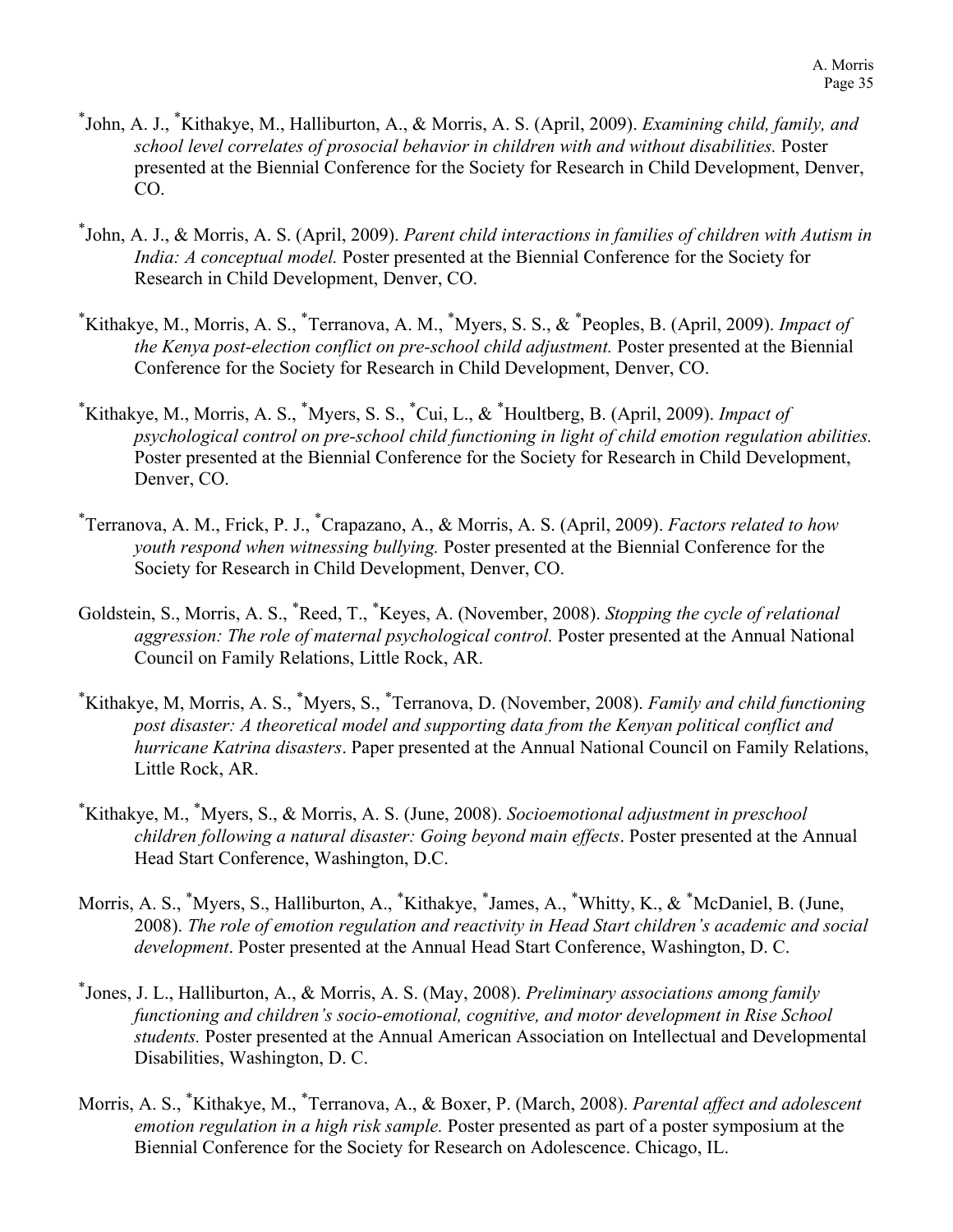- \* Terranova, A. M., Boxer, P, & Morris, A. S. (March, 2008). *Coping with peer victimization in early adolescence: What is a victim to do?* Paper presented at the Biennial Conference for the Society for Research on Adolescence. Chicago, IL.
- Morris, A. S., \*Kithakye, M. S., Silk, J., Morris, M. D., & \*John, A., & \*Whitty, K. (November, 2007). *Socialization of emotion regulation: Theoretical model and supporting data.* Poster presented at the Annual Conference for the National Council on Family Relations. Pittsburgh, PA.
- \* Terranova, A. M., Boxer, P., & Morris, A. M. (November, 2007). *Emergence and course of posttraumatic stress in youth after Hurricane Katrina.* Poster presented at the Annual Conference for the Association for Behavioral and Cognitive Therapy. Philadelphia, PA.
- Morris, A. S. (August, 2007). *Relations between children's emotional development and academic adjustment in an at-risk sample.* Paper presented at the annual American Psychological Association meeting, as part of a symposium on emotional development and academic achievement, San Francisco, CA.
- \* Age, T., \* Kithakye, M. S., & Morris, A. S. (April, 2007). *Coping with hurricane Katrina.* Poster presented at the biennial meeting of the Society for Research on Child Development, Boston, MA.
- \* Age, T., Morris, A. S., & \* Myers, S. S. (April, 2007). *Coping with stress in military children.* Poster presented at the biennial meeting of the Society for Research on Child Development, Boston, MA.
- \* Kithakye, M. S., \* Myers, S. S., & Morris, A. S. (April, 2007). *Examining the relations between negative teacher-child relationships and ego-resiliency in predicting low-income children's school adjustment.* Poster presented at the biennial meeting of the Society for Research on Child Development, Boston, MA.
- \* Robinson, L.R., Morris, A.S., \* Heller, S.S., Weems, C., Scheeringa, M., Goldstein, S., & Zeanah, C.W. (April, 2007). *How young maltreated children emotionally respond to parenting practices provided by maltreating and non-maltreating caregivers.* Poster presented at the biennial meeting of the Society for Research on Child Development, Boston, MA.
- \* Terranova, A., Morris, A. S., & Boxer, P. (April, 2007). *Coping with peer victimization in middle childhood.* Poster presented at the biennial meeting of the Society for Research on Child Development, Boston, MA.
- \* Myers, S. S., & Morris, A. S. (June, 2006). *Relations between teacher-child relationships, children's emotion regulation, and school adjustment in a Head Start sample.* Poster presented at the National Head Start Conference, Washington, DC.
- \* Myers, S. S., Sanders, R., Thomas, P., Wale, D., & Morris, A. S. (June, 2006). *Testing the effectiveness of a teacher education program aimed at the promotion of socio-emotional and language development in Early Head Start children.* Poster presented at the National Head Start Conference, Washington, DC.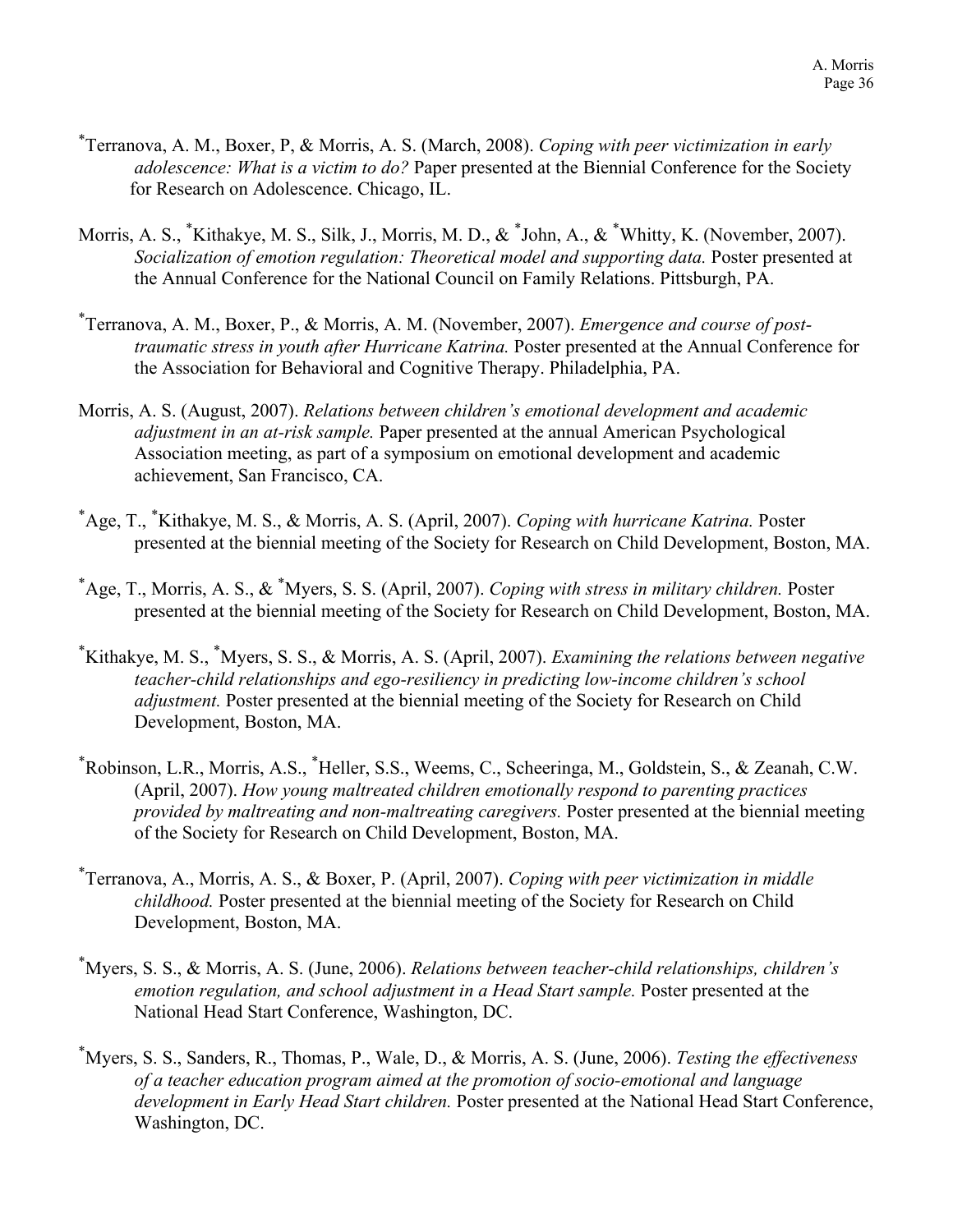- \* Leimane-LaBlanc, D. \* Terranova, A. M., & Morris, A. S. (March, 2006). *Problem solving ability and responding to bullying victimization*. Poster presented at the Biennial Meeting of the Society for Research on Adolescence, San Francisco, CA.
- \* Terranova, A. M., & Morris, A. S. (March, 2006). *12-Month evaluation of a comprehensive school based bullying intervention: BullySafe USA.* Poster presented at the Biennial Meeting of the Society for Research on Adolescence, San Francisco, CA.
- \* Terranova, A. M., & Morris, A. S. (March, 2006). *Longitudinal associations between responses to bullying and bullying victimization.* Poster be presented at the Biennial Meeting of the Society for Research on Adolescence, San Francisco, CA.
- Morris, A. S., & Silk, J. S. (Chairs) (April, 2005). *Emotion regulation and child adjustment across multiple contexts.* Symposium presented at the biennial meeting of the Society for Research in Child Development, Atlanta, GA.
- Morris, A.S., Myers, S., \* Robinson, L., \* Aucoin, K. J., \* Keyes, A., & \* Terranova. A. (April, 2005). *The role of emotion regulation in children's social and academic success.* Paper presented at the biennial meeting of the Society for Research in Child Development, Atlanta, GA.
- \* Myers, S.S., Aucoin, K.J., \* Robinson, L.R., \* Keyes, A.W., \* Terranova, A., & Morris, A. S. (April, 2005) *Social-contextual influences on children's emotion regulation and adjustment.* Poster presented at the biennial meeting of the Society for Research in Child Development, Atlanta, GA.
- \* Myers, S.S., Morris, A.S. (April, 2005). *The perfect angel hypothesis: The effect of parents' false perceptions on children's adjustment.* Poster presented at the biennial meeting of the Society for Research in Child Development, Atlanta, GA.
- \* Reed, T. J., \* Keyes, A. W., & Morris, A. S. (April, 2005). *Adult Relational Aggression, Parental Psychological Control, and Children's Adjustment*. Poster presented at the biennial meeting of the Society for Research in Child Development, Atlanta, GA.
- \* Robinson, L.R., Morris, A.S., Heller, S.S., Scheeringa, M., Boris, N.W., & Smyke. A.T. (2005). *Relations between emotion regulation, parenting and psychopathology in maltreated and nonmaltreated young children*. Poster presented at the biennial meeting of the Society for Research in Child Development, Atlanta, GA.
- \* Terranova, A., & Morris, A.S. (April, 2005). *Emotion regulation in the context of bullying and victimization.* Paper presented at the biennial meeting of the Society for Research in Child Development, Atlanta, GA.
- \* Myers, S. S., Morris, A. S., \* Robinson, L. R., \* Aucoin, K. J., Keyes, A., & \* Terranova, A. (November, 2004). *Contextual influences on children's social competence and problem behavior.* Poster presented at the Association for Advancement of Behavior Therapy, New Orleans, LA.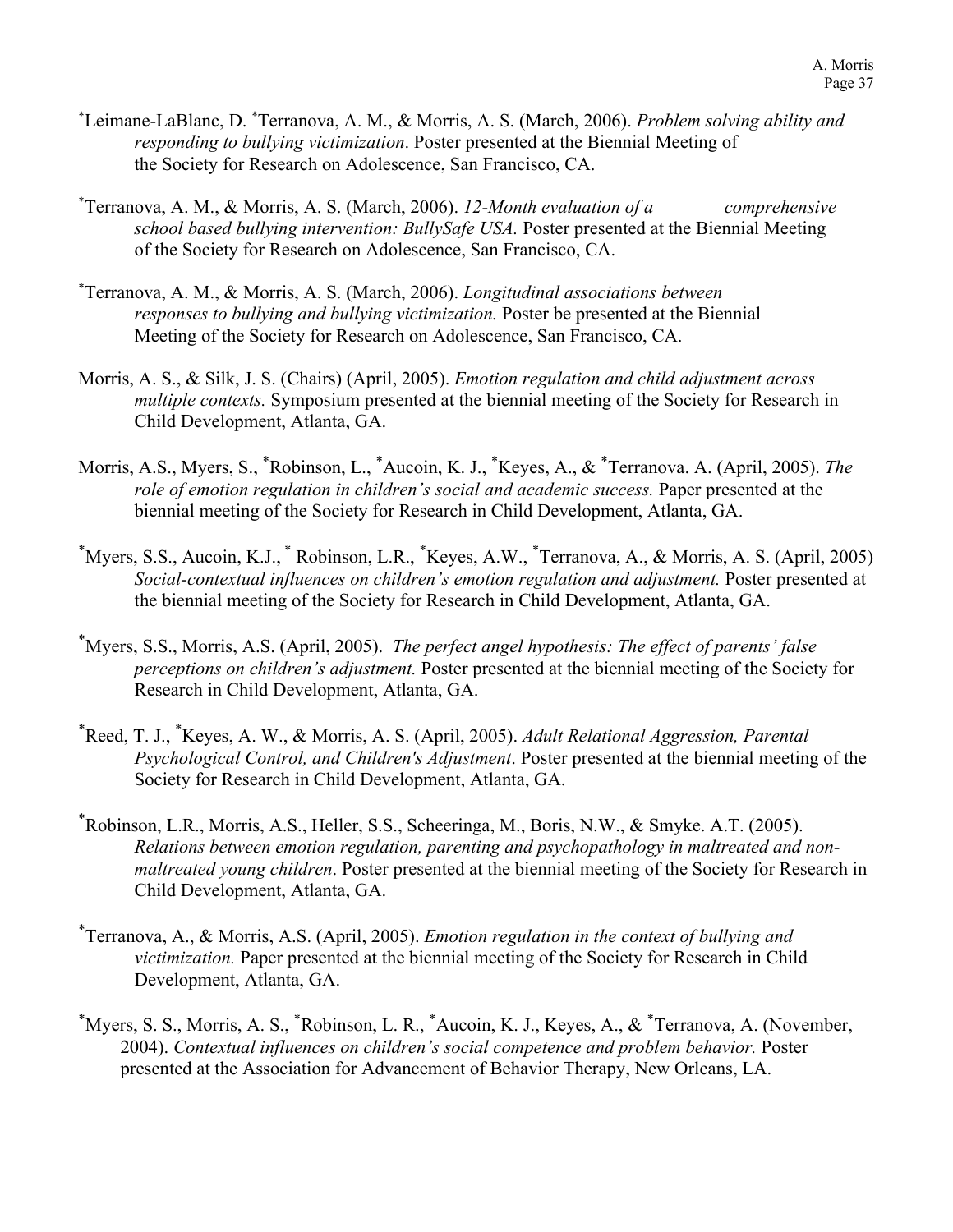- \* Myers, S. S., Morris, A. S., \* Robinson, L. R., \* Aucoin, K. J., Keyes, A., & \* Terranova, A. (November, 2004). *Emotion regulation and its effects on children's social and academic adjustment.* Poster presented at the Association for Advancement of Behavior Therapy, New Orleans, LA.
- \* Robinson, L. R., & Morris, A. S., Heller, S. S., Scheeringa, M., & Smyke, A. T. (November, 2004). *Differences in affect patterns between maltreated and non-maltreated young children.* Poster presented at the Association for Advancement of Behavior Therapy, New Orleans, LA
- \* Terranova, A., & Morris, A. S. (November, 2004). *Effectiveness of a school-based anti-bullying intervention program.* Poster presented at the Association for Advancement of Behavior Therapy, New Orleans, LA.
- **\*** Aucoin, K. J., & Morris, A. S. (April, 2004). *The influence of peers on children's emotion regulation.*  Paper presented at the biennial meeting of the Conference on Human Development, Washington, D.C.
- Morris, A. S., **\*** Aucoin, K. J., & Silk, J. S. (April, 2004). *The effects of parenting on children's anger regulation.* Paper presented at the biennial meeting of the Conference on Human Development, Washington, D.C.
- \* Myers, S., \* Keyes, A., \* Robinson, L., \* Aucoin, K., & Morris, A. S. (April, 2004). *The influence of parenting style and neighborhood disadvantage on children's emotion regulation*. Poster presented at the biennial meeting of the Conference on Human Development, Washington, D.C.
- \* Robinson, L. R., Morris, A. S., Heller, S. S., Smyke, A., Boris, N. W., & Zeanah, C. A. (April, 2004). *Support for a New Category of Child Maltreatment*. Poster presented at the biennial meeting of the Conference on Human Development, Washington, D.C.
- \* Aucoin, K. J., \* Keyes, A. W., \* Ugueto, I. R., & Morris, A. S. (April, 2003). *Ethnic and gender differences in patterns of emotion regulation.* Poster presented at the biennial meeting of the Society for Research in Child Development, Tampa, FL.
- Eisenberg, N., Valiente, C., Morris, A. S., & Smith, C. (April, 2003). *Relations of emotion-related control and negative emotionality to adjustment in children.* Paper presented as part of a symposium entitled *The role of temperament in developmental pathways to sever conduct problems* (Frick, P. & Morris, A.S. Chairs) at the biennial meeting of the Society for Research in Child Development, Tampa, FL.
- \* Laurent, R. L., & Morris, A. S. (March 2003). *Effects of employment on academic achievement.* Poster presented at the annual meeting of Southeaster Psychological Association, Psi Chi presentations, New Orleans, LA.
- \* Land, M., Laurent, R. L., & Morris, A. S. (March 2003). *Emotional regulation in young children*. Poster presented at the annual meeting of Southeaster Psychological Association, Psi Chi presentations, New Orleans, LA.
- \* Aucoin, K. J., Morris, A. S., Silk, J. S., \* Ugueto, I. R., (June, 2002). *Temperament and parenting*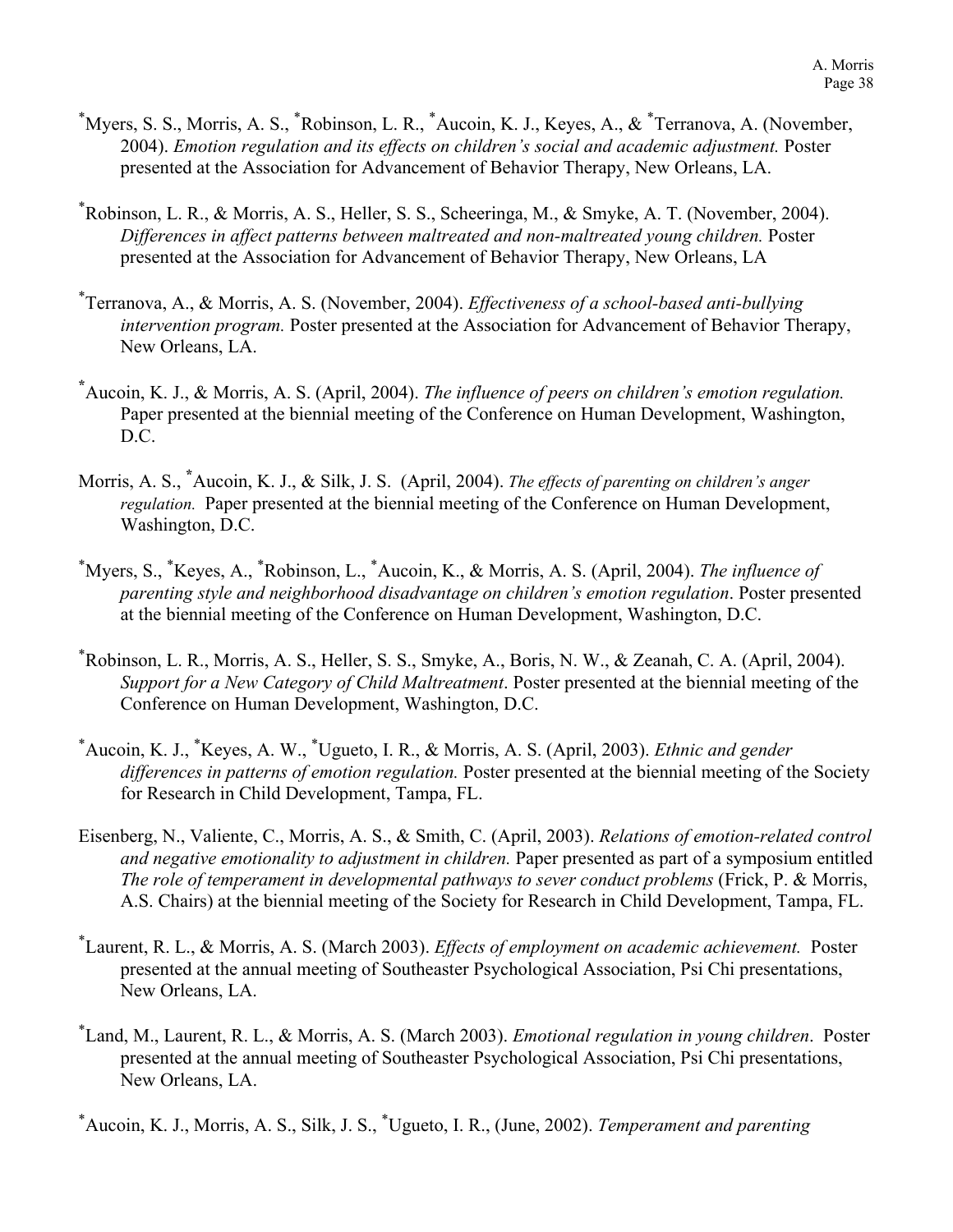*influences on emotion regulation.* Poster presented at the annual meeting of the American Psychological Society, New Orleans, LA.

- Morris, A. S., Eisenberg, N., Gershoff, E. T., Stanley, E. H., Champion, C., Kupfer, A. (April, 2002). *The effects of parenting on adolescents' regulation, emotionality, and problem behavior.* Paper presented at the biennial meeting of the Society for Research on Adolescence, New Orleans, LA.
- Morris, A. S. (Organizer), Silk, J. S. (Chair) (April, 2002). *Affect regulation processes and adolescent internalizing and externalizing.* Symposium presented at the biennial meeting of the Society for Research on Adolescence, New Orleans, LA.
- Stanley, E. H., Morris, A. S., Spinrad, T. (April, 2002). *Laughter is the best medicine: The relation of parent's use of humor to adolescent functioning.* Poster presented at the biennial meeting of the Society for Research on Adolescence, New Orleans, LA.
- Valiente, C., Eisenberg, N., Morris, A. S., Gershoff, E. T., Fabes, R. A., Cumberland, A., & Reiser, M. (2001). *Longitudinal relations of maternal expressivity with children's regulation and adjustment*. Poster presented at the annual meeting of Western Psychological Association, Irvine, CA.
- Morris, A. S., \* Abramowitz, A. (April, 2001). *Maternal psychopathology and its effects on children's emotion regulation.* Poster presented at the biennial meeting of the Society for Research in Child Development, Minneapolis, MN.
- Morris, A. S., Silk, J. S. (April, 2001). *Parental influences on children's regulation of anger and sadness.* Paper presented at the biennial meeting of the Society for Research in Child Development, Minneapolis, MN.
- Morris, A. S., Silk, J. S. (Chairs) (April, 2001). *New links between parenting, emotion regulation, and psychosocial adjustment.* Symposium presented at the biennial meeting of the Society for Research in Child Development, Minneapolis, MN.
- Silk, J. S., Sessa, F. M., Morris, A. S., \* Doyle, J., & \* Woods, L. (August, 2000). *Buffering effects of neighborhood on children's mental health*. Poster presented at the annual meeting of the American Psychological Association, Washington, DC.
- Morris, A. S., \* Kanaya, T., & Silk, J. S. (March, 2000). *Links between parenting, self-concept, and academic achievement*. Poster presented at the biennial meeting of the Society for Research on Adolescence, Chicago, IL.
- Silk, J. S., & Morris, A. S. (March, 2000). *Differentiating psychological control and autonomy granting: Opposite ends of a continuum or distinct constructs?* Poster presented at the biennial meeting of the Society for Research on Adolescence, Chicago, IL.
- Morris, A. S. (April, 1999). *Child report of psychological control: Links to temperament and internalizing and externalizing in school.* Paper presented as a part of a symposium entitled "Psychological Control of Children and Adolescents," at the biennial meeting of the Society for Research in Child Development, Albuquerque, NM.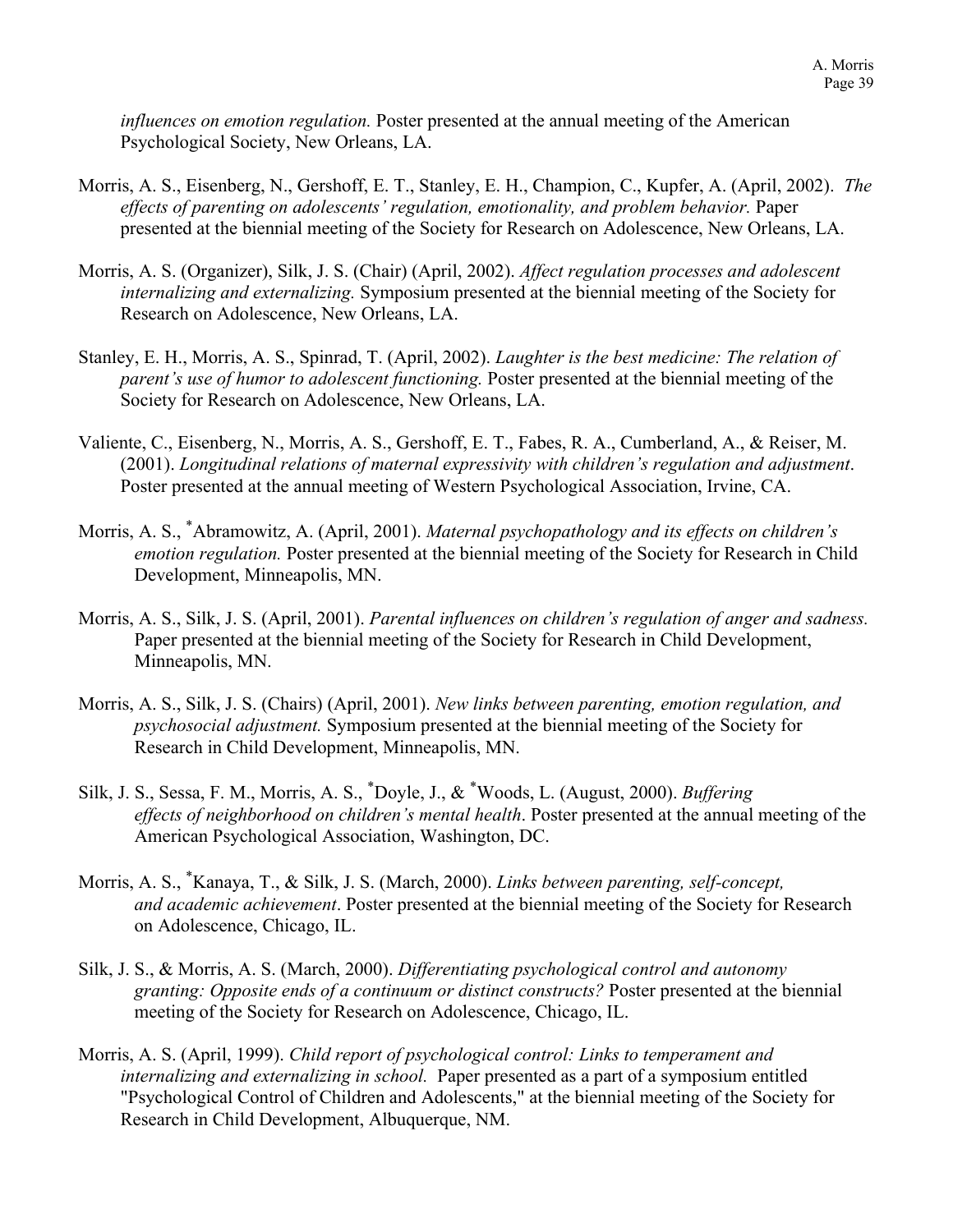- Morris, A. S. (Chair) (April, 1999). *Psychological control of children and adolescents*. Symposium presented at the biennial meeting of the Society for Research in Child Development, Albuquerque, NM.
- Sessa, F. M., Race, E. M., & Morris, A. S. (April, 1999). *Neighborhood effects on child mental health and children's perceptions of their neighborhood*. Poster presented at the biennial meeting of the Society for Research in Child Development, Albuquerque, NM.
- Morris, A. S. (March, 1998). *Child and parental report of the parent-child relationship as predictors of emotion regulation in preschool children*. Paper presented at the fifteenth biennial Conference on Human Development, Mobile, AL.
- Morris, A. S., & Muir-Broaddus, J. (March, 1998). *The effect of negative emotional states on the memory of older adults*. Poster presented at the fifteenth biennial Conference on Human Development, Mobile, AL.
- Avenevoli, S., Sessa, F., Rosenau, J. S., & Sheffield, A. (March, 1997). *Preschool children's report on the parent-child relationship: Are children reliable informants?* Poster presented at the biennial meeting of the Society for Research in Child Development, Washington, DC.
- Sheffield, A. (March, 1997). *Child and parental report of the parent-child relationship as predictors of behavior and emotional problems in preschool children*. Poster presented at the biennial meeting of the Society for Research in Child Development, Washington, DC.
- Costlow, L., Sheffield, A., Bennet, W., & Corkran, C. (April, 1995). *Individual differences in recall and processing efficiency: The role of knowledge*. Paper presented at the Southwestern Psychological Association's annual meeting, San Antonio, TX.
- Muir-Broaddus, J., Costlow, L., Sheffield, A., Bennet, W., & Corkran, C. (March, 1995). *Knowledge base effects on recall, strategy use, and efficiency of processing*. Poster presented at the biennial meeting of the Society for Research in Child Development, Indianapolis, IN.
- Sheffield, A. (February, 1995*). The fundamental attribution error among roommates*. Paper presented at the sixth annual Psi Chi Convention, Fort Worth, TX.

## *Invited Presentations and Reports:*

- Morris, A. S. (September, 2021). *Enhancing Prevention Research and ABCD Data.* Talk presented as part of the NIDA workshop on Enhancing Prevention Research Related to Substance Use and Addiction: Identifying Research Gaps and Opportunities with ABCD Study Data Virtual Meeting.
- Hays-Grudo, J., & Morris, A.S. (October, 2021). *Protecting Children from Adversity.* Talk presented for the Oklahoma Institute for Child Advocacy, Oklahoma City, OK, fall form (virtual).
- Morris, A. S. (May, 2020). *Application of Infant Mental Health to the Corona Virus Pandemic.* Talk given for the Addressing Trauma, Helping Overcome Modern Experiences (AT HOME) webinar for the University of Oklahoma, Department of Social Work. Tulsa, OK.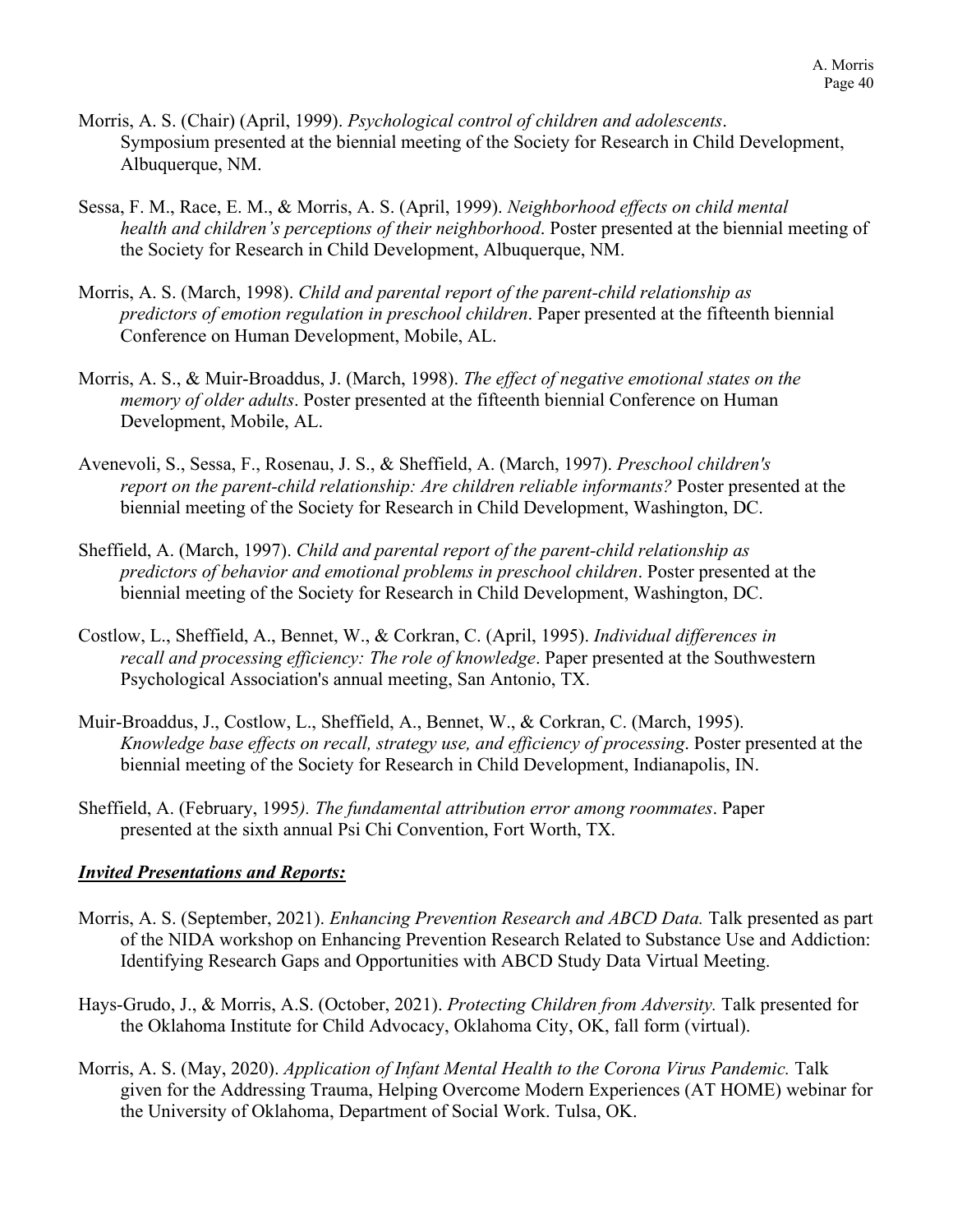- Morris, A. S. (October, 2019). *Protective and Compensatory Experiences (PACEs). Raising resilient children in the face of adversity.* Talk given for the community as part of OK-UP (Oklahoma's University for Parents). Tulsa, OK.
- Morris, A. S., Jespersen, J., Hubbs-Tait, L. (November, 2019). *Active Parenting First Five Years Overview.* Webinar for the Institute for Building Early Relationships (IBEaR), OK.
- Morris, A. S., (June, 2019). *Adverse and protective childhood experience: Application and research.*  Presentation given to the OSU medical residents. Tulsa, OK.
- Morris, A. S. (May, 2019). *Adolescent resilience: Protective and compensatory experiences (PACEs).*  Community talk given at First United Methodist Church. Tulsa, OK.
- Morris, A.S. (January, 2019). *Protective and Compensatory Experiences: How to Foster Resilience in Children and Adolescents*. Community talk presented for Girl Scouts of Eastern Oklahoma. Tulsa, OK.
- Morris, A. S. & Zapata, M. I. (January, 2018). *Effective Communication with Community Partners.*  Invited talk for the Community Engagement Roundtable, Stillwater, Oklahoma.
- \* Kaneta, L., \* Bossa, C., \* Goodwin, E., Perazzo, P., Paulus, M., Morris, A. S., & Breslin, F. (July, 2017). *Child and adolescent research recruitment through school-based STEM outreach programs.* Poster presented in the undergraduate research poster section at the joint meeting of the Oklahoma Society of Physiologists, the Tulsa Chapter of the Society for Neuroscience, and the Tulsa Area Bioscience Education & Research Consortium.
- Morris, A. S., Beasley, & Hays-Grudo, J. (July, 2017). *Changing the odds for children exposed to trauma*  and stress: The role of early positive relationships and high-quality education. Invited talk for Oklahoma Early Childhood Coalition Business Summit. Oklahoma City, OK.
- Beasley, L.O**.** & Morris, A. (May, 2017). *Supporting Engagement of High-Risk Families: Understanding Barriers Families Face*. Invited oral presentation at the University of Oklahoma Health Sciences Center Section Research Meeting, Oklahoma City, Oklahoma.
- Morris, A. S. (April, 2017). *Making an impact: New findings from CAP Tulsa Evaluators.* Invited talk for the Ascend 2Gen Practice Institute, Tulsa, Oklahoma.
- Beasley, L.O. & Morris, A. (April, 2017). *Understanding Perceptions of Community Services Among High-Risk Families: A Qualitative Perspective.* Invited oral presentation at the Sustainable Implementation Committee, Oklahoma City, Oklahoma.
- Morris, A.S. (February, 2017). *Being an Emotion Coach*. Community talk presented as part of the Laureate Institute for Brain Research's Healthy Brains for a Healthy Oklahoma series. Tulsa, OK.
- Morris, A.S. (February, 2017). *Infant Mental Health- Nurturing Babies and Early Development*. Inservice webinar for Family and Consumer Sciences Extension Educators. Stillwater, OK.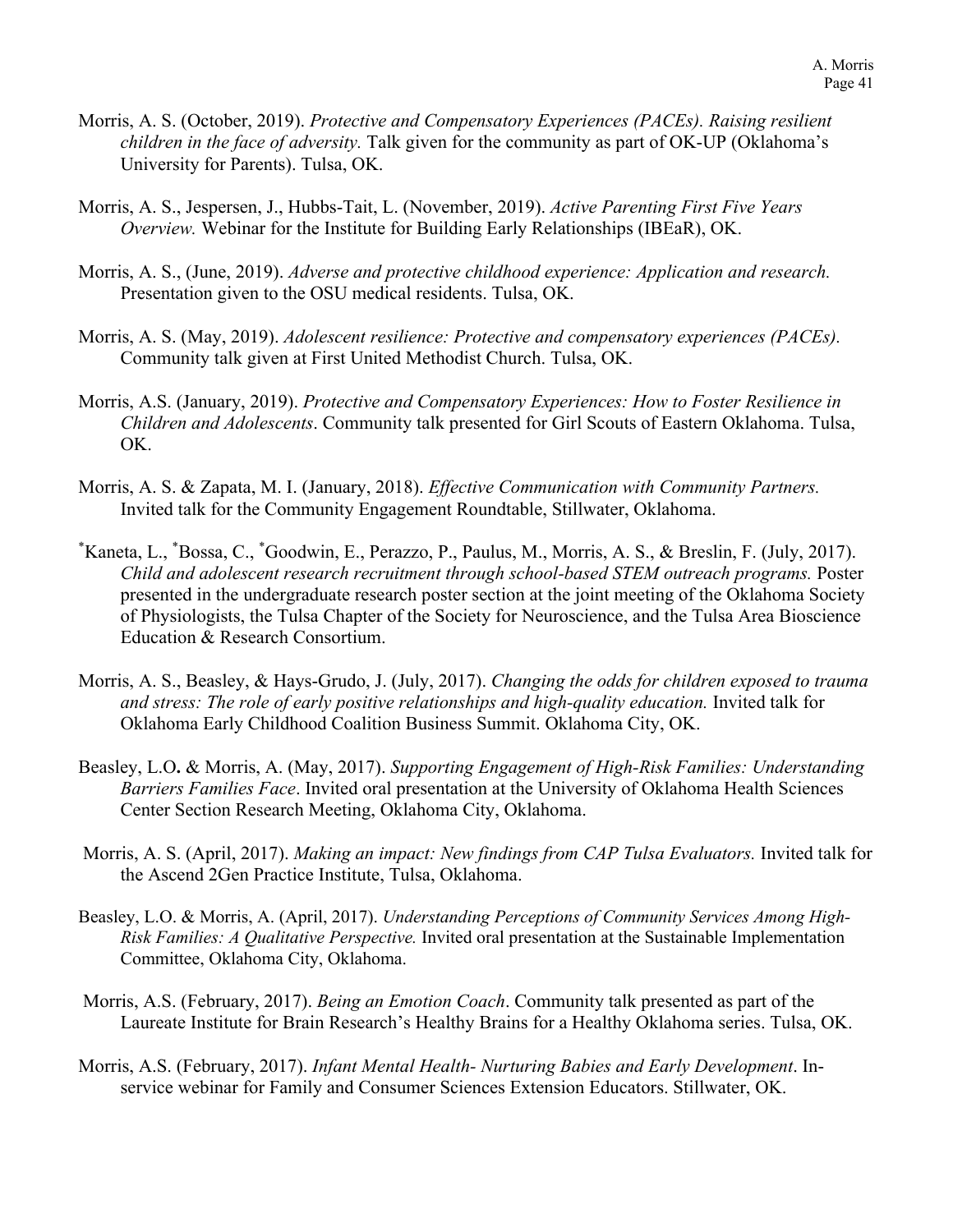- Morris, A. S., & Hays-Grudo, J. (February, 2017). *Changing the Odds: Increasing Protective and Compensatory Experiences for Children Exposed to Toxic Stress.* Invited talk for the Oklahoma Early Childhood Research Symposium, Oklahoma City, OK.
- Hays-Grudo, J., & Morris, A. S. (October, 2016*). Counteracting ACES with PACES: Promoting Protective & Compensatory Experiences in the Face of Adverse Childhood Events.* Invited talk for the Tulsa Psychiatric Association, Tulsa, OK.
- Morris, A. S., Roblyer, M. Z. (October, 2016). *Preliminary findings from Tulsa's Talk, Read, Sing, Campaign.* Invited presentation for the George Kaiser Family Foundation and the Heising-Simons Foundation. Tulsa, OK*.*
- Morris, A. S. (October, 2016). *Barriers, Strategies, and Opportunities in Education.* Panel member and speaker for the Tulsa Funders Roundtable annual conference, *Improving Outcomes in Education: A Funder's Role in Addressing Challenges & Opportunities,* Tulsa, OK*.*
- Morris, A.S. (March, 2016). *Parenting the Tweenage Brain*. Community talk presented as part of the Laureate Institute for Brain Research's Healthy Brains for a Healthy Oklahoma series. Tulsa, OK.
- Morris, A.S. (July, 2015). *Responding to ACEs and promoting PACEs. TFI Family Connections, Foster Care Parents Retreat*. Oklahoma City, OK.
- Morris, A. S. (February, 2015). *The effects of parenting and emotion regulation on children's school readiness and early school success*. Research talk given for Tulsa's Community Action Project administrators and staff (CAP). Tulsa, OK.
- Morris, A. S. (January, 2015). *ACEs and PACEs – The effects of early experiences on children's development*. Presentation for Tulsa County Bridge Foster Care. Tulsa, OK.
- Morris, A. S., Hubbs-Tait, L. (January, 2015). *Infant interventions: New approaches for educators*. Inservice workshop for Family and Consumer Sciences Extension Educators. Stillwater, OK.
- Morris, A. S., Slocum, R. (December, 2014). *10 experiences children need to prevent risk and promote resilience*. In-service presentation for Tulsa Educare Inc. staff, teachers, and administrators. Tulsa, OK.
- Morris, A. S. (October, 2014). *Community engagement and outreach in Human Sciences.* Presentation at Legislative Briefing Day. Stillwater, OK. Follow-up meeting with Patti Liles from Senator Lankford's office.
- Morris, A. S. (October, 2014). *How families impact children's learning.* Interim session presentation for Oklahoma legislators, invited by Representative Mark McCullough. Oklahoma City, OK.
- Morris, A. S. (January, 2014). *The role of context in children's biological and social adjustment: Is supportive parenting the key?* Presentation for OSU's Center for Health Science and the Center for Family Resilience, Tulsa, OK.
- Morris, A. A. (November, 2013). *Applying to graduate school: Planning and tips.* Invited workshop presented at NCFR, San Antonio, TX.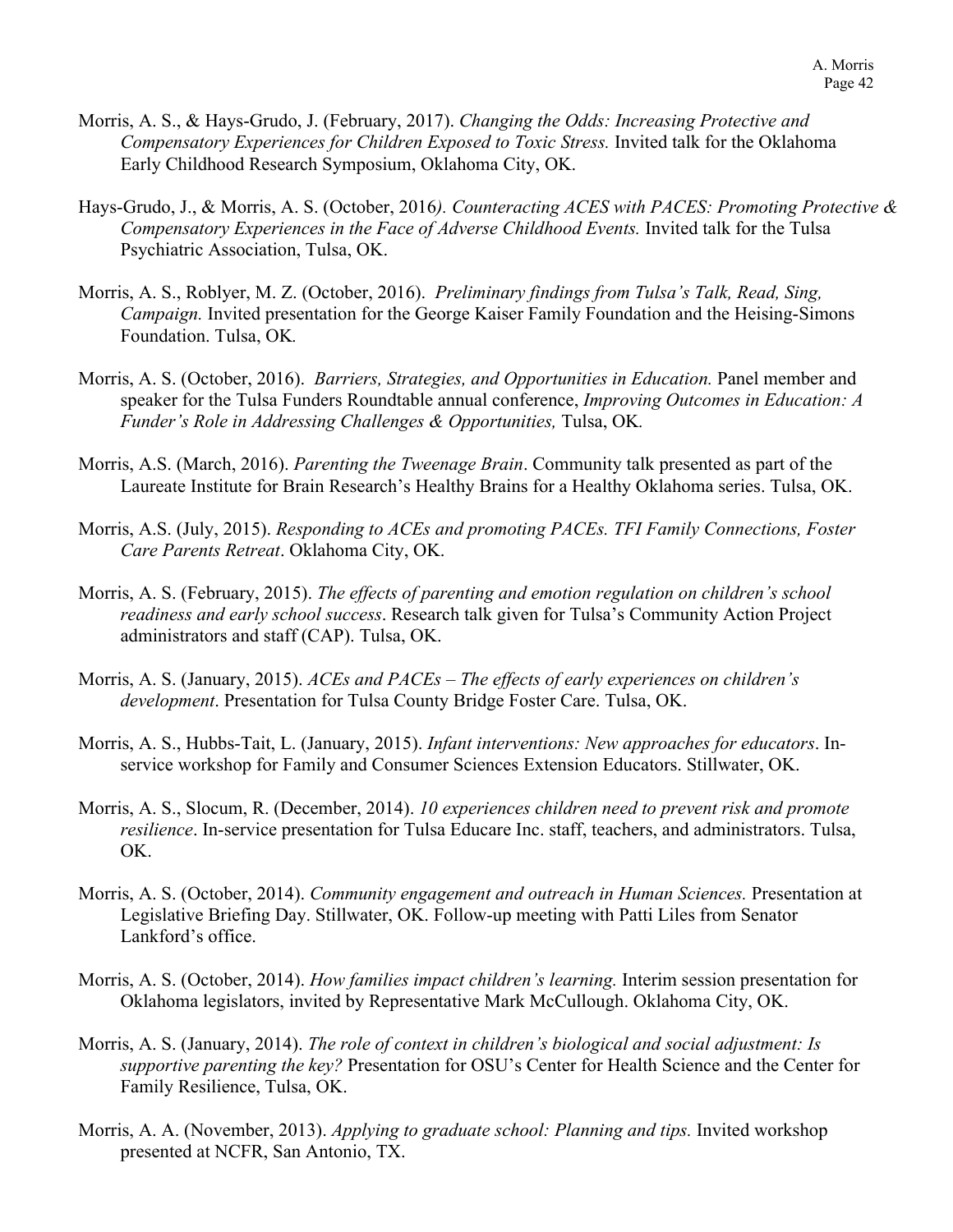- Henry, C. S., Harrist, A., Morris, A. S. (September, 2013). *Conceptualizing family resilience revisited.* Presentation for OSU's Chautauqua on Family Resilience, Tulsa, OK.
- Morris, A. S. (September, 2013). *Mothers and daughters: What teens need from their moms to succeed.*  Presentation for the National Charity League of Tulsa, Tulsa, OK.
- Morris, A. S. (March, 2013). *Loving our daughters well: What teenagers need from parents.* Presentation for parents of middle-school girls, First United Methodist Church, Tulsa, OK.
- Morris, A. S. (November, 2012). *How to be a positive influence on adolescents: What teenagers need from parents.* Brown Bag presentation on parenting for St. Mary's Catholic Church, Tulsa, OK.
- Grzywacz, J., Cox, R., Morris, A., & Harrist, A. (November, 2012). *The Center for Family Resilience: Purpose, mission, and activities.* Tulsa Research Partners 1st Annual Tulsa Research Day, Tulsa, OK.
- Morris, A. S., Criss, M., & Shreffler, K. (November, 2102). *Resilience in adolescent girls: A multimethod project.* Tulsa Research Partners 1<sup>st</sup> Annual Tulsa Research Day, Tulsa, OK.
- Morris, A.S., Shreffler, K. (April, 2012). *Promoting ethics in working with diverse (at-risk?) families: Past, present, and future challenges.* Three-hour ethics workshop for continuing education credits for the Oklahoma Family Resource Coalition's annual conference, Tulsa, OK.
- Morris, A. S., Bandele, K., Love, J., Smith, A. (November, 2011). *Infant massage.* Part of a presentation on parenting infants presented for Cooperative Extension's Family and Consumer Sciences In-Service Training. Norman, OK.
- Morris, A. S. (September, 2011). *From risk to resilience.* Invited speaker for TANF (Temporary Assistance for Needy Families) workshop sponsored by DHHS. Tulsa, OK.
- Morris, A. S. (April, 2011). *The socialization of emotion regulation: A developmental perspective.* Invited speaker for the Southwestern Psychological Association annual convention, San Antonio, TX.
- Morris, A. S. (September, 2010). *Fostering emotional resilience in childhood and youth.* Keynote address at the Zarrow Mental Health Symposium, Tulsa, OK.
- Morris, A. S., & Shreffler, K. (October, 2010). *Risk and resilience research and training in Tulsa.*  Presentation for the Tulsa Mayor's Commission on the Status of Women, Tulsa, OK.
- Morris, A. S. (April, 2010). *Raising an emotionally resilient child: What science can tell us and some practical tips.* Featured presenter for the annual OSU-Tulsa Library's Faculty Research Excellence Series, Oklahoma State University, Tulsa, OK.
- Morris, A. S. (September, 2009). *How to succeed in graduate school.* Presentation for OSU-Tulsa graduate student orientation, Oklahoma State University, Tulsa, OK.
- Morris, A. S. (April, 2009). *How to become an effective researcher*. Presentation for the Graduate and Professional Government Student Association, Oklahoma State University, Stillwater, OK.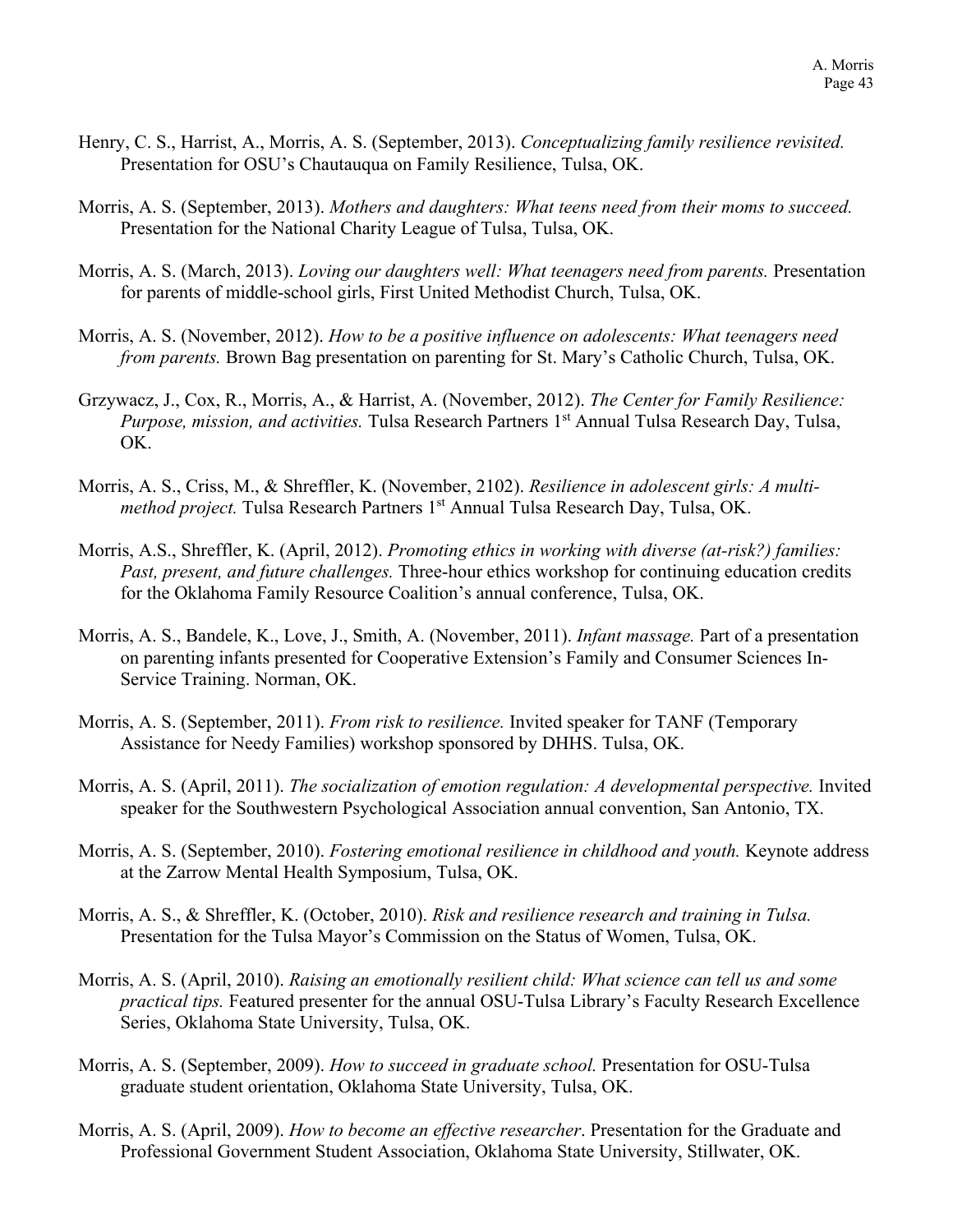- Morris, A. S., Houltberg, B., Babb, D., & Whitty, K. (January, 2009). *Adaptation of ICPS for youth attending Boys and Girls Clubs of Tulsa.* Presentation for Family Resilience Impact Team for Oklahoma Extension, Stillwater, OK.
- Merten, M., Morris, A.S., & Shreffler, K. (December, 2008). *Research, teaching, and outreach at OSU-Tulsa.* Presentation for northeast counties extension staff in family and consumer science, Tulsa, OK.
- Harrist, A, Henry, C., & Morris, A. S. (October, 2008). *Perspectives on individual and family resilience.*  Presentation for Human Development and Family Science Brown Bag Series, Stillwater, OK.
- Morris, A. S. (October, 2006). *Affect coding tips & things to consider.* Presentation for Human Development and Family Science Research Series, Tulsa/Stillwater, OK.
- Morris, A. S. (November, 2005). *Parenting, emotion regulation, and children's adjustment: Implications for understanding the development of psychopathology*. Invited talk for Texas A&M's Children, Youth and Families, and Psychology Department Faculty and Students, College Station, TX.
- Myers, S., & Morris, A. S. (November, 2005). *Contextual and dispositional influences on low-income children's school adjustment.* Head Start Graduate Student Research Scholars Meeting, Washington, D.C.
- Morris, A. S. (November, 2004, April 2005). *Top 10 principles of parenting.* Invited talk for parents of Head Start Children, West Bank Center, Marrero, LA and Causeway Center, Metairie, LA.
- Morris, A. S. (February, 2004). *Adolescent development.* Invited lecture for Tulane University's Masters in Public Health Students, New Orleans, LA.
- Morris, A. S. (February, 2004). *What is Psychology and why should I study it?* Invited lecture for the University of New Orleans' Multicultural Day, an event designed to recruit high school minority students to UNO, New Orleans, LA.
- Morris, A. S. (October, 2003). *Children's emotion regulation and the development of psychopathology: The role of parents, child temperament, and the broader social context.* Invited presentation for Tulane University's Department of Psychiatry's Grand Rounds, New Orleans, LA.
- Morris, A. S. (October, 2003). *Emotion regulation and psychopathology.* Invited presentation for the Psychology Departmental Colloquium at the University of New Orleans, New Orleans, LA.
- Morris, A. S. (March, 2002). *How to be a positive influence on adolescents: What adolescents need from others.* Invited presentation at the University of New Orleans Middle School Forum (sponsored by the RosaMary Center for Middle School Improvement, New Orleans, LA.
- Morris, A. S. (October, 2001). *Parent-teen relations and emotion regulation.* Invited presentation for the Psychology Departmental Colloquium at the University of New Orleans, New Orleans, LA.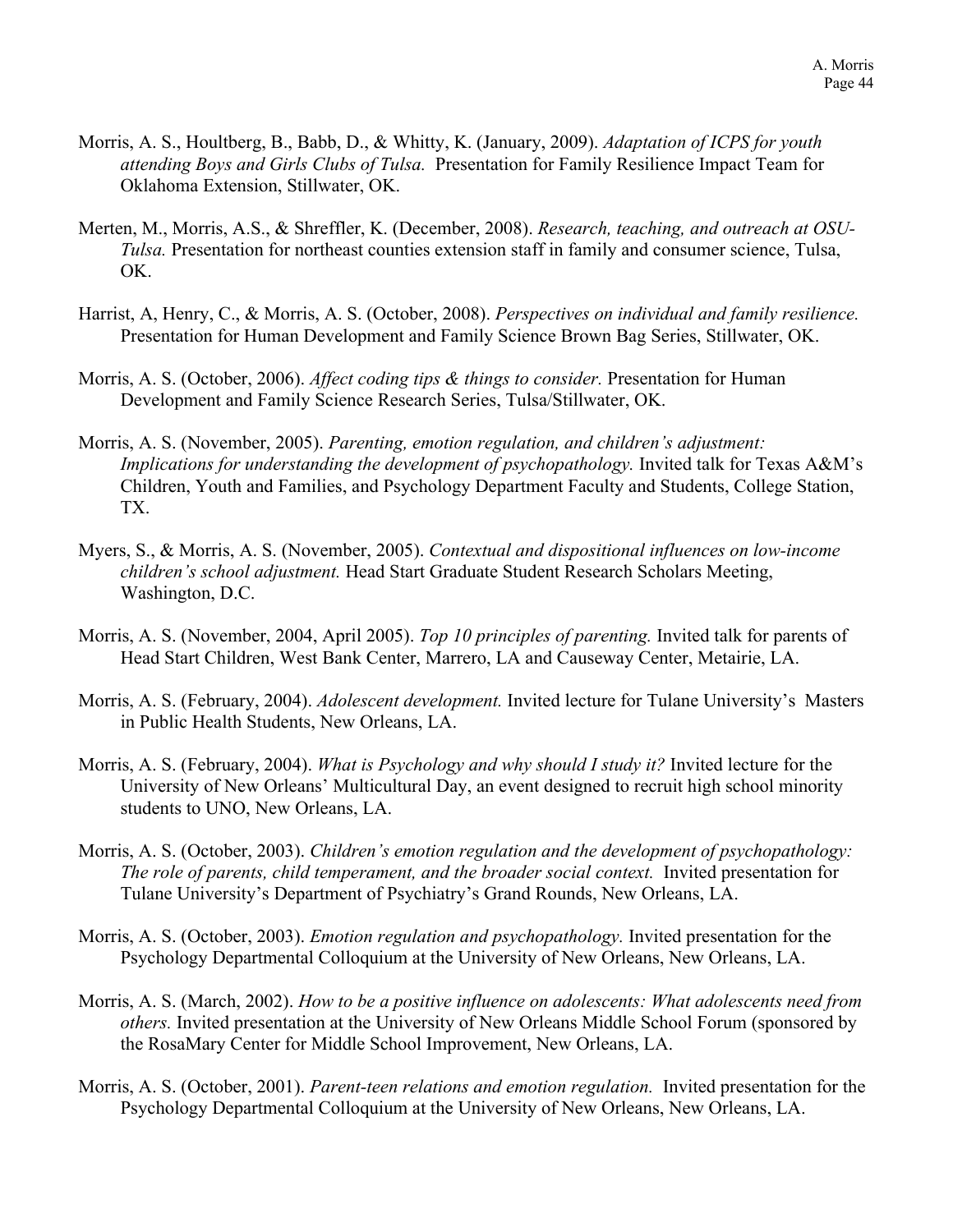- Morris, A. S. (October, 2000). *Assessing young children's perceptions of parenting: Pros, cons, and developmental considerations.* Invited presentation for the Family and Developmental Sciences October Meeting at Arizona State University, Tempe, AZ.
- Morris, A. S. (November, 1999). *Children's negative emotionality and the family context.*  Invited presentation for graduate counseling students at the College of New Jersey (formerly Trenton State College), Ewing, NJ.
- Morris, A. S. (November, 1999). *Putting the child back into the study of parenting.* Colloquium presented at Southwestern University, Georgetown, TX.
- Morris, A. S. (April, 1999). *Interactive effects of maternal psychological control and children's negative affectivity on children's internalizing and externalizing behaviors in the classroom*. Colloquium presented at Temple University, Philadelphia, PA.
- Steinberg, L., & Morris, A. S. (1997). *Understanding and transforming non-school influences on academic achievement.* A technical report prepared for the Consortium on Renewing Education (CORE), Peabody School of Education, Vanderbilt University.
- Sheffield, A. (May, 1995). *The effect of negative emotional states on the memory of older adults (honors thesis)*. Colloquium presented at Southwestern University, Georgetown, TX.

## *Grants Received:*

National Institutes of Health, U01: 10/24 HEALthy Brain and Child Development National Consortium. **MPI** with Julie Croff and Jennifer Hays-Grudo. (\$5,016,330; September 30, 2021 – October 31, 2026).

National Institutes of Health, NICHD F31. The Role of Social and Neural Connectedness in Predicting Neurodevelopmental Functioning in Adolescence. **Co-Mentor** with Martin Paulus (Primary Mentor), Robin Aupperle and Matt Mosconi. (\$44,712; August 1, 2020 – July 31, 2022).

National Institutes of Health R34 Supplement HEALthy Early Development Study: Understanding the Effects of COVID-19 on Maternal Substance Use. **MPI** with Julie Croff and Co-I's Lana Beasley, Lucia Cicicolla, Jennifer Hays-Grudo, and Karina Shreffler. (\$145,460; May 30, 2019 – March 31, 2021).

The Oklahoma Department of Mental Health and Substance Abuse: Systems of Care (SOC) – Building Early Relationships Training & Consultations. **PI,** original PI, Amy Williamson previous years. (\$220,000; January 2020 – September 2020).

National Institutes of Health R34: Planning for the HEALthy Early Development Study. **MPI** with Julie Croff and Co-I's Lana Beasley, Lucia Cicicolla, Jennifer Hays-Grudo, and Karina Shreffler. (\$469,084; Sept. 30, 2019 – March 31, 2021).

National Institutes of Health U01: Adolescent Brain Cognitive Development (ABCD) Study, Laureate Institute for Brain Research, study site, **Co-I** with Martin Paulus and Robin Aupperle (MPI) and Florence Breslin (Co-I). (\$14,416,457; Oct. 1, 2020 – Sept. 30, 2021).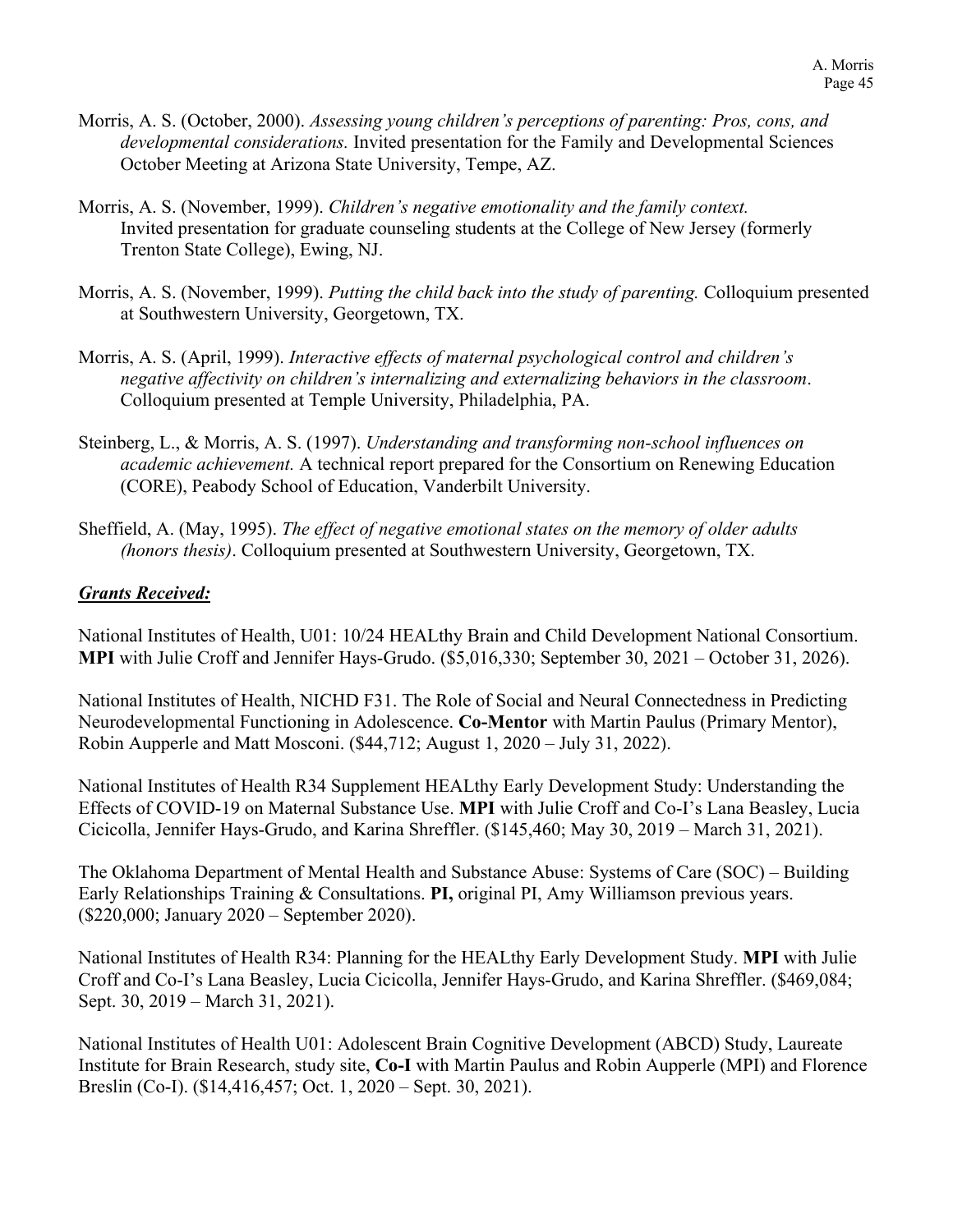National Institutes of Health U01: Adolescent Brain Cognitive Development (ABCD) Study, Laureate Institute for Brain Research, study site, **Co-I** with Martin Paulus (PI) and Kyle Simmons (Co-I). (\$7,088,912; Oct. 1, 2015 – Sept. 30, 2020).

National Institutes of Health, COBRE (Centers for Biomedical Research Excellence) project: Modeling Parent-Child Inter-Brain Emotion Regulation to Predict Adolescent Depression, **PI** with Co-I Kyle Simmons/Jerzy Bodurka (\$954,390; February 1, 2017 – March 31, 2021).

Centers for Disease Control and Prevention (CDC): Evaluation of the Legacy for Children<sup>TM</sup> Tulsa Implementation. **PI** for University of Oklahoma Health Science Center subcontract. Project PI, Jane Silovsky (\$36,380; August, 2018 – July, 2019).

George Kaiser Family Foundation: Tulsa Children's Project, implementing mental health and family engagement interventions for Tulsa Educare, Inc. **PI** with Jennifer Hays-Grudo and Martha Roblyer (\$234,874; July 1, 2017 – June 30, 2020).

Centers for Disease Control and Prevention (CDC): Evaluation of the Legacy for Children<sup>TM</sup> Tulsa Implementation. **PI** for University of Oklahoma Health Science Center subcontract. Project PI, Jane Silovsky (\$46,000; August, 2017 – July, 2018).

Administration for Children and Families, Department of Health and Human Services: "The Northwestern University Two-Generation Study (NU2Gen) of Parent and Child Human Capital. **Co-PI** with Teresa Sommer (PI). (\$1,574,813; OSU subcontract - \$342,917); Sept. 29, 2016 – Sept. 29, 2020).

George Kaiser Family Foundation: Blue Meridian Parent Focus Groups. **PI** with Co-PI Lana Beasley. (\$20,000; August 15, 2016 – December 15, 2016).

Centers for Disease Control and Prevention (CDC): Evaluation of the Legacy for Children<sup>TM</sup> Tulsa Implementation. **PI** for University of Oklahoma Health Science Center subcontract. Project PI, Jane Silovsky (\$43,000; August, 2016 – July, 2017).

George Kaiser Family Foundation: Tulsa Children's Project, implementing mental health and family engagement interventions for Tulsa Educare, Inc. **PI** with Jennifer Hays-Grudo and Martha Roblyer (\$364,890; July 1, 2016 – June 30, 2017).

Administration for Children and Families, Department of Health and Human Services: HPOG-II, Randomized Control Trial of CAP Tulsa's *Career Advance.* **Consultant** on the program impact on children study, with Teresa Sommer (PI). (\$13,000,000; Sept. 29, 2015 – Sept. 30, 2020).

Administration for Children and Families, Department of Health and Human Services: Expanding the Cycle of Opportunity: Simultaneously educating Parents and Children in Head Start, **Co-I** with P. Lindsay Chase-Lansdale (PI), Hirokazu Yoshikawa (Co-PI), Teresa Sommer (Co-PI), Monica Barczak (Co-I), Terri Sabol (Co-I) (\$2,500,000; Sept. 29, 2013 – Sept. 30, 2020; **PI** for OSU Subcontract \$942,000).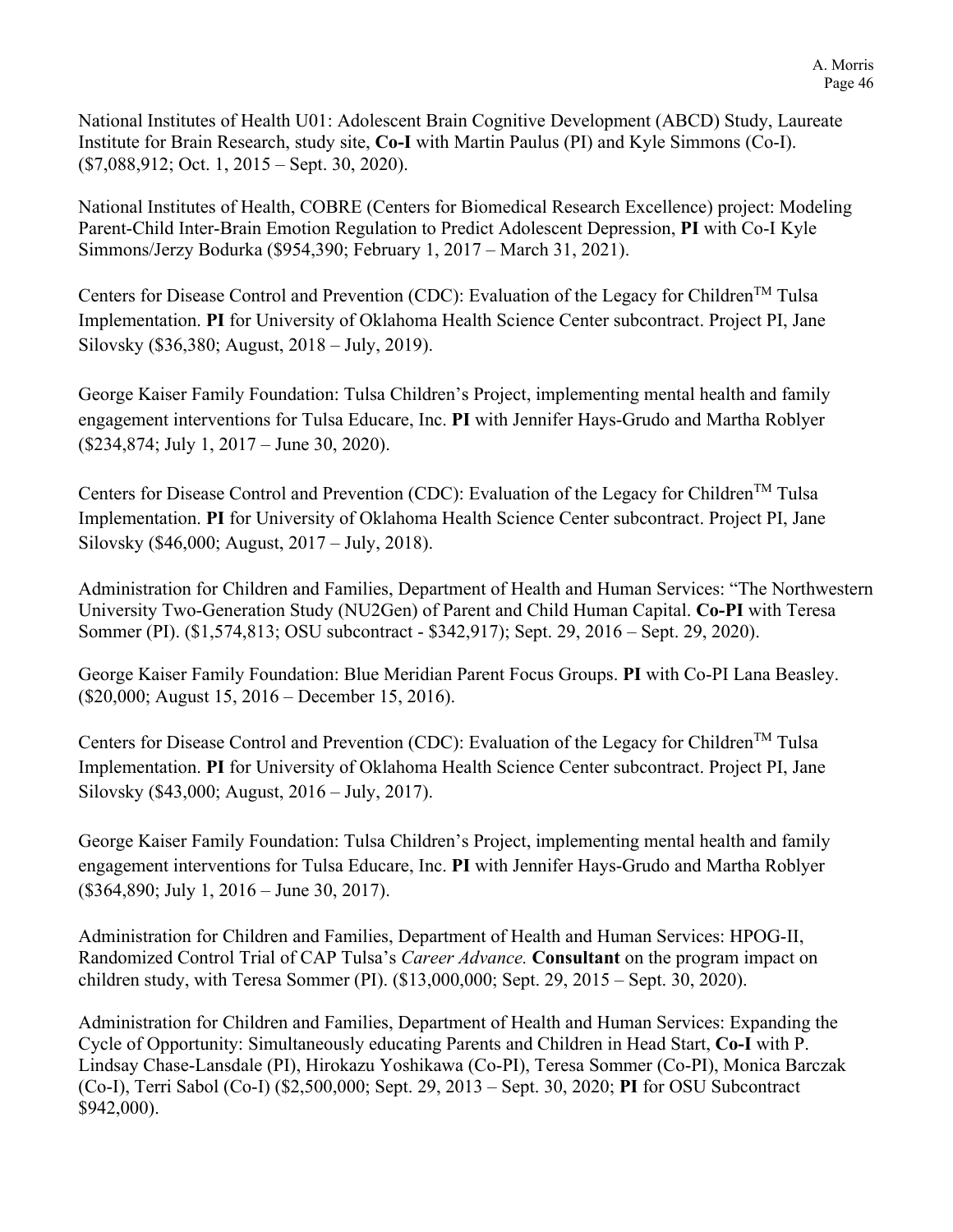Oklahoma Center for the Advancement of Science and Technology (OCAST): Daily Peer Interactions and Enduring Relationship Attributes as Predictors of Adolescent Sleep. **Co-I** with PI Michael Criss (\$120,451; Oct. 1, 2014 – July 31, 2018).

Opportunity Institute and George Kaiser Family Foundation: Evaluation of the Talking is Teaching Campaign, Educare Inc.'s Beyond the Walls Program. **PI** (\$97,400; September 1, 2015 – January 31, 2017).

Centers for Disease Control and Prevention (CDC): Cultural Adaptation of Legacy for Children<sup>TM</sup> for Latino Communities: Mixed Methods Evaluation. **Consultant.** PI Jane Silovsky, University of Oklahoma Health Science Center (\$150,000; August, 2014 – July, 2016).

Centers for Disease Control and Prevention (CDC): Evaluation of the Legacy for Children<sup>TM</sup> Tulsa Implementation. **PI** for University of Oklahoma Health Science Center subcontract. Project PI, Jane Silovsky (\$50,000; August, 2015 – July, 2016).

George Kaiser Family Foundation: Tulsa Children's Project, implementing mental health and family engagement interventions for Tulsa Educare, Inc. **PI** with Jennifer Hays-Grudo (\$165,105; July 1, 2015 – June 30, 2016).

Administration for Children and Families, HHS (HPOG-UP): *CareerAdvance* – Dual Generation Outcomes Study. **PI** for Northwestern University subcontract data collection. Project PI, P. Lindsay Chase-Lansdale. (\$129,078; Sept. 30, 2014 – Sept. 29, 2016).

Foundation for Child Development, Family Life Study Supplemental Data Collection for Additional Waves for the Family Life Study. **PI** for Northwestern University subcontract longitudinal data collection. Project PI, P. Lindsay Chase-Lansdale. (\$90,000; Sept. 30, 2015 – Sept. 29, 2016).

National Institutes of Health, NICHD: Understanding Resilience in Adolescent Girls: Parents, Peers, and Emotion Dynamics. **PI** with Co-Is Michael Criss and Jennifer Silk (\$492,937; R15; April 1, 2012 – March 31, 2016).

Administration for Children and Families, HHS: *CareerAdvance* – Dual Generation Outcomes Study. **PI** for Northwestern University subcontract data collection. Project PIs, Community Action Project of Tulsa, OK (CAP) and P. Lindsay Chase-Lansdale. (\$23,349; Sept. 30, 2014 – Sept. 29, 2015).

Foundation for Child Development, Family Life Study Supplemental Data Collection for Additional Waves for the Family Life Study. **PI** for Northwestern University subcontract longitudinal data collection. Project PI P. Lindsay Chase-Lansdale. (\$87,782; Sept. 30, 2014 – Sept. 29, 2015).

George Kaiser Family Foundation: Tulsa Children's Project, implementing mental health and family engagement interventions for Tulsa Educare, Inc. **Co-PI** with Jennifer Hays-Grudo (\$105,952; July 1, 2014 – June 30, 2015).

George Kaiser Family Foundation: Legacy for Children TM Implementation in Tulsa Educare Inc's Beyond the Walls Program. **PI** with Co-I Jennifer Hays-Grudo (\$95,010; July 1, 2014 – June 30, 2015).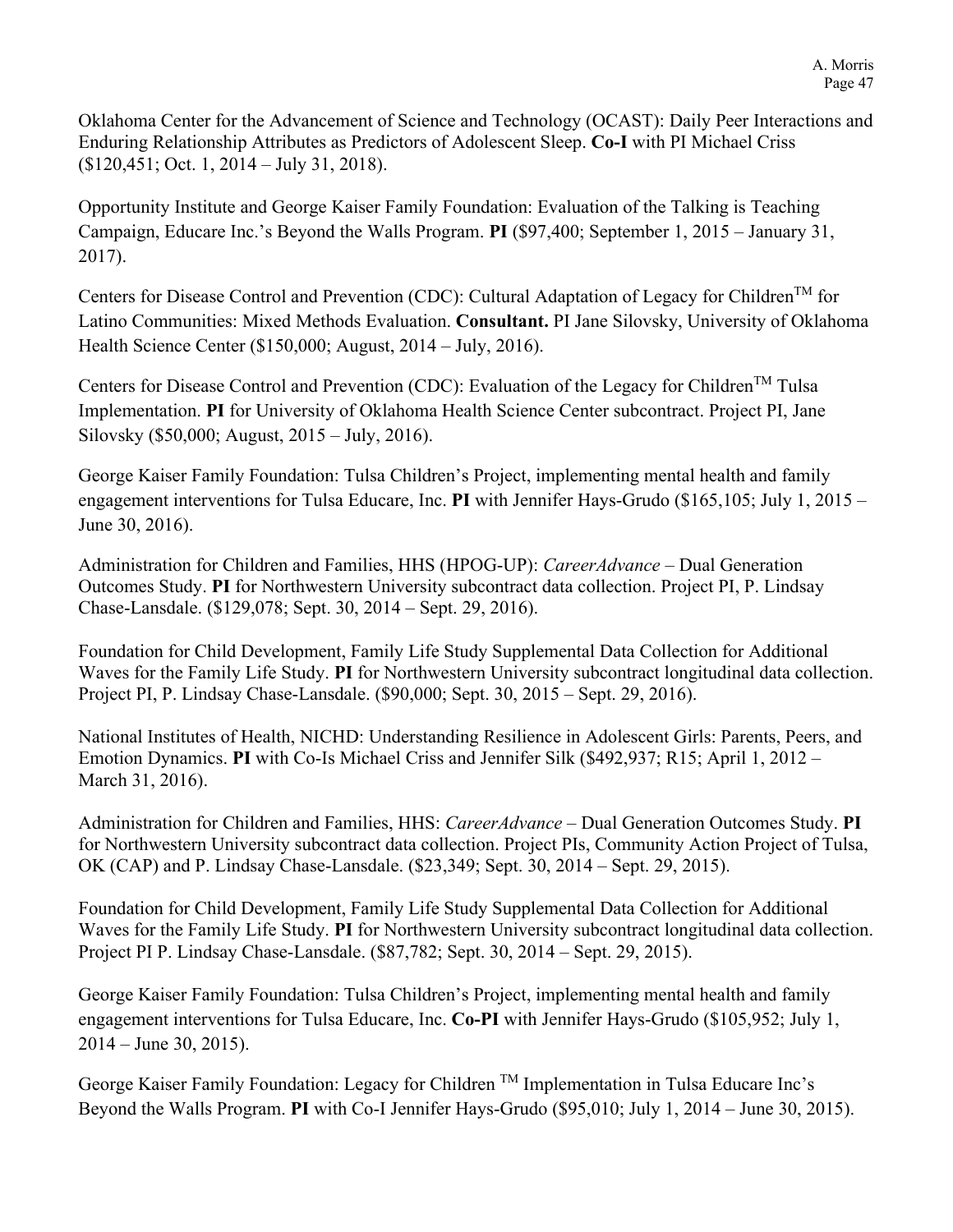Administration for Children and Families, HHS: *CareerAdvance* – Dual Generation Outcomes Study. **PI** for Northwestern University subcontract. Project PIs, Community Action Project of Tulsa, OK (CAP) and P. Lindsay Chase-Lansdale. (\$128,133; Sept. 30, 2013 – Sept. 29, 2014).

Administration for Children and Families, HHS (HPOG-UP): *CareerAdvance* – Dual Generation Outcomes Study. **PI** for Northwestern University subcontract. Project PI, P. Lindsay Chase-Lansdale. (\$34,394; Sept. 30, 2013 – Sept. 29, 2014).

George Kaiser Family Foundation: Tulsa Children's Project, implementing integrated interventions to maximize the health and development of the families enrolled in Tulsa Educare, Inc. **Co-I** with PI Jennifer Hays-Grudo (\$300,000; July 1, 2013 – June 30, 2014).

Kellogg Foundation: *CareerAdvance* – Dual Generation Outcomes Study. **PI** for Northwestern University subcontract. Project PI, P. Lindsay Chase-Lansdale. (\$47,000; Feb.1, 2013 – Sept. 31, 2013).

Administration for Children and Families, HHS: *CareerAdvance* – Dual Generation Outcomes Study. **PI** for Northwestern University subcontract. Project PIs Community Action Project of Tulsa, OK (CAP) and P. Lindsay Chase-Lansdale. (\$117,066; Aug. 1, 2011 – Sept. 29, 2013).

Oklahoma Center for the Advancement of Science and Technology (OCAST): Promoting Mental Health in High Risk Adolescent Girls. **PI** with Co-PIs Michael Criss and Karina Shreffler (\$135,000; Aug. 1,  $2011 - July 31, 2014$ .

Kellogg Foundation: CareerAdvance – Dual Generation Outcomes Study. **PI** for Northwestern University subcontract. Project PI P. Lindsay Chase-Lansdale. (\$55,865; June 1, 2012 – Jan. 31, 2013). United States Department of Agriculture, Oklahoma Agriculture Experiment Station Project: Emotion regulation during adolescence, **Co-I** with PI's Michael Criss and Ron Cox (\$85,000; Aug. 1, 2009 – June 30, 2011).

United States Department of Agriculture, Oklahoma Agriculture Experiment Station Project: Fostering aspirations, opportunities and success through a comprehensive mentoring program for families and adolescents in transitional housing. **Co-I** with Michael J. Merten (PI), and Co-PI Ron Cox (\$80,376; Sept. 1, 2008 – Aug. 31, 2010).

United States Department of Agriculture, Oklahoma Agriculture Experiment Station Project: Conflict Management and Positive Parenting Intervention Study, **PI** with Co-I's Matthew Brosi, Carolyn Henry Michael Merten, and Debbie Richardson (\$90,520; Sept. 1, 2007 – Aug. 31, 2009).

Oklahoma State Department of Education: Child, Family, and School Influences on Developmental Outcomes of Young Children with and without Disabilities, **Co-PI** with Amy Halliburton (\$106,383; Oct. 1, 2007 – June 30, 2008).

National Institute for Child Health and Development (NICHD), National Institute of Health: Emotion Regulation, Social Relationships, and Children's Adjustment to School, **PI** (\$142,000; R03; Jan. 1, 2005- Dec. 31, 2007).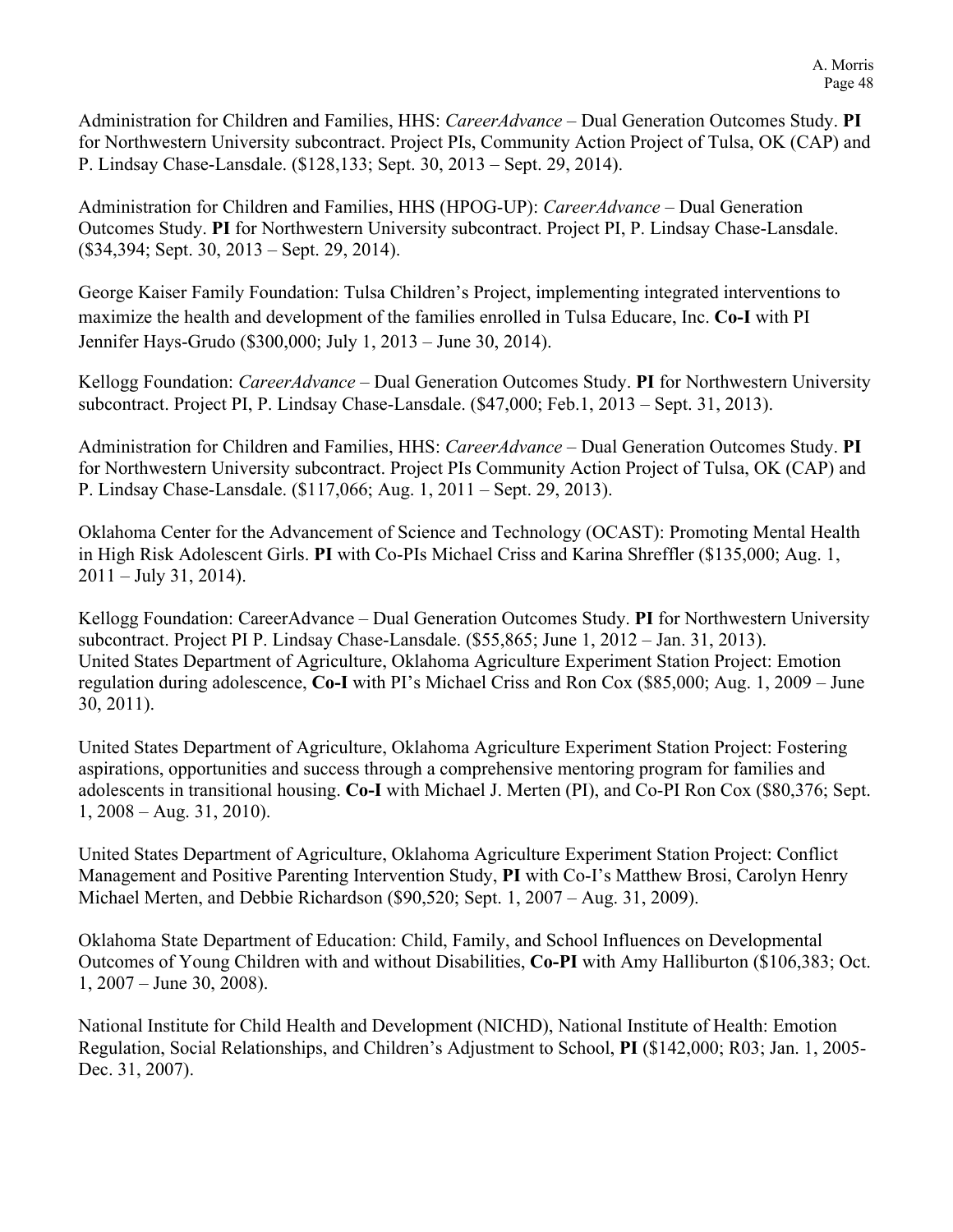American Psychological Foundation's Elizabeth Koppitz Fellowship in Child Psychology: A Longitudinal Analysis of Coping with Bullying, served as faculty advisor for dissertation grant to Andrew Terranova (\$23,000; Sept. 1, 2005 – May, 31, 2006).

Administration for Children and Families/DHHS: Contextual and Dispositional Influences on Low-Income Children's School Adjustment, **PI** for dissertation grant to Sonya Myers (\$40,000; Oct. 1, 2004 – May 31, 2006).

Bully Safe USA Evaluation Grant for Andrew Terranova, served as faculty advisor and contact person for grant (\$6,745; 2004-2005).

YMCA Parenting Project Grant for Angela Keyes, served as faculty advisor and contact person for grant (\$5,000; 2003-2004).

Dissertation Completion Grant, **PI** and doctoral candidate, Temple University, 1999 (\$10,600). Predissertation Research Study Grant, MacArthur Foundation Research Network on Psychopathology and Development, **PI**, 1996 (\$800).

## *Grants Submitted and under Review:*

National Institutes of Health, NIMH: Mother-daughter neural synchrony and adolescent depressive symptoms, **PI** with Jerzy Bodurka (\$3,107,048; R01, not awarded).

Oklahoma Center for the Advancement of Science and Technology (OCAST): Stress and the Child's Brain: Testing a Model of Epigenetic Effects on Hippocampal Functional Connectivity. **Collaborator** with PI Kyle Simmons (\$135,000; July 1, 2017 – June 31, 2020, not awarded).

Administration for Children and Families, HHS: Building Relationships Among Parents, Teachers, and Early Head Start Children: Integrated Interventions that Improve Biobehavioral Responses to Stress and Emotion Regulation. **PI** (\$2,367,586; not awarded)

National Institutes of Health, NIMH: Identifying Distinct Developmental Pathways to Conduct Disorder in Young Children, **Consultant**, PI Paul J. Frick (R01, under revision).

National Institutes of Health, R01 for COBRE (Centers for Biomedical Research Excellence) proposal: Understanding Precursors of Conduct Disorder: A Prospective Study to Guide Intervention, **PI** with Co-I Jennifer Craven (\$2,027,612; submitted February 2013, not awarded).

National Institutes of Health, NICHD: Precarious Employment and Parenting in Impoverished Adolescents' Sleep and Diet, **Co-I** with PI Joseph Grzywacz and Co-I's Lenka Shriver and Orfeo Buxton (\$3,524,157; submitted, October 2012, resubmitted November 2013, not awarded).

National Science Foundation, Developmental and Learning Science Branches: Multi-Method Modeling of Emotion Processes in Parent-Adolescent Dyads. **PI** with Co-PIs Michael Criss & Jennifer Silk (submitted 1-15-09, \$613,043, fundable score, low priority, resubmitted 1-15-10, not awarded).

National Institute of Health Post-doctoral Training Grant: Environmental Moral Behavior Modeling Effects on Childhood Adjustment, sponsor for Brenda McDaniel (NRSA, scores 289, 240, \$127,745, not awarded).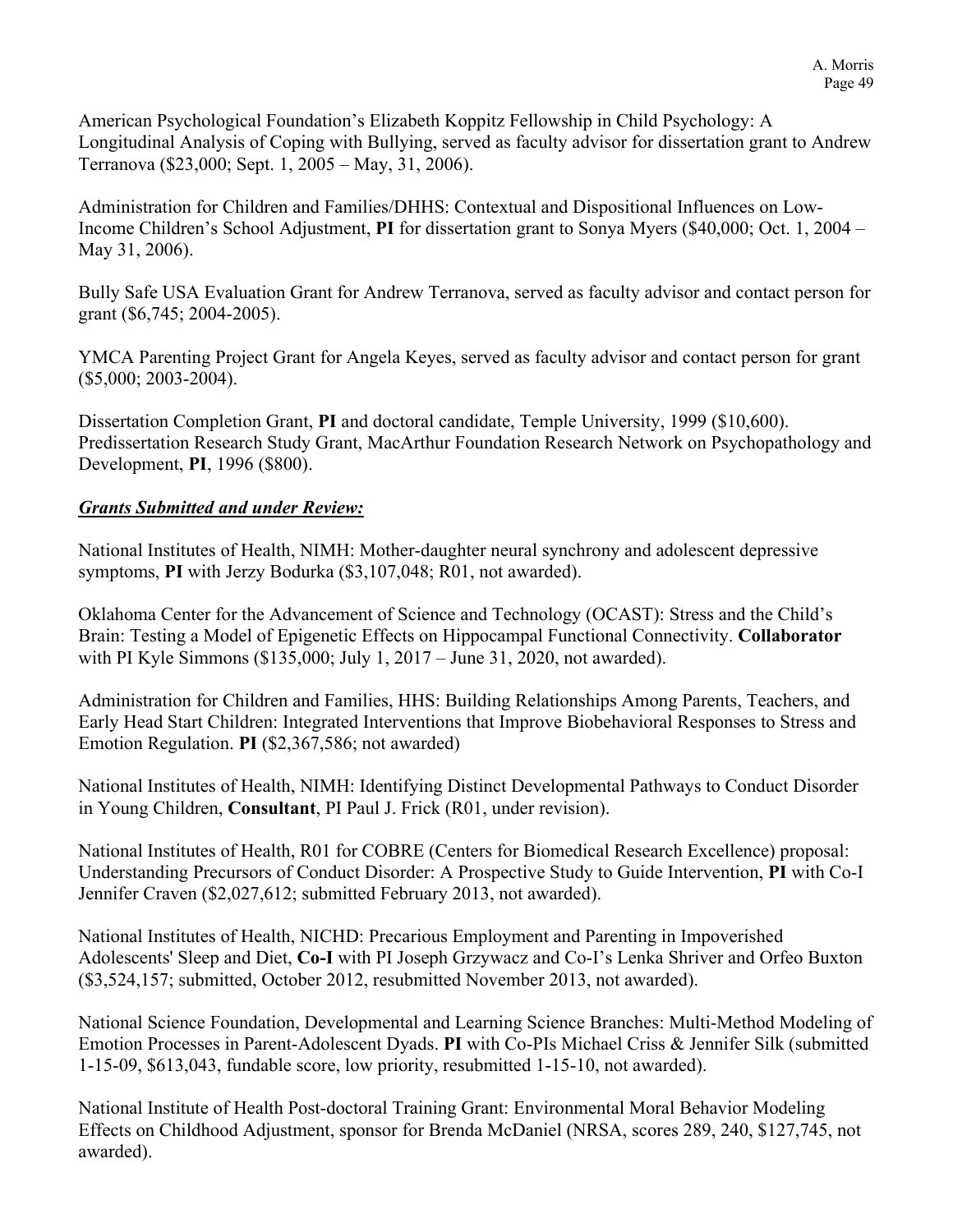National Institute for Child Health and Development (NICHD) and National Institute of Mental Health, National Institutes of Health: Cognitive-emotional Process and Behavior Outcome in Families Exposed to Violence, **Co-PI** with Paul Boxer and Paul Frick (R01; scores 202, 183, 181, \$3,045,070, not awarded).

National Science Foundation: Doctoral dissertation research: The role of Family and Community in Mitigating the Impact of HIV/AIDS on Children, **PI** for dissertation grant for Mumbe Kithakye (submitted 2-15-07; \$7,500, not awarded).

National Institute of Mental Health, National Institute of Health: The Influence of Ethnicity on the Expression of ADHD in American Indian Children, **Co-PI** with Cynthia Hartung (R21; submitted 10-01- 06; \$382,064, not awarded).

National Institute of Health Pre-doctoral Training Grant: Dyadic Regulation Maltreated Young Children, faculty mentor for Lara Robinson (NRSA, re-submitted in August 2005, not awarded, priority score 200).

National Science Foundation Early Career Award: Children's Emotion Regulation and Social Relationships as Predictors of School Adjustment (submitted July 2002, \$401,337, not awarded).

## *Honors and Awards:*

George Kaiser Family Foundation Chair Developmental Neurscience, September 2021 –

Featured researcher, article in *Vanguard: Research, Scholarship and Creative Activity at Oklahoma State University,* 2020 issue.

Regents Distinguished Research Award – In recognition of research excellence, Oklahoma State University, 2018.

Regents Professor, July 2017 -

George Kaiser Family Foundation Chair in Child Development, July 2016 – September 2021.

Regents Distinguished Teaching Award – In recognition of teaching excellence, Oklahoma State University, 2015.

Featured researcher, article in *Vanguard: Research, Scholarship and Creative Activity at Oklahoma State University,* 2015 issue.

Bryan Close Endowed Professorship, July, 2013- June, 2016

Regents Distinguished Research Award – In recognition of research excellence, Oklahoma State University, 2013.

Featured researcher, article in *State Magazine,* the official magazine of Oklahoma State University, Fall 2012.

Selected for 40 Under 40 Class of 2012, *"movers and shakers that make Oklahoma a more exciting place to live"* – featured in *Oklahoma Magazine,* April 2012.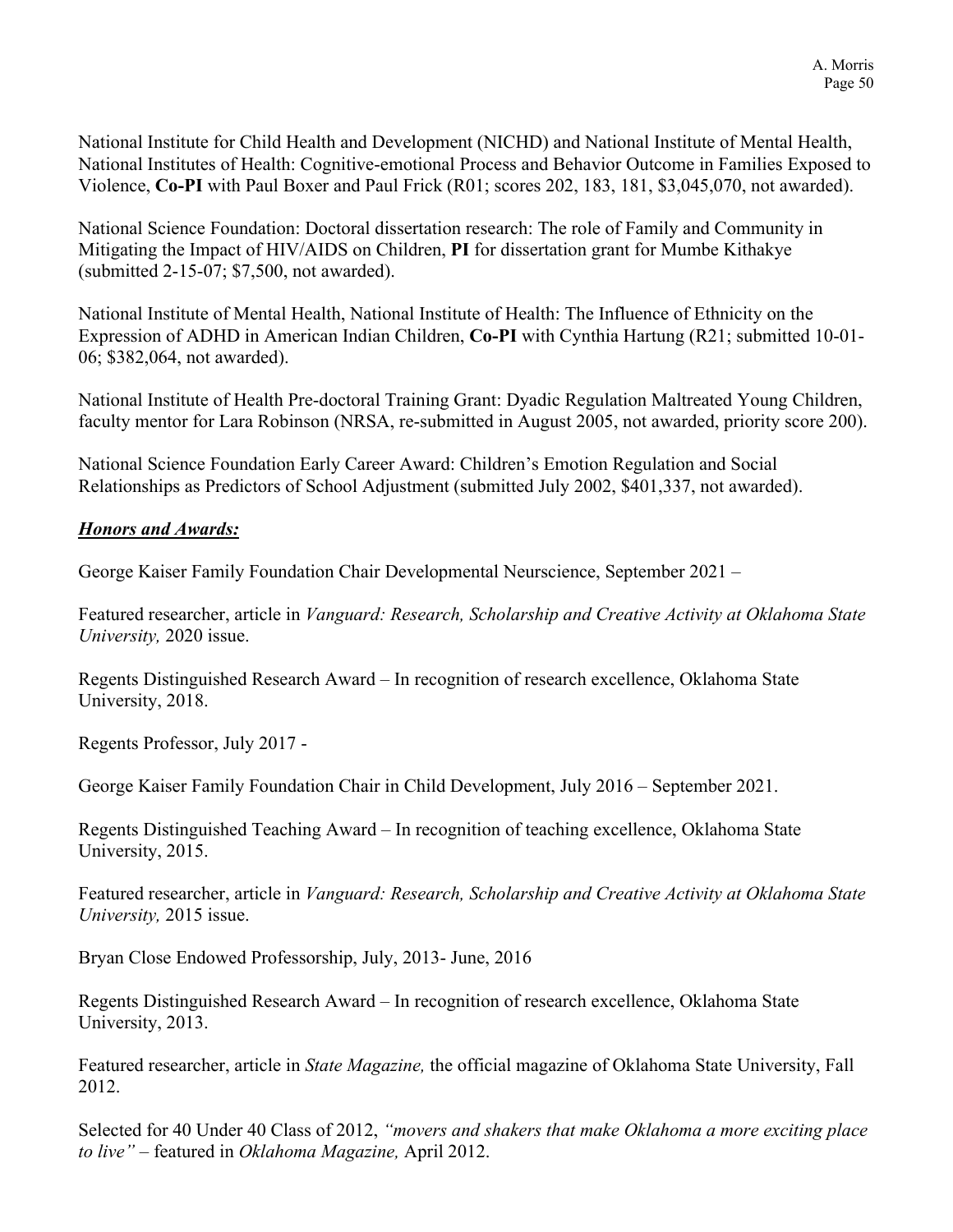Featured researcher, article in *Vanguard: Research, Scholarship and Creative Activity at Oklahoma State University,* 2009 issue.

Head Start Graduate Student Research Scholar Mentor, 2004-2007.

Early Career Achievement Award for Excellence in Research, University of New Orleans, 2005 (\$1,000). University of New Orleans Advisor of the Year (Psi Chi), 2005.

Marianthi Georgoudi Dissertation Award, Temple University, 2001 (\$500).

Phi Beta Kappa, Southwestern University.

Outstanding Psychology Student of the Year, Southwestern University.

Psi Chi Psychology Honor Society, Southwestern University.

## *Professional Service:*

- Secretary, Division 7 of APA (2020-2023)
- Reviewer for promotion and tenure for faculty at the University of Michigan, Penn State, and Northwestern University, 2021.
- Editor for Decade in Review special issue of *Journal of Research on Adolexcence*, 2020-2021.
- Edtor for Special Issue on the Impact of COVID-19 on Adolescence for the *Journal of Research on Adolescence,* 2021.
- Member of environment and caregiver-child relationship workgroup for multi-site, national study consortium for the NIH Healthy Brain and Child Development (HBCD) study (December,  $2020 -$ ).
- Panel member, NIH Brain Disorders and Related Neurosciences Fellowship Study Section (F01A), November, 2020.
- Member of the COVID special emphasis review panel for the Society for Research on Child Development 2021 biennial meeting.
- Reviewer, NICHD study section, Biobehavioral and Behavioral Sciences, June, 2020.
- Panel member, NIH standing study section, Child Psychopathology and Developmental Disabilities, February 2020, Washington, DC.
- Member of the Design Team for Investing in Community Resilience Webinar Series sponsored by Cooperative Extension and the Scattergood Foundation, Spring and Summer 2020.
- Co-chair, Neurodevelopmental workgroup for multi-site, national study planning for the NIH Healthy Brain and Child Development (HBCD) study (February – November 2020).
- Secretary, APA Division 7 (Developmental), January 2020 –
- External reviewer/evaluator for candidate's promotion to Professor at Montclair University, Department of Human Development and Family Studies, January, 2020.
- Panel Chair for the *Emotional Development* review panel for the Society for Research on Adolescence 2020 biennial meeting*.*
- Panel member, NIH Brain Disorders and Related Neurosciences Fellowship Study Section (F01A), November, 2019, Washington, DC.
- Guest Editor for special issue for *Developmental Psychology* on emotion socialization, 2018 2019.
- Associate Editor for the *Journal of Research on Adolescence, June 2015 – July 2018, July 2019 – June 2020*.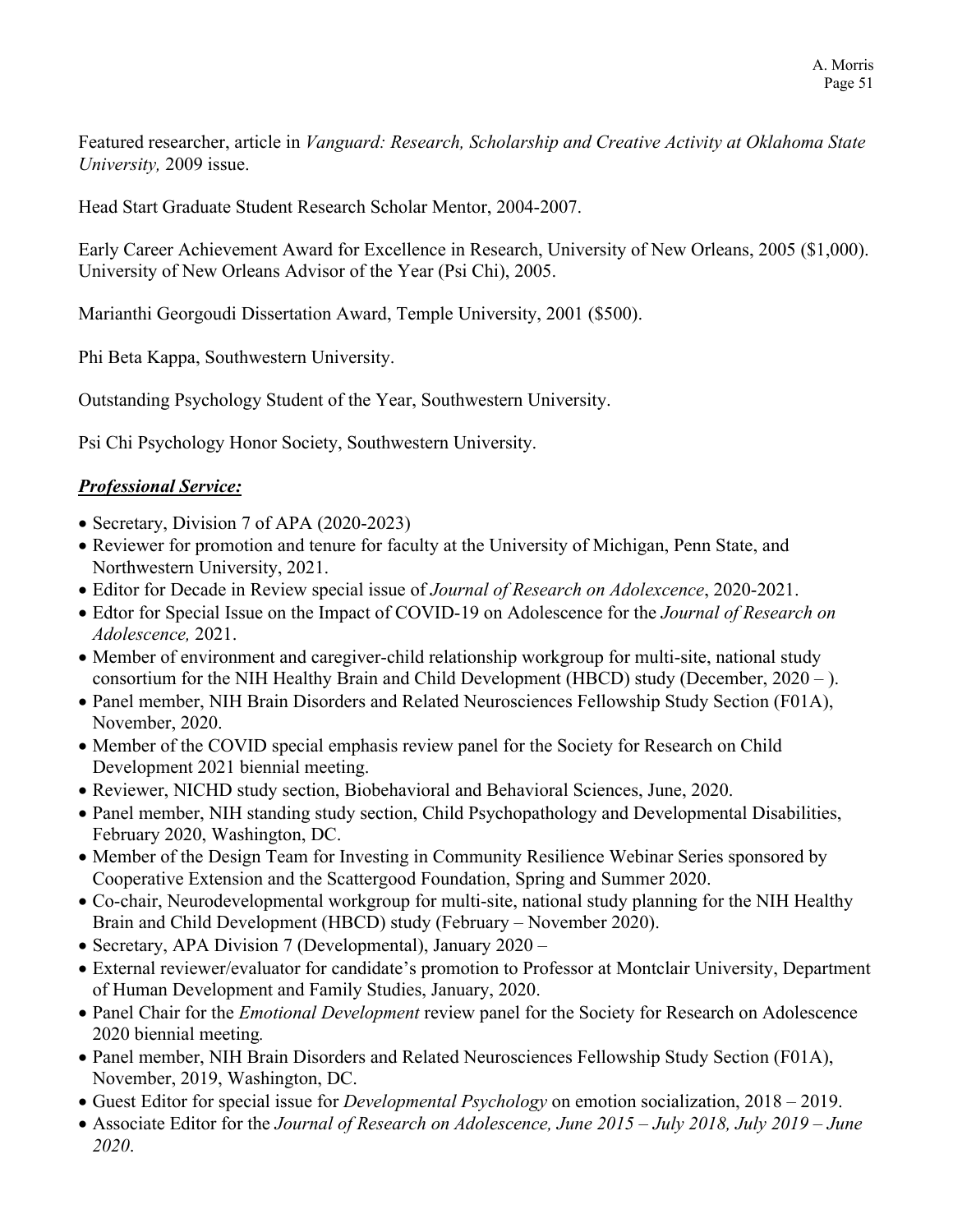- Associate Editor for the *Adversity and Resilience Science: Journal of Research and Practice, June 2019- .*
- Panel member, NIH study section, Human Animal Interaction (ZRG1 BBBP-T): Videoconference review, July 2019
- Panel member, NIH standing study section, Child Psychopathology and Developmental Disabilities, February 2019, Washington, DC.
- Panel member, NIH review panel for "Academic Research Enhancement Award Special Emphasis Panel (ZRG1 RPHB-R 80 A): Videoconference review, October, 2018.
- Member of the *Emotional Development* review panel for the Society for Research on Adolescence 2018 biennial meeting.
- Panel member, NIH review panel for "Academic Research Enhancement Award Special Emphasis Panel (ZRG1 RPHB-R 80 A): Videoconference review, February, 5 2018.
- External reviewer/evaluator for candidate's promotion to Associate Professor at Texas Tech University in the Department of Human Development and Family Studies October, 2017.
- External reviewer/evaluator for candidate's promotion to Professor at Miami University, Department of Psychology, August, 2017.
- Reviewer author book proposal for Cambridge University Press, May, 2017.
- Panel member and chair, NIH review panel for "Advancing Basic Behavioral and Social Research on Resilience: An Integrative Science Approach" (PAR -16-326). Videoconference review, March 3, 2017.
- Grant Reviewer for proposal submitted to the Natural Sciences and Engineering Research Council of Canada (NSERC) Humanities Research Council of Canada, January, 2017.
- Member of the *Social, Emotional, Personality* review panel for the Society for Research on Child Development 2017 biennial meeting.
- External reviewer/evaluator for candidate's promotion to Professor at Auburn University, Department of Human Development and Family Studies, August, 2016.
- Editor for special section of the *Journal of Research on Adolescence*, *Adolescent brain development: Implications for understanding risk and resilience.*
- Committee member of the Culture and Environment workgroup for the Adolescent Brain Cognitive Development (ABCD) NIH, multi-site longitudinal study of brain development in 11,000 youth (2016-).
- Treasurer for the Society for Research in Human Development, April 2012-March 2016.
- Member, NIH Review Panel for *Academic Research Enhancement Award: Healthcare Delivery and Methodologies,* New Orleans, LA, May, 2015.
- External Examiner for Sue-Anne Greig's Dissertation, Macquarie University, Sydney, Australia, September 2014.
- External reviewer/evaluator for candidate's promotion to Professor at Texas A&M University, Department of Educational Psychology, August, 2014.
- Grant reviewer for a proposal submitted to the Research Foundation- Flanders (FWO), June 2014.
- Member of Oklahoma's State Strategic Planning committee for Infant Mental Health: Promoting awareness of Infant and Early Childhood Mental Health, Spring and Summer, 2014.
- Grant Reviewer for proposal submitted to the Social Sciences and Humanities Research Council of Canada, February, 2014.
- Member, NIH Review Panel for *Academic Research Enhancement Award,* March, 2014.
- Conference submission reviewer for the Society for Research in Human Development 2014 biennial meeting.
- Reviewer for Laura Berk's *Infants, Children, and Adolescents* textbook, Summer 2013.
- Member of the *Emotion, Cognition, and Morality* review panel for the Society for Research on Adolescence 2014 biennial meeting.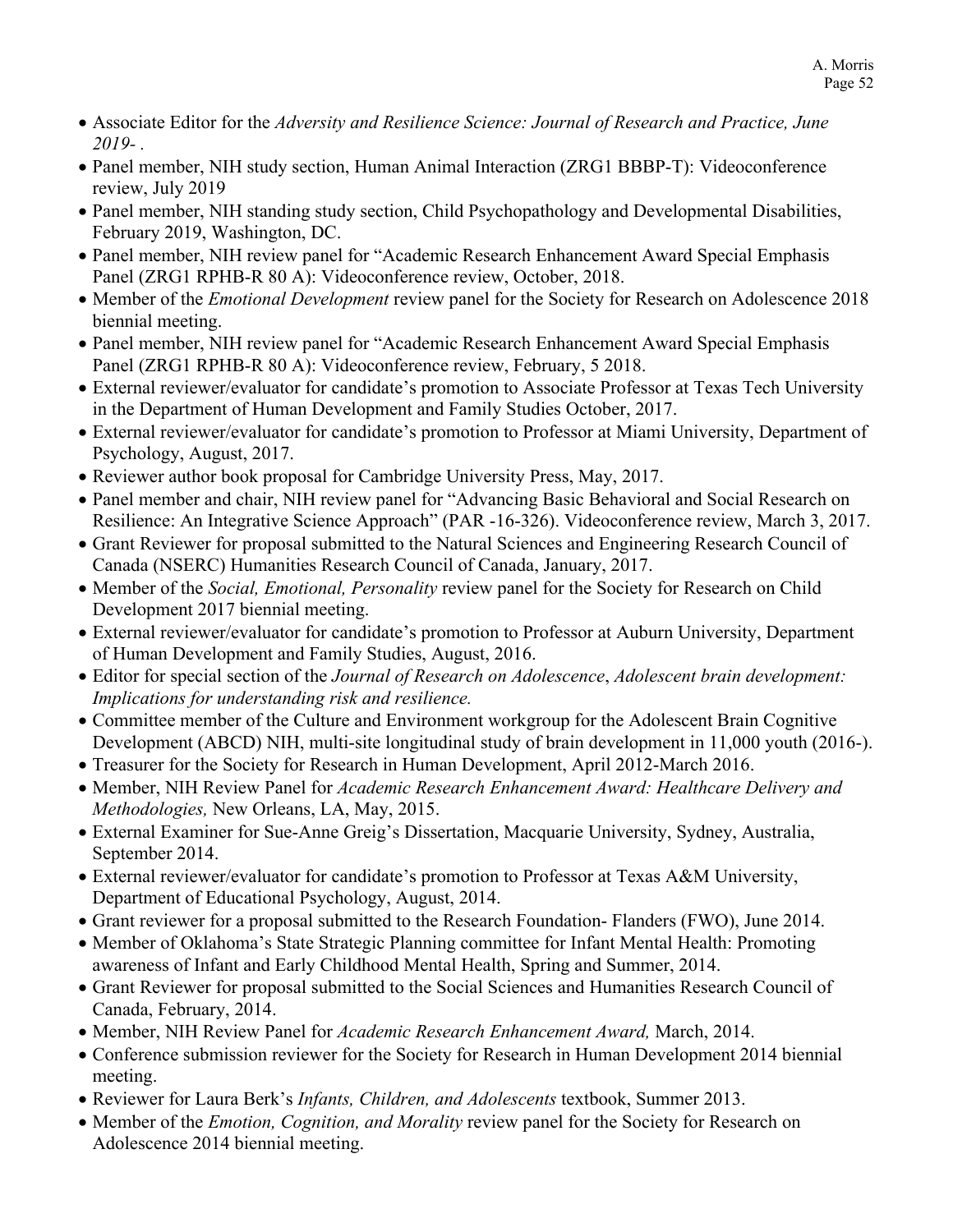- Member, NIH Review Panel for *Academic Research Enhancement Award* meeting, Risk, Prevention, and Health Behavior Integrated Review Group, December, 2013.
- Member, NIH Review Panel for *Academic Research Enhancement Award* meeting in San Antonio, TX February, 2013.
- Member of the *Childhood Emotional Processes & Personality* review panel for the Society for Research in Child Development 2013 biennial meeting.
- External Reviewer for reappointment candidate, Clark University, Department of Psychology, September, 2012.
- Member, NIH Review Panel for *Academic Research Enhancement Award* meeting in Washington, DC, October, 2012.
- Grant reviewer for the Eunice Kennedy Shriver National Institute of Child Health and Human Development, March, 2012.
- Grant reviewer for the Netherlands Organisation for Scientific Research, Division of Social Sciences, February, 2012.
- Grant reviewer for the National Science Foundation, Developmental and Learning Sciences, May, 2011.
- Grant reviewer for the Eunice Kennedy Shriver National Institute of Child Health and Human Development, March, 2011.
- Member of the *Temperament* review panel for the Society for Research in Child Development 2011 biennial meeting.
- Grant Reviewer for Social Science and Humanities Research Council of Canada, February 2010.
- External Examiner for Nicholas Richardson's Dissertation, Monash University, Victoria, Canada, February 2011.
- Member of the *Family Relations* review panel for the Society for Research on Adolescence 2010 biennial meeting.
- External Examiner for Orli Sara Schwartz's Dissertation, The University of Melbourne, October, 2009.
- Grant Reviewer for the National Institutes of *Health's conflicts panel in Psychopathology, Stress, and Regulation* Internal Review Group, October, 2008.
- Member of the *Temperament* review panel for the Society for Research in Child Development 2009 biennial meeting.
- Grant Reviewer for Israel Science Foundation, May 2008.
- Grant Reviewer for the National Science Foundation, *Social Psychology Program*, October 2007.
- Member of the *Temperament* review panel for the Society for Research in Child Development 2007 biennial meeting.
- Member of the *Contexts of Development: Family, Neighborhood, Schools, Media, and Religious Institutions* review panel for the Society for Research in Child Development 2005 biennial meeting.
- Grant Reviewer for the National Institute of Health's *Behavioral and Biobehavioral Processes Cognition, Perception, and Language Fellowships* Internal Review Group meeting in Washington, DC, November 2004.
- Grant Reviewer for the National Institute of Health's *Behavioral and Biobehavioral Processes Language, Cognition, and Brain Function* Internal Review Group meeting in Washington DC, November 2004.
- Grant Reviewer for *Head Start Partnership Grants, Child Outcomes Research and Evaluation*, Administration for Children and Families, U.S. Department of Health and Human Services, meeting in Washington DC, June 2004.
- Member of the *Adolescence: Social, Emotional, and Personality Processes* review panel for the Society for Research in Child Development 2003 biennial meeting.
- Reviewer for *Current Readings in Child Development, 3rd Edition* by Judy DeLoache.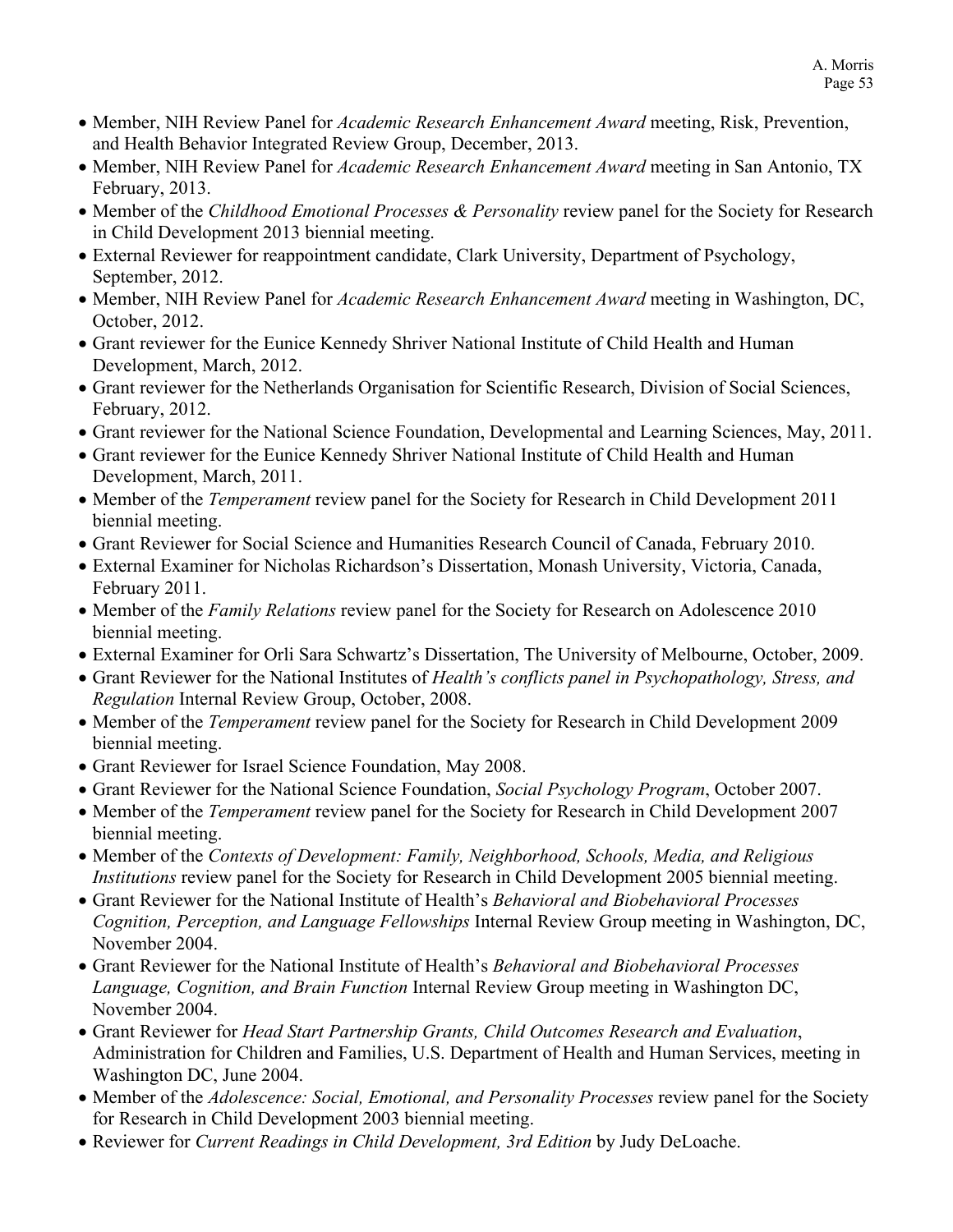• Editorial Assistant for the textbook *Adolescence*, Sixth Edition by Laurence Steinberg.

*Journal Reviews - Ad Hoc reviewer (last 5 years): Biological Psychiatry, Development and Psychopathology, Child Development, Child Development Perspectives, Child and Youth Forum, Developmental Psychology, Journal of Experimental Child Psychology, Journal of Family Psychology, Journal of Clinical Child and Adolescent Psychology*

**Editor in chief for the** *Journal of Research o Adolescence,* incoming Editor **Associate Editor for** *Adversity and Resilience Science: Journal of Research and Practice*

#### *Professional Memberships:*

American Psychological Association (APA) APA Division 7 (Developmental, executive committee member, secretary) Society for Research in Child Development Society for Research on Adolescence World Association of Infant Mental Health (WAIMH) Oklahoma Association for Infant Mental Health, Level IV, Research Mentor

#### *Current Theses/Dissertation Committees:*

#### *Dissertations*

| Jens Jespersen | TBA (chair, HDFS, Oklahoma State University).    |
|----------------|--------------------------------------------------|
| Kelly Cosgrove | TBA (co-chair, Psychology, University of Tulsa). |

#### *M.S. Theses/Creative Components*

#### *Past Theses/Dissertation Committees (since 2007):*

| Dominique Lewis     | Communion Project. (committee member, HDFS creative component,<br>Oklahoma State University, Fall 2020).                                                                                           |
|---------------------|----------------------------------------------------------------------------------------------------------------------------------------------------------------------------------------------------|
| Jessi Beebe         | A Theory-Based Approach to Developing Web-Based Marketing Materials<br>for Home-Based Parenting Programs. (committee member, HDFS creative<br>component, Oklahoma State University, Spring, 2020). |
| <b>Shannon Guss</b> | Developing a measure: Data use contexts and experiences<br>scales. (committee member, REMS dissertation, Oklahoma State University,<br>Fall, 2019).                                                |
| Amy Huffer          | Early protective and adverse experiences impact maternal interactions with<br>their young children (committee member, HDFS dissertation, Oklahoma<br>State University, Spring 2018).               |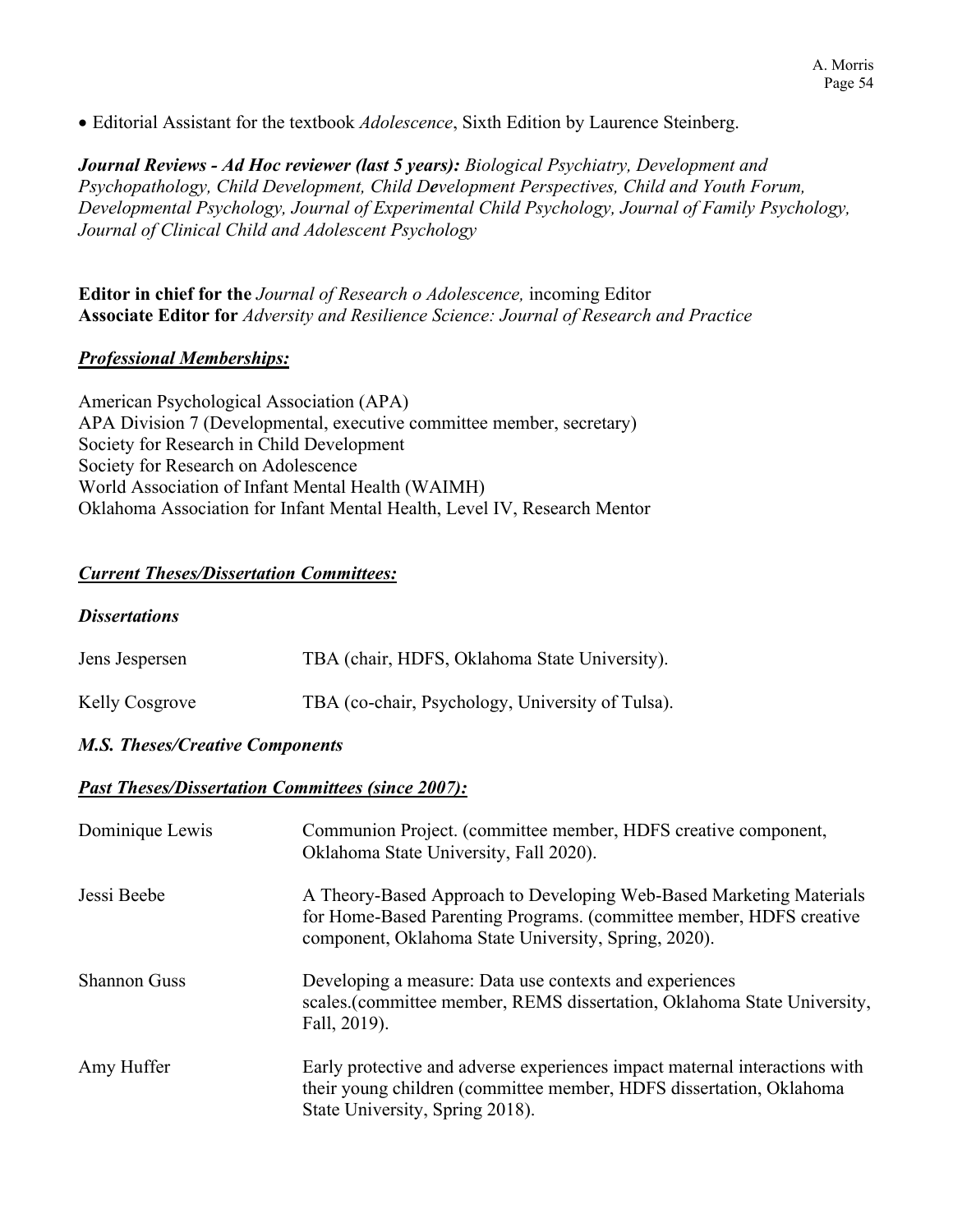| Stephanie Tarle        | Impaired working memory and ADHD-related emotion regulation deficits<br>(committee member dissertation, Psychology, Spring, 2018 Oklahoma State<br>University)                                                |
|------------------------|---------------------------------------------------------------------------------------------------------------------------------------------------------------------------------------------------------------|
| <b>Brittany Bolt</b>   | The role of aspartate aminotransferase in nociception (committee member,<br>dissertation, Anatomy and Cell Biology, Center for Health Sciences,<br>Oklahoma State University, Fall 2017).                     |
| Michelle Dennison      | Depressive Symptoms, Obesogenic Behaviors and Cardio-Metabolic<br>Disease in American Indian Children (committee member, dissertation,<br>Nutritional Sciences, Fall 2016, University of Oklahoma).           |
| Janna Colaizzi         | Empathy and prosocial behaviors in infancy (committee member,<br>dissertation, Psychology, Summer, 2016, Oklahoma State University)                                                                           |
| Katheryn Swyden        | Family structure as moderator of family mean frequency: A study from the<br>National Survey of Children's Health 2011-2012 (committee member,<br>Nutritional Sciences, Summer, 2016, University of Oklahoma). |
| Sandra Balentine       | Ten essential components of healthy infant development (committee<br>member- MS creative component, HDFS, Fall 2015, Oklahoma State<br>University)                                                            |
| Leigh Ridings          | Types of abuse and IPV and depression: Does social support matter<br>(committee member-PhD, Psychology, completed Summer, 2015 Oklahoma<br>State University).                                                 |
| Matthew Judah          | Selective attention and working memory maintenance for threatening aces<br>in social anxiety: An ERP study (committee member-PhD, Psychology,<br>completed Spring 2015, Oklahoma State University).           |
| Rachel Kaufman         | The effects of emotional socialization and parenting style on eating disorder<br>symptomatology, (committee member-PhD, Counseling Psychology,<br>completed Spring, 2015 Oklahoma State University).          |
| Elisabeth Ponce Garcia | Health resilience as a determinate of psychological resilience: Scale<br>replication, development, and extension (committee member-PhD,<br>Psychology, completed Fall, 2014).                                 |
| Lisa Curb              | The relationship between teachers' thinking styles and their perceptions of<br>bullying (committee member-PhD, Psychology, completed Summer, 2014,<br>Oklahoma State University).                             |
| Jessica Calvi          | Male coalitional behaviors: An evolutionary framework (committee)<br>member-PhD, Psychology, completed, Spring, 2014, Oklahoma State<br>University).                                                          |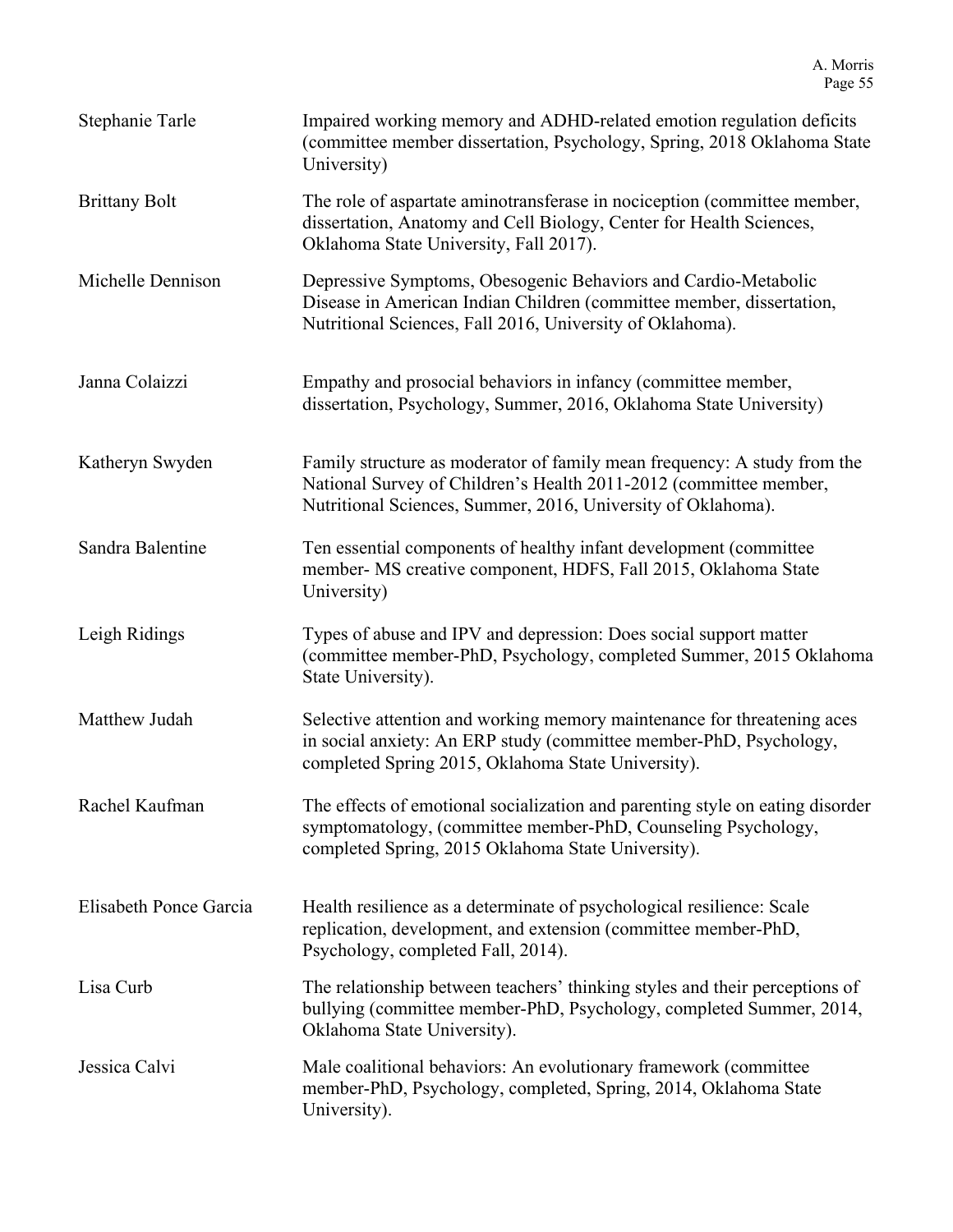| Chelsea Lott          | Reflective practice in early intervention work (committee member – MS<br>creative component, completed Spring, 2014, HDFS, Oklahoma State<br>University).                                                                                            |
|-----------------------|------------------------------------------------------------------------------------------------------------------------------------------------------------------------------------------------------------------------------------------------------|
| Monica McCann         | Parenting programs and changing the minds of parents (committee member-<br>MS creative component, HDFS, completed Spring, 2014, Oklahoma State<br>University).                                                                                       |
| Cara Bosler           | Parental emotion socialization of adolescents: Creation and validation of a<br>multi-method measure (committee member-PhD, HDFS, completed<br>Summer 2013, Oklahoma State University).                                                               |
| Isaac Causey          | How best to evoke behavioral change among Job Corps students<br>(committee member-MS creative component, completed Summer 2013,<br>HDFS, Oklahoma State University)                                                                                  |
| Amanda Horn           | Developing resiliency in foster care children: An attachment theory focus<br>(committee member-MS creative component, completed Summer 2013,<br>HDFS, Oklahoma State University)                                                                     |
| <b>Brittany Reyes</b> | Intergenerational transmission of positive and negative parenting behaviors:<br>An examination of moderating influences (committee member-PhD,<br>utilized my lab data, completed Spring 2013, Counseling Psychology,<br>Oklahoma State University). |
| Tammy Lee             | Link between monitoring behavior and adolescent adjustment: Examination<br>of mediation effects (advisor and committee member-MS thesis, used my<br>lab data, completed Fall 2012, HDFS, Oklahoma State University).                                 |
| Chandra Prevost       | College knowledge: Implementation and evaluation of a college prep<br>program for urban $7th$ grade girls (committee member-MS creative<br>component, used my lab data, completed Summer 2012, HDFS, Oklahoma<br>State University)                   |
| Amy Smith             | Association between neighborhood risk and adolescent adjustment: An<br>examination of direct and moderating effects (committee member – MS<br>thesis, completed Summer 2013, HDFS, Oklahoma State University).                                       |
| Nicole Stevenson      | Role of risk and resilient factors among seventh grade girls- insider's<br>perspective (committee member-MS creative component, used my lab data,<br>completed Spring 2012, HDFS, Oklahoma State University)                                         |
| Katie Morris          | "We try not to treat him different." Parent conversations regarding<br>difference and disability. (committee member-MS thesis, completed, Spring<br>2012, HDFS, Oklahoma State University).                                                          |
| Christi Wyatt         | Transitioning to Kindergarten: A resource to equip parents of children<br>transitioning to Kindergarten (committee member-MS creative component,<br>completed Spring 2010, HDFS, Oklahoma State University).                                         |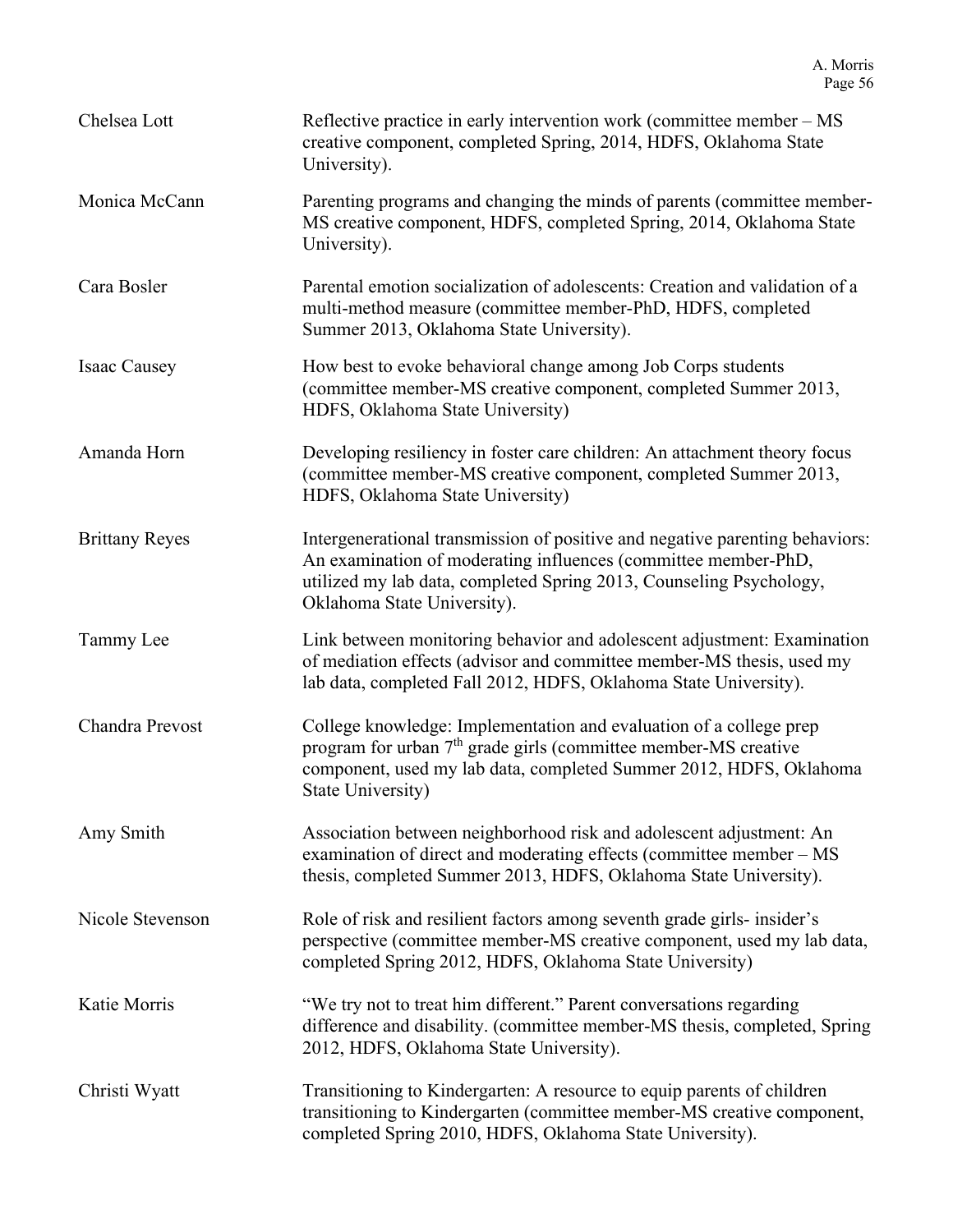| Cheryl Delk     | Parents, peers, and adolescent alcohol use and depressive symptoms<br>(committee member-MS thesis, completed Spring 2009, HDFS, Oklahoma<br>State University).                                                                                                |
|-----------------|---------------------------------------------------------------------------------------------------------------------------------------------------------------------------------------------------------------------------------------------------------------|
| Benjamin Siegel | Long-term effects of a brief, video-based parenting education program on<br>parenting knowledge, attitudes, and self-efficacy in college students<br>(committee member-PhD, completed Spring 2009 Psychology, Oklahoma<br>State University).                  |
| Pamela Goodwin  | Sensory experiences in the early childhood classroom: Teachers' use of<br>activities, perceptions of the importance of activities, and barriers to<br>implementation (committee member-MS thesis, completed Spring 2008,<br>HDFS, Oklahoma State University). |
| Brenda McDaniel | Predicting moral judgment competence from developmental building blocks<br>and individual dispositions: A structural equation model (committee<br>member-PhD, Completed Summer 2007, Psychology, Oklahoma State<br>University).                               |
| Kathleen Moore  | School readiness: Parent-child activities, teachers' perceptions, and<br>students' skills (committee member-MS thesis, completed Spring 2008,<br>HDFS, Oklahoma State University).                                                                            |
| Erica Walner    | Homeless adolescents, coping, and resilience: A resource manual<br>(committee member-MS creative component, completed Spring 2008;<br>HDFS, Oklahoma State University).                                                                                       |

# *Past Theses/Dissertations Chaired:*

# *Dissertations Chaired*

| Erin Ratliff | Investigating the Temporal Dynamics of Parent-Adolescent Cross Brain<br>Connnectivity. TBA (chair, HDFS, Oklahoma State University, Fall 2021).                                                                            |
|--------------|----------------------------------------------------------------------------------------------------------------------------------------------------------------------------------------------------------------------------|
| Amy Treat    | Impact of adverse childhood experiences on parenting, children's social and<br>emotional and language outcomes: The role of maternal depression and<br>social support (chair, HDFS, Oklahoma State University, Fall 2018). |
| Lixian Cui   | Respiratory sinus arrhythmia baseline and reactivity to interpersonal<br>challenge: A dynamic systems approach (advisor/co-chair, HDFS,<br>completed Summer 2013, Oklahoma State University).                              |
| Aesha John   | Correlates of secure base behavior for children with Autism in an Indian<br>context: An exploratory study (chair, HDFS, completed Summer 2011,<br>Oklahoma State University).                                              |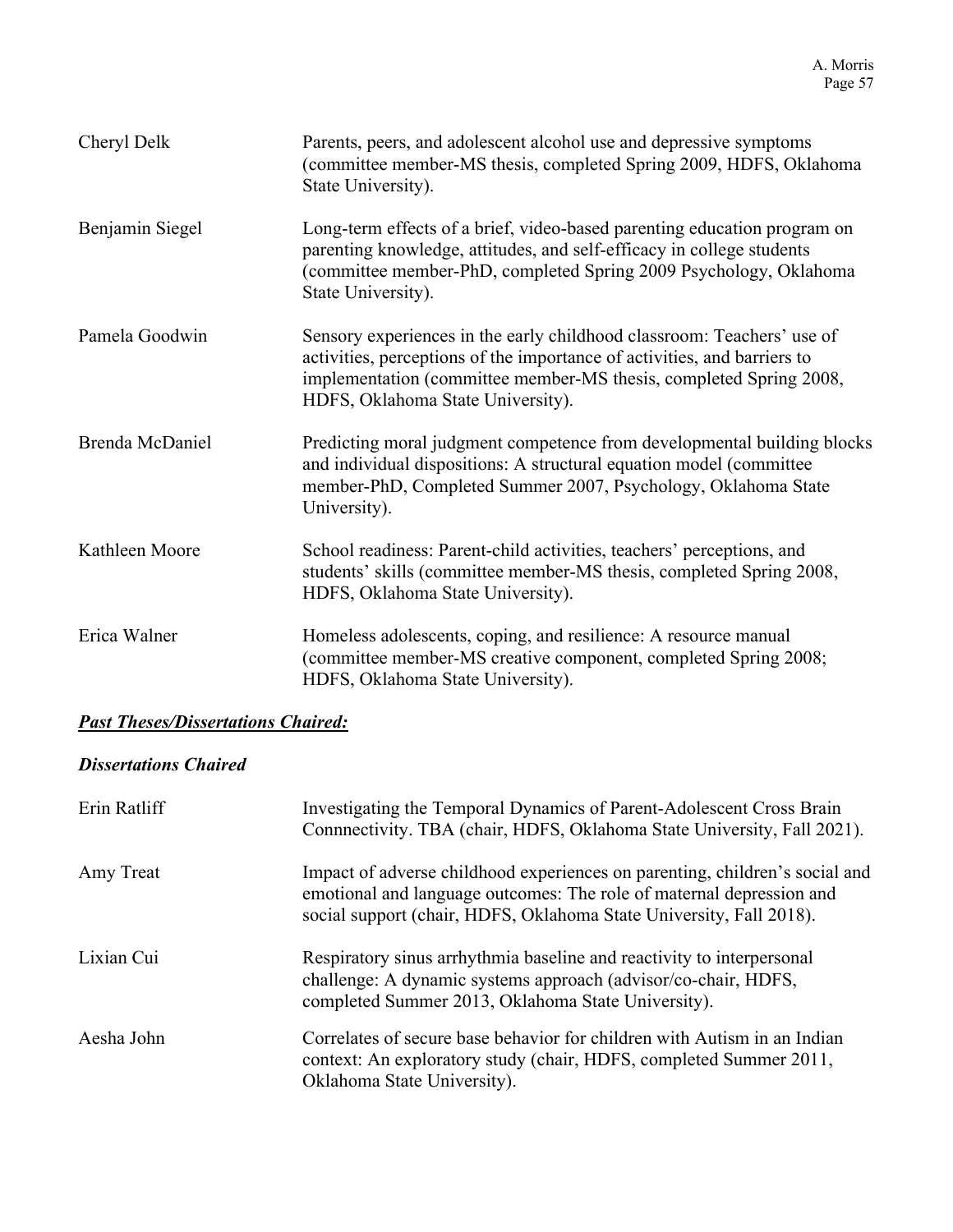| Benjamin Houltberg           | Family system qualities, parenting behaviors, exposure to violence, and<br>emotion regulation in low income urban youth (co-chair with Carolyn<br>Henry, completed Spring 2010, HDFS, Oklahoma State University). |
|------------------------------|-------------------------------------------------------------------------------------------------------------------------------------------------------------------------------------------------------------------|
| Mumbe Kithakye               | Poverty, parental HIV/AIDS and child social and emotional adjustment in<br>Kibera (chair, completed Summer 2009, HDFS, Oklahoma State<br>University).                                                             |
| Sonya Myers (McNair Scholar) | Contextual and dispositional influences on low income children's school<br>adjustment (chair, completed Spring 2007, Psychology, University of New<br>Orleans).                                                   |
| Lara Robinson                | Relations between parenting, family context and emotion regulation in the<br>development of psychopathology in young maltreated children (chair,<br>completed, Summer 2006, University of New Orleans).           |
| <b>Andrew Terranova</b>      | Coping with peer victimization in middle-childhood (chair, completed,<br>Summer 2006, University of New Orleans).                                                                                                 |
| Katie Aucoin                 | The role of emotion regulation in predicting pathways to juvenile<br>delinquency and aggression (chair, completed Summer, 2005, University of<br>New Orleans).                                                    |
| Angela W. Keyes              | The enhanced effectiveness of parent education with an emotion<br>socialization component (chair, completed Fall, 2004, University of New<br>Orleans).                                                            |

# *M.S. Theses/Creative Components Chaired*

| Jens Jespersen | Evaluation of Active Parenting First Five Years (chair- MS thesis, HDFS,<br>completed Summer, 2019, Oklahoma State University).                                                                                                                     |
|----------------|-----------------------------------------------------------------------------------------------------------------------------------------------------------------------------------------------------------------------------------------------------|
| Erin Ratliff   | The role of neural synchrony in emotion regulation within the parent-<br>adolescent relationship (chair- MS thesis, HDFS, completed Summer, 2019,<br>Oklahoma State University).                                                                    |
| Amy Treat      | Associations between adverse childhood experiences, parenting, and child<br>executive function (chair- MS thesis, HDFS, completed Fall, 2014,<br>Oklahoma State University).                                                                        |
|                | Antionnette London-Johnson (McNair Scholar) Link between couple discord and adolescent aggression and<br>depression: An examination of direct and moderating effects (chair-MS<br>thesis, HDFS, completed Summer, 2014, Oklahoma State University). |
| Julie Staton   | Associations between parental psychopathology and adolescent adjustment:<br>An examination of direct and mediating effects (chair- MS thesis, HDFS,<br>completed Summer, 2014, Oklahoma State University).                                          |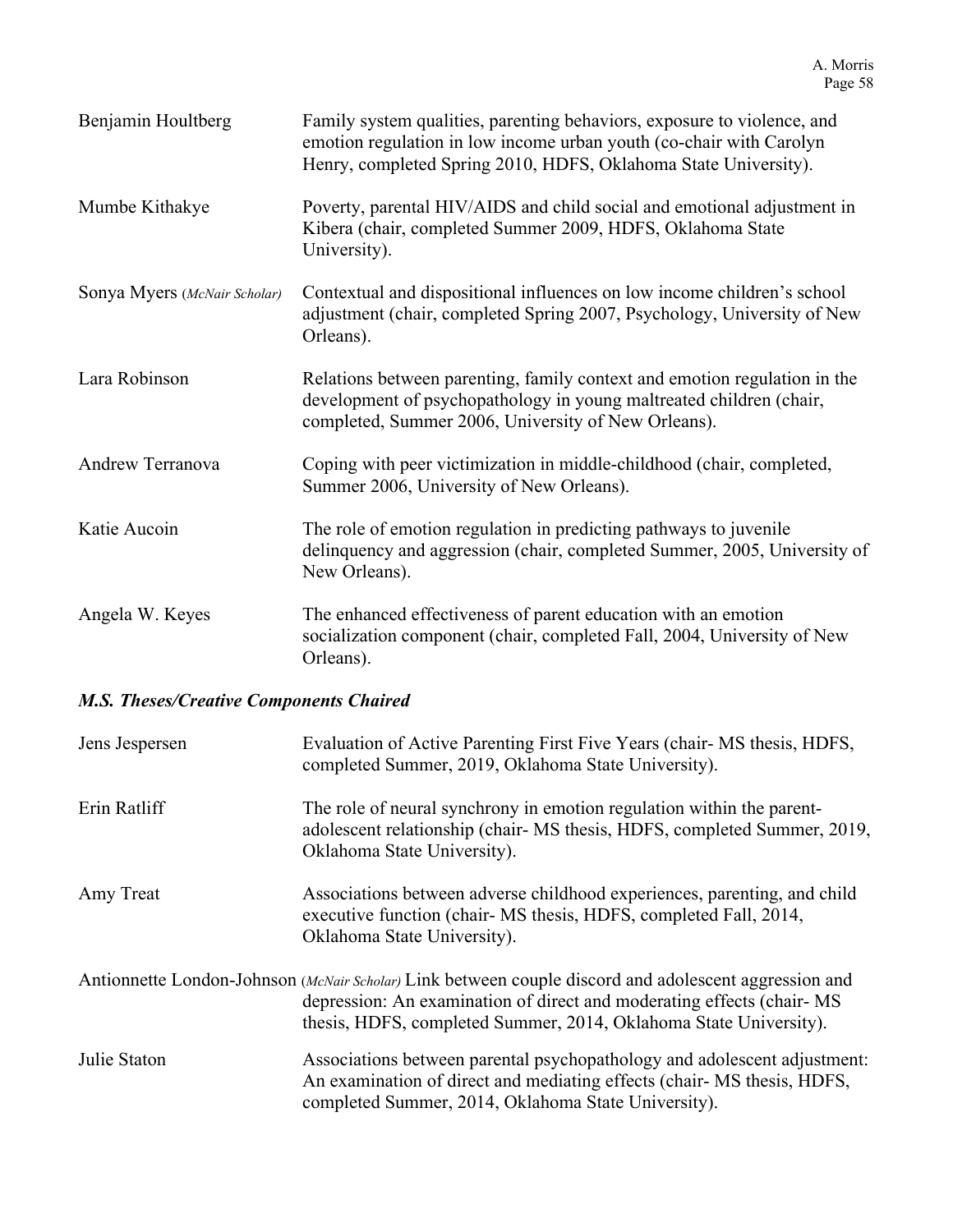| Jordan Love                                               | Be your own kind of beautiful (chair, creative component, completed<br>Summer 2013, HDFS, Oklahoma State University).                                                               |
|-----------------------------------------------------------|-------------------------------------------------------------------------------------------------------------------------------------------------------------------------------------|
| <b>Amber Beisly</b>                                       | Emotional competence: Links to academic success (chair, thesis, HDFS,<br>completed Spring 2011, HDFS, Oklahoma State University).                                                   |
| Jerri Stewart                                             | Smart Steps Childcare: A resource tool for parents (chair, creative<br>component, completed Fall 2009, HDFS, Oklahoma State University)                                             |
| Kimberly Whitty                                           | Teaching children to problem solve: A resource guide to the I can Problems<br>Solve program (chair, creative component, completed Spring 2009, HDFS,<br>Oklahoma State University). |
| Tolonda Age                                               | Coping with stress in children. (chair, thesis, completed Fall 2006,<br>University of New Orleans).                                                                                 |
| Katherine J. Aucoin                                       | The influence of peers on children's emotion regulation. (chair, thesis,<br>completed Summer 2003, University of New Orleans).                                                      |
| Sonya Myers (McNair Scholar)                              | The Perfect Angel Hypothesis: The effects of parents' false perceptions on<br>children's adjustment (chair, thesis, completed Summer 2004, University of<br>New Orleans).           |
| Lara Robinson                                             | Parental determinants of emotion regulation in a maltreated sample (chair,<br>thesis, completed Summer 2004, University of New Orleans).                                            |
| <b>Chaired Undergraduate Honors Theses/Wentz Scholars</b> |                                                                                                                                                                                     |
| Chase Antonacci                                           | Sex differences in the relationship between adolescent brain activity and<br>depressive symptoms (committee member, Washington University, Spring<br>2019).                         |
| Sara Simpson                                              | Adolescent depression: What matters? (chair, Wentz Scholar, OSU,<br>completed May 2013)                                                                                             |
| Dzintra Leimane-LeBlanc                                   | Coping with being bullied: how the responses that children generate relate<br>to how they actually cope when victimized (chair, completed May 2005).                                |
| <b>Tiffany Reed</b>                                       | Adult relational aggression, parental psychological control, and children's<br>adjustment (chair, completed, Spring 2004).                                                          |

## *Supervision of Post-doctoral Fellows/Research Associates:*

Kara Kerr, Human Development and Family Science and Laureate Institute for Brain Research, September 2017 – 2019.

Martha Zapata Roblyer, Human Development and Family Science, Research Associate/Scientist, Oklahoma State University, September, 2015 – June, 2018.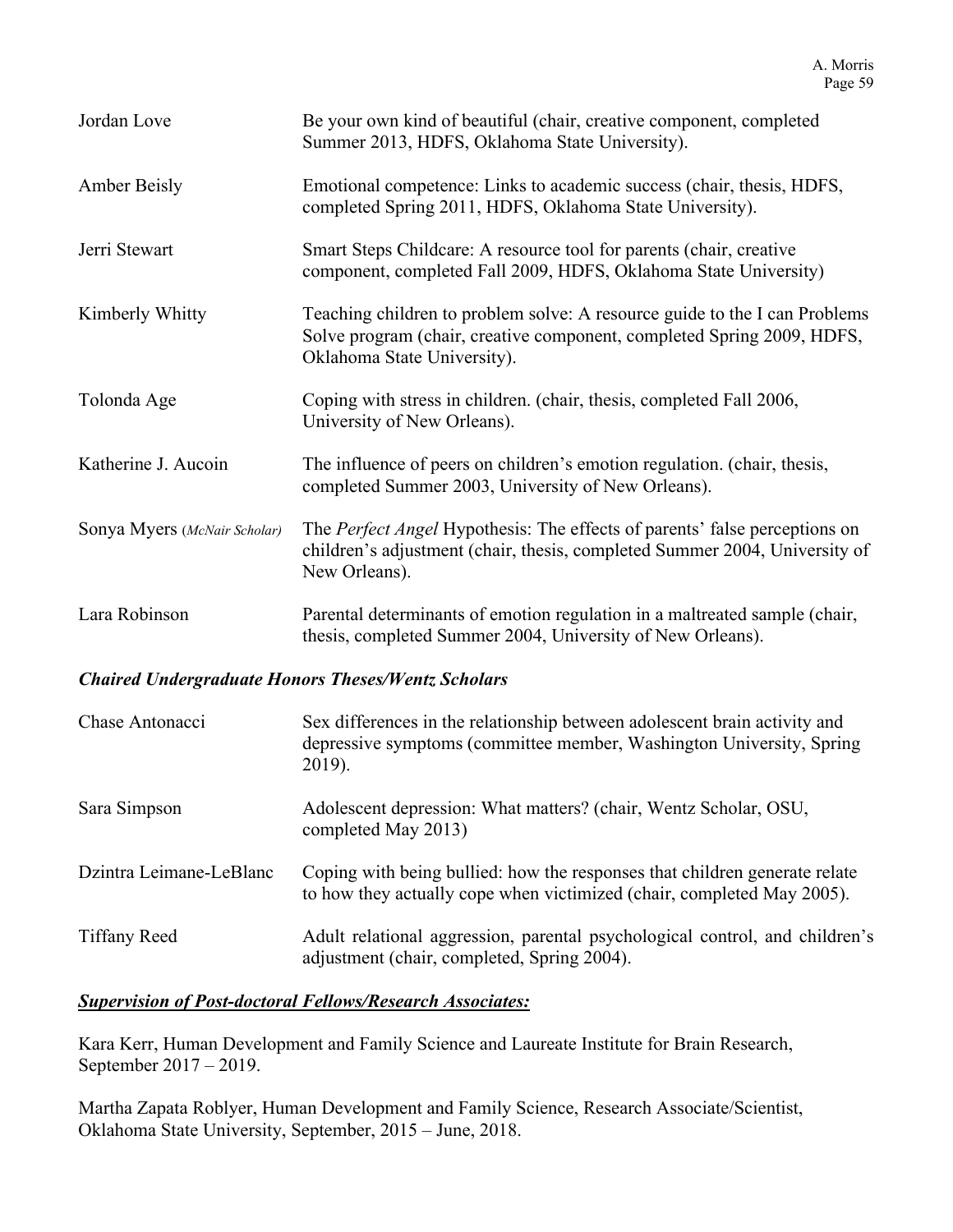Cara Bosler, Human Development and Family Science, Post-doctoral fellow, Oklahoma State University, June, 2014 – June 2017.

Mumbe Kithakye, Human Development and Family Science, Post-doc for *CareerAdvance* study with Northwestern University, Oklahoma State University, March, 2012- March 2014.

Brenda McDaniel, Human Development and Family Science Post-doctoral fellow, Oklahoma State University, August, 2007 – July, 2008.

## *Doctoral and Post-doctoral Advisees' Past and Current Positions:*

- Angela Keyes, Post-Doctoral Fellowship in Infant Mental Health Tulane University; Assistant Professor in the Department of Psychiatry and Neurology, Tulane University; Associate Professor of Clinical Psychiatry, Tulane University (current position).
- Andrew Terranova, Rutgers University Newark, Department of Psychology, Postdoctoral Fellow; Assistant Professor in the Department of Psychology at Stephen F. Austin State University; Associate Professor in the Department of Psychology at Coastal Carolina University (current position).
- Lara Robinson, Pennsylvania State University, Child Study Center, Department of Psychology, Postdoctoral Fellow (part of NIH training program; supervised by Pamela Cole and Sandra Azar); Research Fellow for the Centers for Disease Control and Prevention, ORISE Healthy Parenting; Child Development Studies Team, Centers for Disease Control and Prevention (current position).
- Katherine Aucoin, Child and Family Services Jefferson Parish Human Services Authority, Psychologist; Fellowship at Tulane University; Licensed Developmental Psychologist at Acadian Care, Louisiana (current position).
- Sonya Myers, University of Virginia, Postdoctoral Fellow for Robert Pianta; offered SRCD fellow position; Lead Research Scientist, Vanderbilt University, Center for Study of Rural Families and Communities; Program Manager, Louisiana Office of Public Health: Maternal and Child Health Program (current position).
- Brenda McDaniel, Kansas State University, Assistant Professor in the Department of Psychology; Assistant Professor, University of Tennessee at Chattanooga.
- Mumbe Kithakye, Department of Health and Human Services, Senior Researcher; Adjunct Professor, Oklahoma State University; Post-doctoral fellow for *CareerAdvance* Project with Northwestern University; Program Coordinator, Family Resource Center, Oklahoma State University (current position).
- Benjamin Houltberg, Indiana-Purdue Fort Wayne University, Assistant Professor in the Department of Human Relations, Department of Counseling Education; Assistant Professor, Thrive Center for Human Development, Graduate School of Psychology, Fuller Theological Seminary; University of Southern California, Performance Science Institute; Vice President of Research and Practice, Search Institute (current position).
- Aesha John, Pittsburg State University, Assistant Professor in the Department of History, Philosophy, and Social Sciences; Assistant Professor, Department of Social Work, Northeastern State University, Broken Arrow, OK; Associate Professor, Department of Social Work, Texas Christian University (current position).
- Lixian Cui, Postdoctoral Fellow, University of Toronto, Department of Psychology, supervised by Dr. Tina Malti; Associate Professor, New York University, Shanghai (current position).
- Amy Treat, Postdoctoral Fellow, University of Oklahoma, Department of Pediatrics, supervised by Dr. David Bard.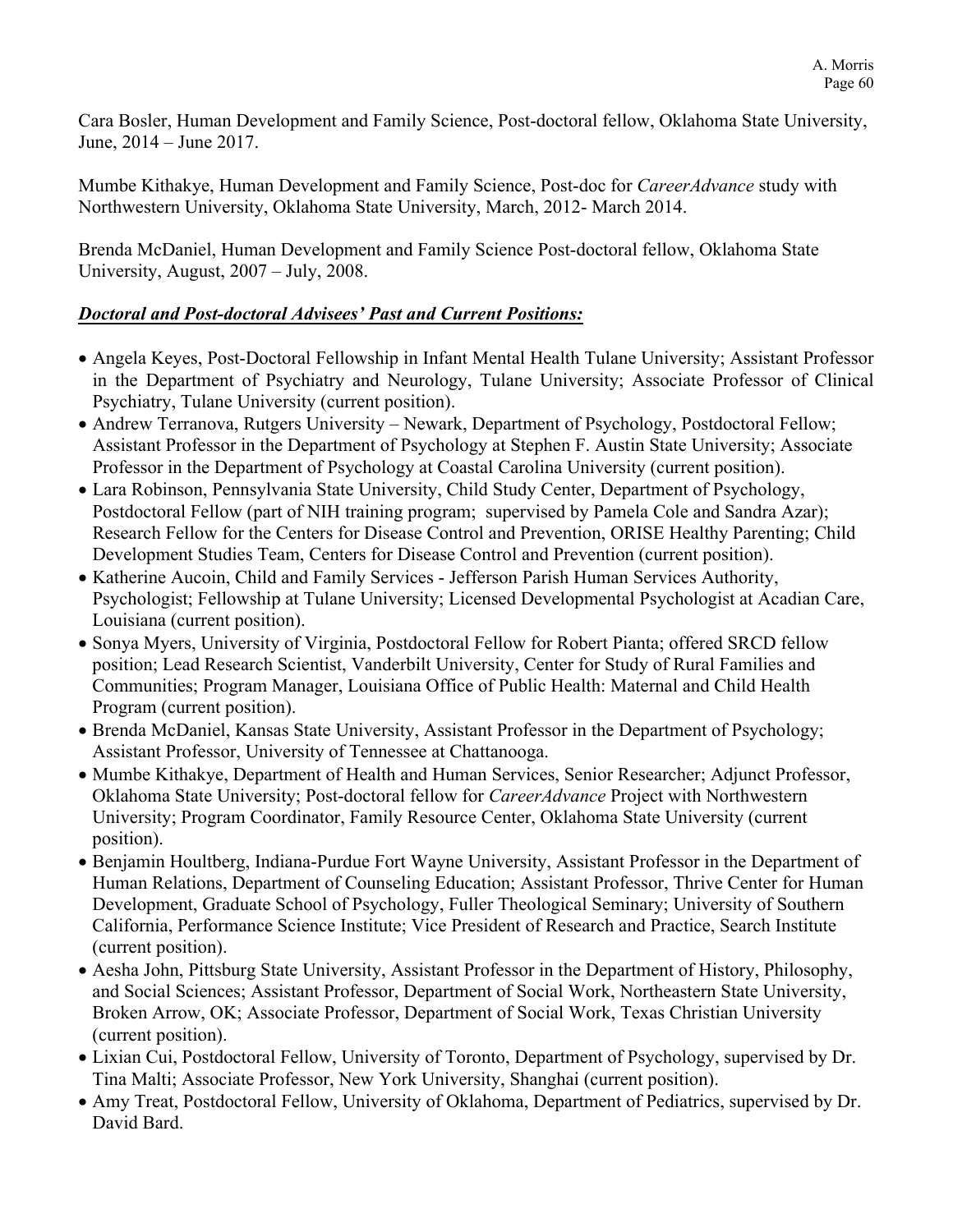#### *Selected Student Advisee Awards:*

- Erin Ratliff 2021 College of Education and Human Sciences Graduate Student Research Award, Oklahoma State University.
- Chase Antonucci 2021 NIH Intramural Research Training Award.
- Erin Ratliff 2020 Women's Faculty Council Research Award (\$750), Oklahoma State University.
- Kelly Cosgrove NIH F31 doctoral dissertation research award
- Andrew Moore 2019 Fulbright Scholar
- Lixian Cui Graduate College Summer Dissertation Fellowship (\$5,000), Oklahoma State University; Jacobs Foundation, funded to attend the EARA/Society for Research in Adolescence Summer School at Orebro University, Sweden.
- Benjamin Houltberg Distinguished Graduate Fellowship and Roberson Graduate College Research Fellowship (\$2000), Oklahoma State University.
- Aesha John Women's Faculty Council Research Award (\$500), Oklahoma State University; Roberson Graduate College Research Fellowship (\$2000), Oklahoma State University; Society for Research in Child Development Travel Award to attend the Biennial Meeting 2009 in Denver, CO and 2011 in Montreal, Quebec (\$600).
- Mumbe Kithakye Women's Faculty Council Research Award (\$500), Oklahoma State University.
- Sonya Myers Administration for Children and Families/DHHS, Head Start Scholar and Dissertation Research Grantee (\$40,000).
- Andrew Terranova American Psychological Foundation's Elizabeth Koppitz Fellowship in Child Psychology (\$23,000).

## *University Service and Professional Development:*

- Coordinaor of the Graduate Certificate in Neuroscience (2021-)
- Member, OSU's Regents Professor Selection Committee (2021, three year term), representative for Group IV.
- Member, College of Education and Human Sciences Sabbatical Recommendations Committee (Spring, 2020).
- Chair, Reappointment, Promotion, and Tenure Full Professor Committee (Spring, 2020)
- Committee member for the College of Human Sciences and Education Faculty Research Committee, (Fall, 2019 – Spring, 2020)
- Reviewer, OSU's President Cup Award (Fall, 2019).
- Committee member, OSU-Tulsa President's Outstanding Research Award (Spring, 2019, 2020).
- Faculty Mentor for Dr. Mike Stout, Department of Human Development and Family Science (2016- )
- Steering committee member of the Institute for Building Early Relationships (IBEaR; 2015-)
- Leader of OSU's Brain Initiative (2017-)
- Sabbatical, Fall 2018
- Cumulative Review Committee, Human Development and Family Science (Spring, 2018)
- Presenter, Community Engagement Roundtable, Oklahoma State University, Stillwater, OK (Jan., 2018)
- Panel member for "Resilience: The Biology of Stress and the Science of Hope". Oklahoma State University Center for Health Sciences, Tulsa, Oklahoma, (Jan., 2018)
- Chair, Search and Screen Committee for Vice President of Student Affairs, OSU-Tulsa (Spring, 2017)
- Member, Search and Screen Committee for Provost at OSU-Tulsa (Fall, 2016)
- Attended Society for Neuroscience meeting and annual Adolescent Brain Cognitive Development (ABCD Study), San Diego, November, 2016, 2018, 2019.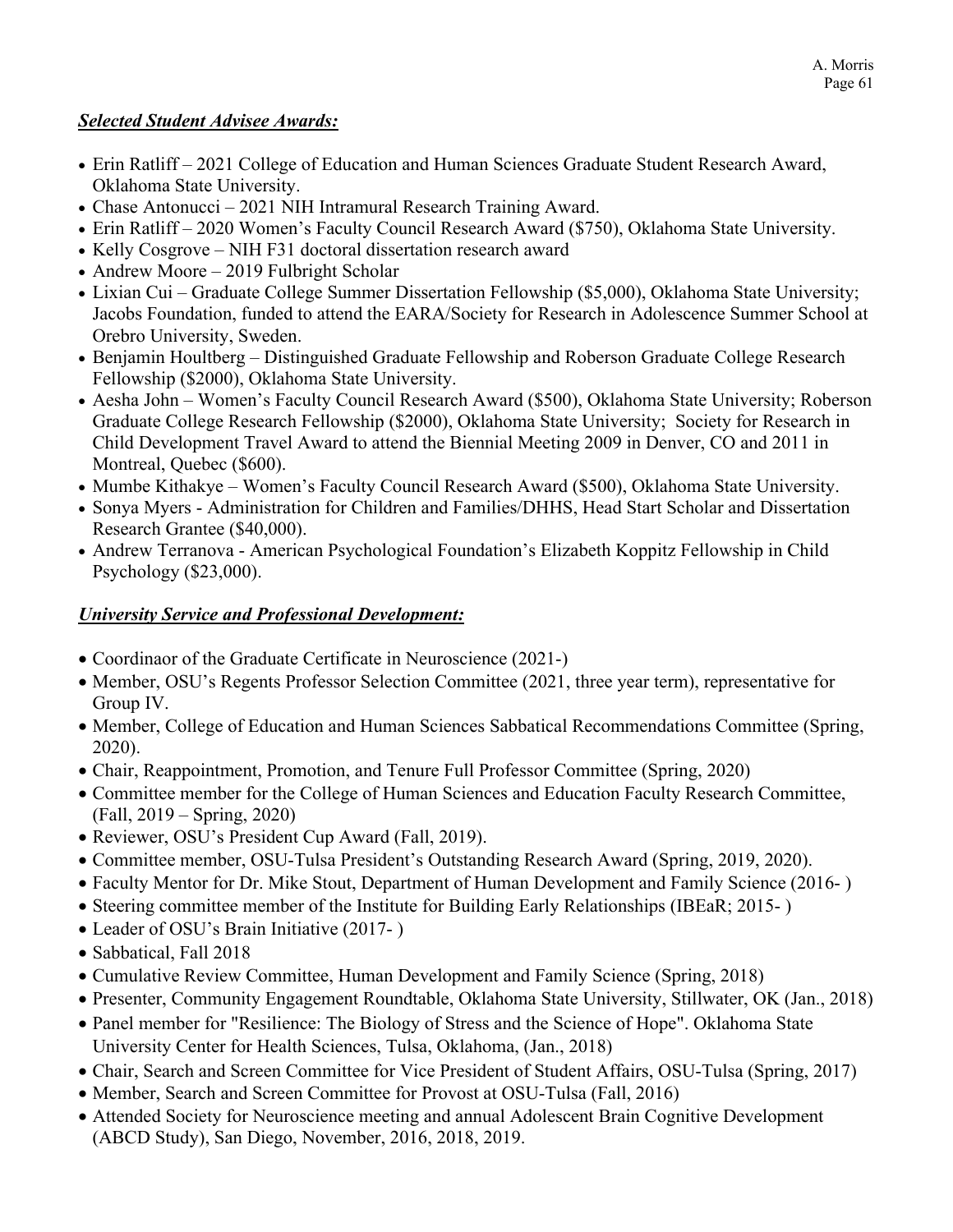- Training on Meeting with Politicians and Congressional Staffers, Consortium of Social Science Association, Washington, D.C. (September, 2016)
- Human Sciences College Reappointment Promotion and Tenure Committee (2017-2018, chair 2018)
- Reappointment Promotion and Tenure Committee (2009, 2010, 2011, 2012, 2103 co-chair, 2014, 2015, 2016, 2019)
- Cumulative Review Committee, Human Development and Family Science (Spring, 2016)
- Coordinated community monthly brown bag speakers on Infant and Early Childhood Development (Fall, 2014-2015)
- Mentor for OSU Research Week student presentation (Amy Treat, 2015)
- Chapter Reviewer/Breakout Session Facilitator, Center for Family Resilience's Chautauqua (2016, 2017, 2019)
- Faculty Mentor for Dr. Amy Williamson, Department of Human Development and Family Science (Fall, 2015- 2019)
- Group IV (Social Sciences) Chair, Graduate Council (Fall, 2014-Spring, 2016)
- Graduate Council Member, representing Group IV (Fall, 2012-Spring, 2016)
- Academic Program Committee member for Graduate Council (Fall 2014-Spring, 2016)
- Attended *Circle of Security* 1 Day Introductory Training, 4/27/15, trained by Deborah Harris.
- Facilitated Monthly Infant and Early Childhood Journal Club meetings for faculty and students (Spring, 2015)
- Search Committee Member for OSU's Vice President for Research (Fall, 2014 Spring, 2015)
- Search Committee Chair for Infant and Toddler Early Childhood Position, HDFS, (Spring, 2015)
- Coordinated community monthly brown bag speakers on Infant and Early Childhood Development (Fall, 2014)
- Taught a graduate level Independent Study course in Infant and Early Childhood Mental Health, and lead discussion for five graduate students, one officially enrolled (Spring, 2014)
- Mentor for OSU Research Week student presentations (4 student presentations in 2014, two 1<sup>st</sup> place, and one  $3<sup>rd</sup>$  place award)
- Member and founder of OSU-Tulsa Agraphia faculty writing group (September, 2007- 2014)
- Co-led two cohorts of an NIH Grant Writing Workshop with the Center for Family Resilience (Spring & Summer, 2013)
- Associate Director of Research, Center for Family Resilience (Fall, 2012 Summer, 2013)
- Graduate Coordinator for OSU-Tulsa and co-chair of Action Team II (March, 2009 May, 2013)
- Attended National Summit on Adverse Childhood Experiences (ACEs), Philadelphia, PA (May, 2013)
- Search committee for Tenure-track Counseling faculty member, outside department committee member (Spring, 2013)
- OSU-Tulsa and Center for Health Sciences Research Week judge (February, 2013)
- Mentor for OSU Research Week student presentations (4 student presentations in 2013, one student received first place for a poster and another first place for an oral presentation)
- University Task force on Overload and Outside Activities Policies, member (Spring, 2013)
- OSU-Tulsa Research Committee Member (Spring, 2013)
- Reappointment Promotion and Tenure Committee, co-chair, (Spring, 2013)
- Group IV (Social Sciences) Vice Chair, Graduate Council (Fall, 2012-Spring, 2014)
- Teaching Mentor, Martha Roblyer, doctoral student (Fall, 2012)
- Cumulative Review Committee, Human Development and Family Science (Spring, 2012)
- Participated in University Critical Thinking Course, Sponsored by the Provost's office (September,  $2011 - May, 2012$